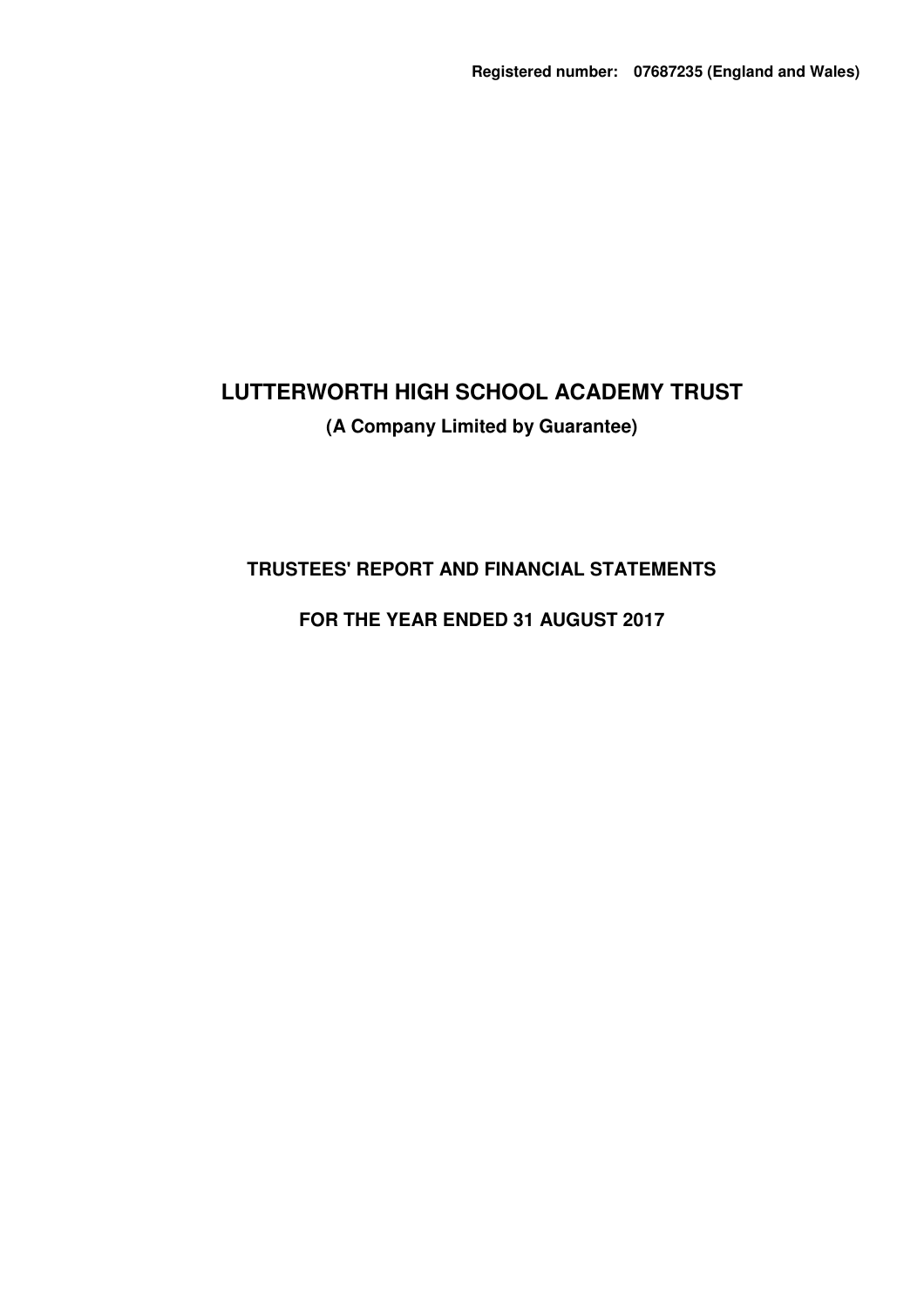# **CONTENTS**

|                                                                                                                                  | Page      |
|----------------------------------------------------------------------------------------------------------------------------------|-----------|
| <b>Reference and Administrative Details</b>                                                                                      | $1 - 2$   |
| <b>Trustees' Report</b>                                                                                                          | $3 - 11$  |
| <b>Governance Statement</b>                                                                                                      | $12 - 16$ |
| <b>Statement on Regularity, Propriety and Compliance</b>                                                                         | 17        |
| <b>Trustees' Responsibilities Statement</b>                                                                                      | 18        |
| <b>Independent Auditors' Report</b>                                                                                              | $19 - 22$ |
| <b>Independent Reporting Accountant's Assurance Report on Regularity</b>                                                         | $23 - 24$ |
| <b>Statement of Financial Activities</b>                                                                                         | 25        |
| <b>Balance Sheet</b>                                                                                                             | 26        |
| <b>Statement of Cash Flow</b>                                                                                                    | 27        |
| Notes to the Financial Statements, incorporating Statement of Accounting Policies<br>and Other Notes to the Financial Statements | $28 - 52$ |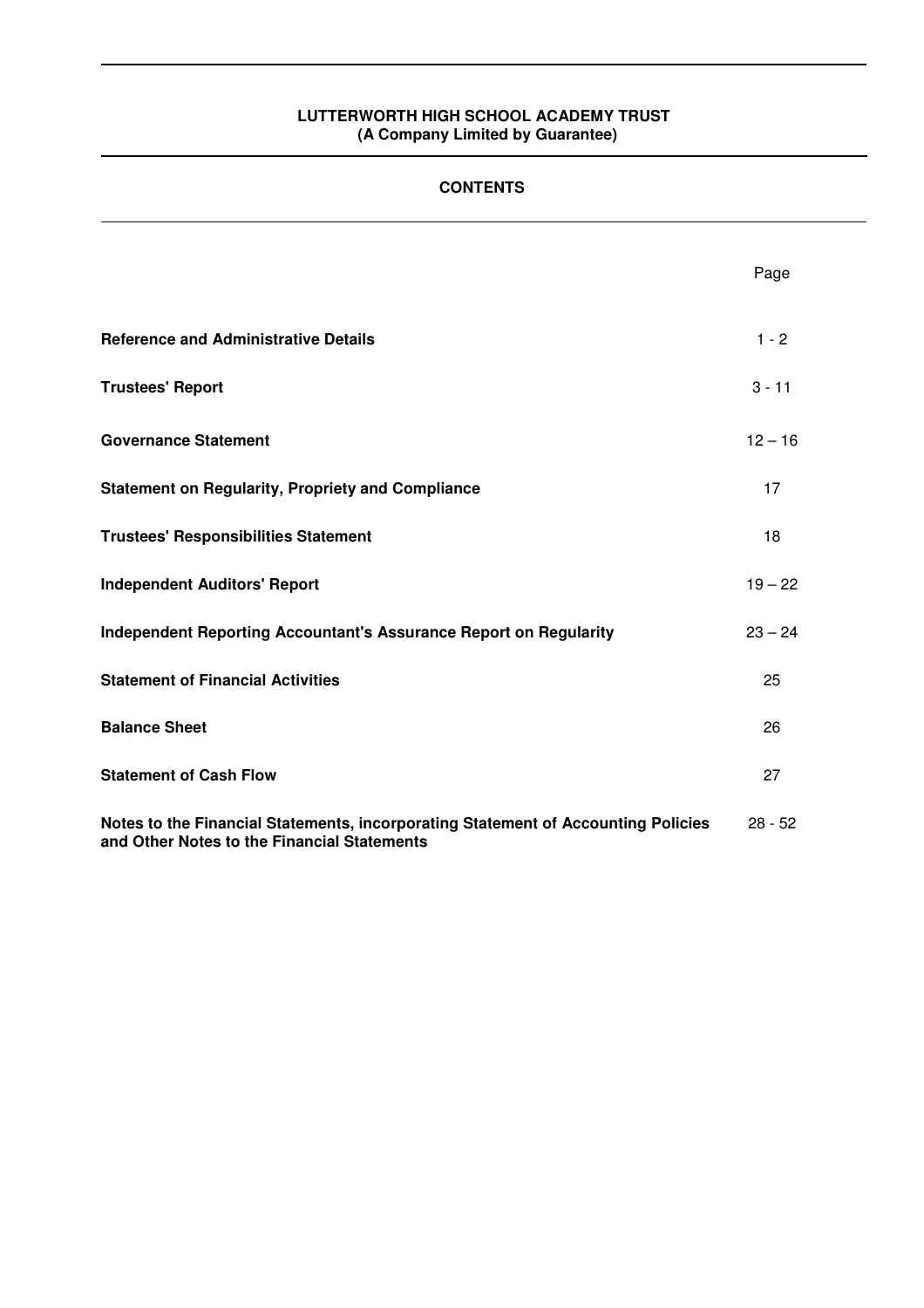#### **REFERENCE AND ADMINISTRATIVE DETAILS FOR THE YEAR ENDED 31 AUGUST 2017**

#### **Members**

Janet Jones Stephen Bettles Richard Holding Phillipa Clare Joanne Holyland

#### **Trustees**

Mrs Janet Jones (Chair) Philippa Clare (Vice-chair) Stephen Bettles Julian Kirby (Headteacher & Accounting Officer) Richard Holding Penny Walker Barber Claire Clarke (Staff Trustee, Resigned 21 August 2017) Joanne Holyland Duncan Haworth (Appointed 1 November 2016) Carmella Hunt (Appointed 1 November 2016) Malcolm Maguire (Appointed 1 November 2016) Susan Campbell (Appointed 17 November 2016)

#### **Company Secretary**

Shirley Thompson (Appointed 3 January 2017) Elaine Read (Resigned 31 December 2016)

#### **Senior Management Team**

| Headteacher               | Julian Kirby            |                                |
|---------------------------|-------------------------|--------------------------------|
| Deputy Headteacher        | Jane Nicolle            | (Resigned 31 August 2017)      |
| Assistant Headteacher     | <b>Richard Salter</b>   |                                |
| Assistant Headteacher     | Amy Hunter              |                                |
| School Business Manager   | Elaine Read             | (Resigned 31 December 2016)    |
| <b>Operations Manager</b> | <b>Shirley Thompson</b> |                                |
| <b>SBM Finance</b>        | <b>Helene Chadwick</b>  | (Appointed P/T 1 January 2017) |
|                           |                         |                                |

# Lutterworth High School Academy Trust

#### **Principal and registered office**

Woodway Road **Lutterworth** Leicestershire LE17 4QH

**Company Name** 

**Company registration number**  07687235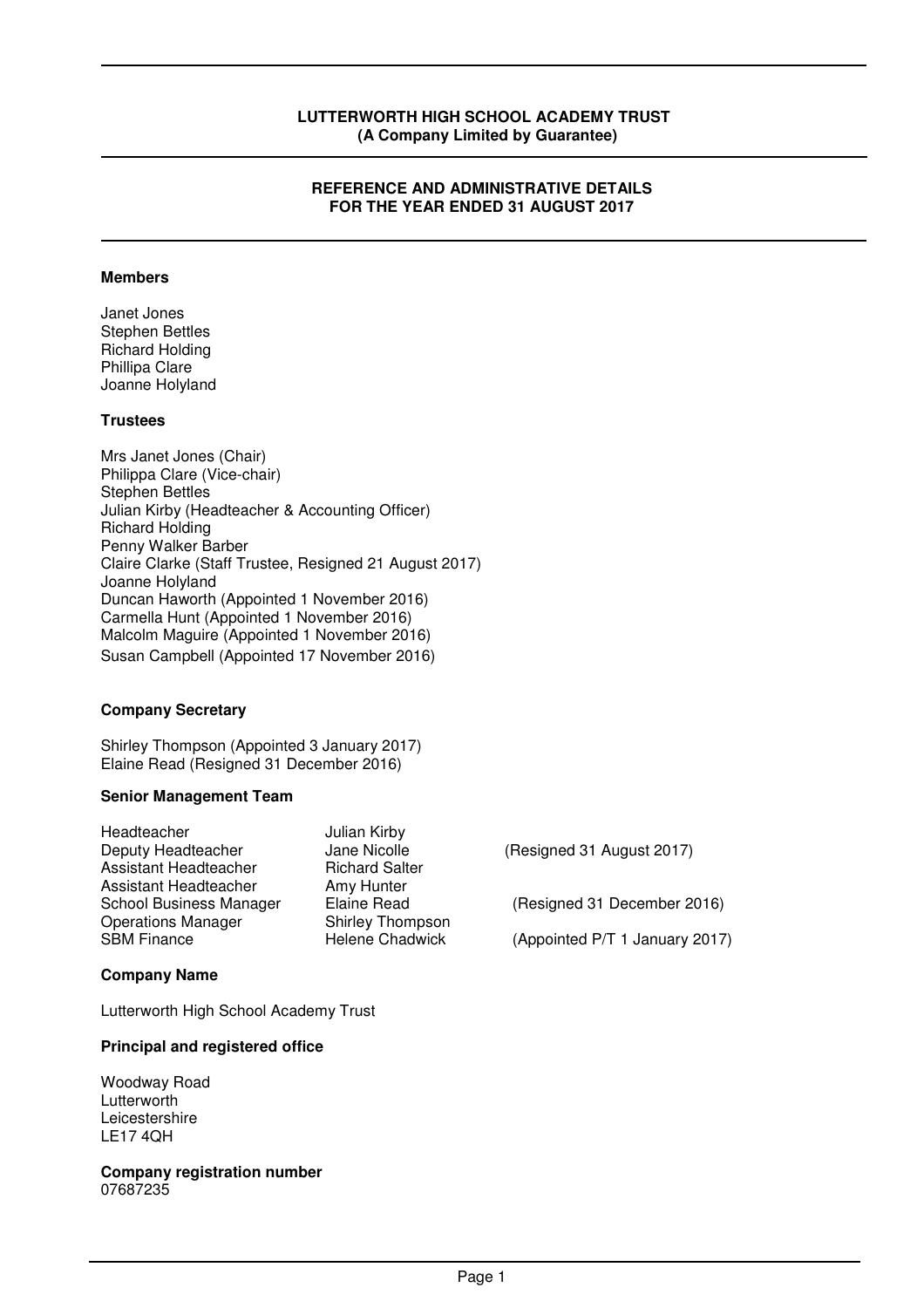#### **REFERENCE AND ADMINISTRATIVE DETAILS FOR THE YEAR ENDED 31 AUGUST 2017**

#### **Independent Auditor**

MHA MacIntyre Hudson Chartered Accountants Statutory Auditors 11 Merus Court Meridian Business Park Leicester LE19 1RJ

# **Bankers**

Lloyds Banking Group 4 Bell Street Lutterworth Leicestershire LE17 4DW

# **Solicitors**

Brown Jacobson Victoria Square House Victoria Square Birmingham B2 4BU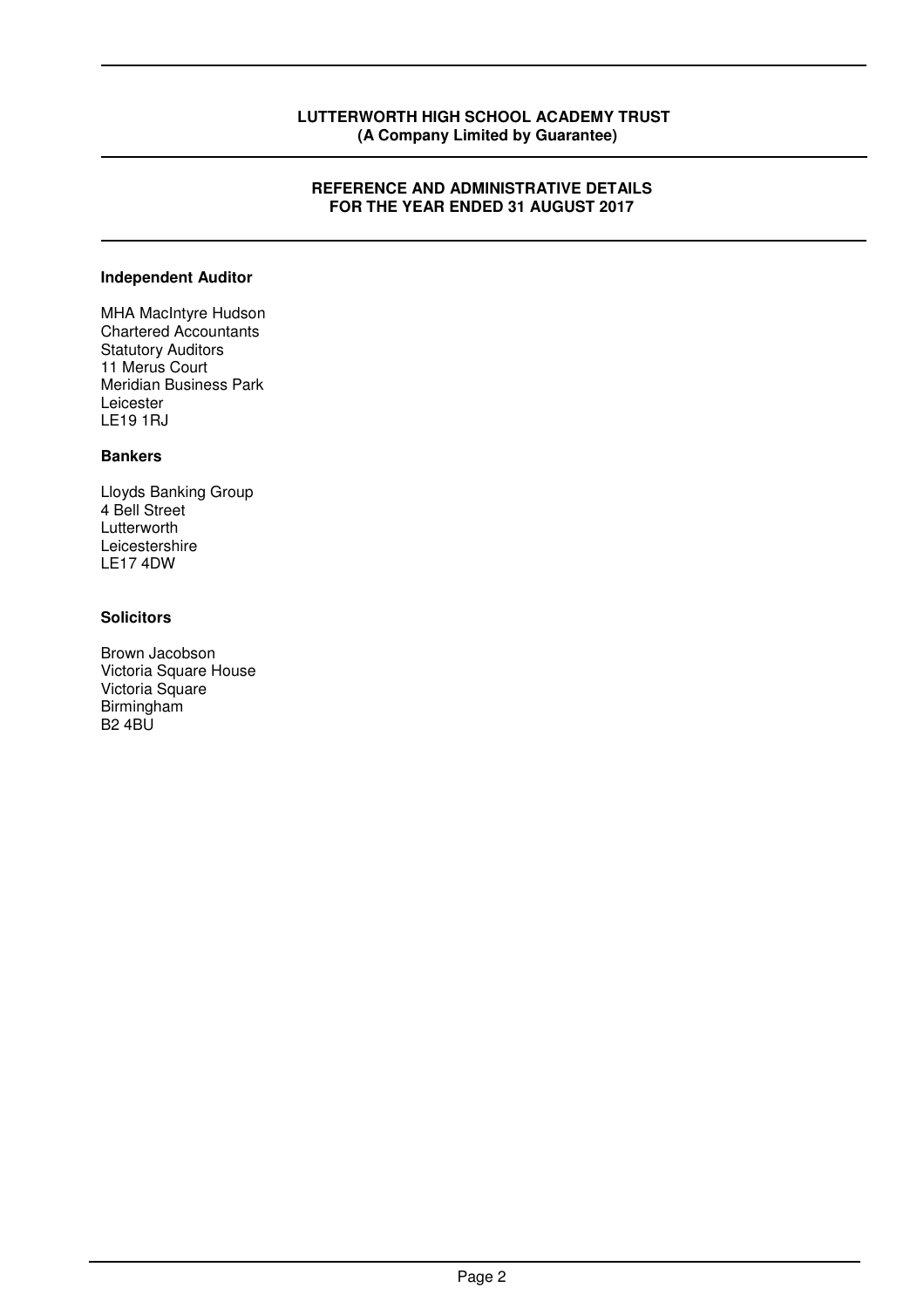#### **TRUSTEES' REPORT FOR THE YEAR ENDED 31 AUGUST 2017**

The Trustees present their annual report together with the financial statements and Auditors' Reports of the charitable company for the period 1 September 2016 to 31 August 2017. The annual report serves the purposes of both a Trustees' Report, and a Directors' Report under company law.

The Trust operates an Academy for pupils aged 11 to 16 serving a catchment area covering Lutterworth Town and the outlying villages, including borders of Warwickshire and Northamptonshire. It has a pupil capacity of 771 and had a roll of 837 in the school census on October 2017. This temporary excess in pupil numbers is due to the transition period of age range change.

# **STRUCTURE, GOVERNANCE AND MANAGEMENT**

#### **Constitution**

Lutterworth High School Academy Trust is a company limited by guarantee and an exempt charity. The charitable company's Memorandum and Articles of Association are the primary governing documents of the Academy Trust.

The Trustees of Lutterworth High School Academy Trust are also the directors of the charitable company for the purposes of company law. The charitable company is known as Lutterworth High School.

Details of the Trustees who served throughout the year are included in the Reference and Administrative Details on page 1.

#### **Members Liability**

Each member of the charitable company undertakes to contribute to the assets of the charitable company in the event of it being wound up while they are a member, or within one year after they cease to be a member, such amount as may be required, not exceeding £10, for the debts and liabilities contracted before they ceased to be a member.

#### **Trustees' Indemnities**

Trustees benefit from indemnity insurance to cover the liability of the Trustees which by virtue of any rule of law would otherwise attach to them in respect of any negligence, default or breach of trust or breach of duty of which they may be guilty in relation to the Academy Trust. The cost of this insurance in the year was £1,097.

#### **Method of Recruitment and Appointment or Election of Trustees**

Members may agree unanimously to appoint additional members as they see fit and they may unanimously in writing agree to remove members other than a member appointed by the Secretary of State. Recruitment of Trustees is outlined in the Memorandum and Articles of Association. Members may appoint up to 6 Trustees. Trustees may co-opt up to 3 Trustees. The appointment of staff Trustees is via a process of a staff ballot/election. Appointment of Parent Trustees is made via parent election. .

### **Policies and Procedures Adopted for the Induction and Training of Trustees**

The training and induction of Trustees will depend on the skills and experience of each individual Trustee. The Academy has a contract with the Local Authority Governor Development Service which provides Trustee training including induction training for new Trustees. As part of a local training group, the Academy have access to training locally for the Lutterworth family of schools. Governor Development Service also offer specific training to suit the needs of Trustees. Trustees also have access to an information resource – The Key and receive weekly updates from GDS. The Academy has delegated the responsibility for Trustee training to a nominated Trustee (Janet Jones). A full log of Trustee training is maintained by the Clerk and feedback on training is shared with the Governing Body. .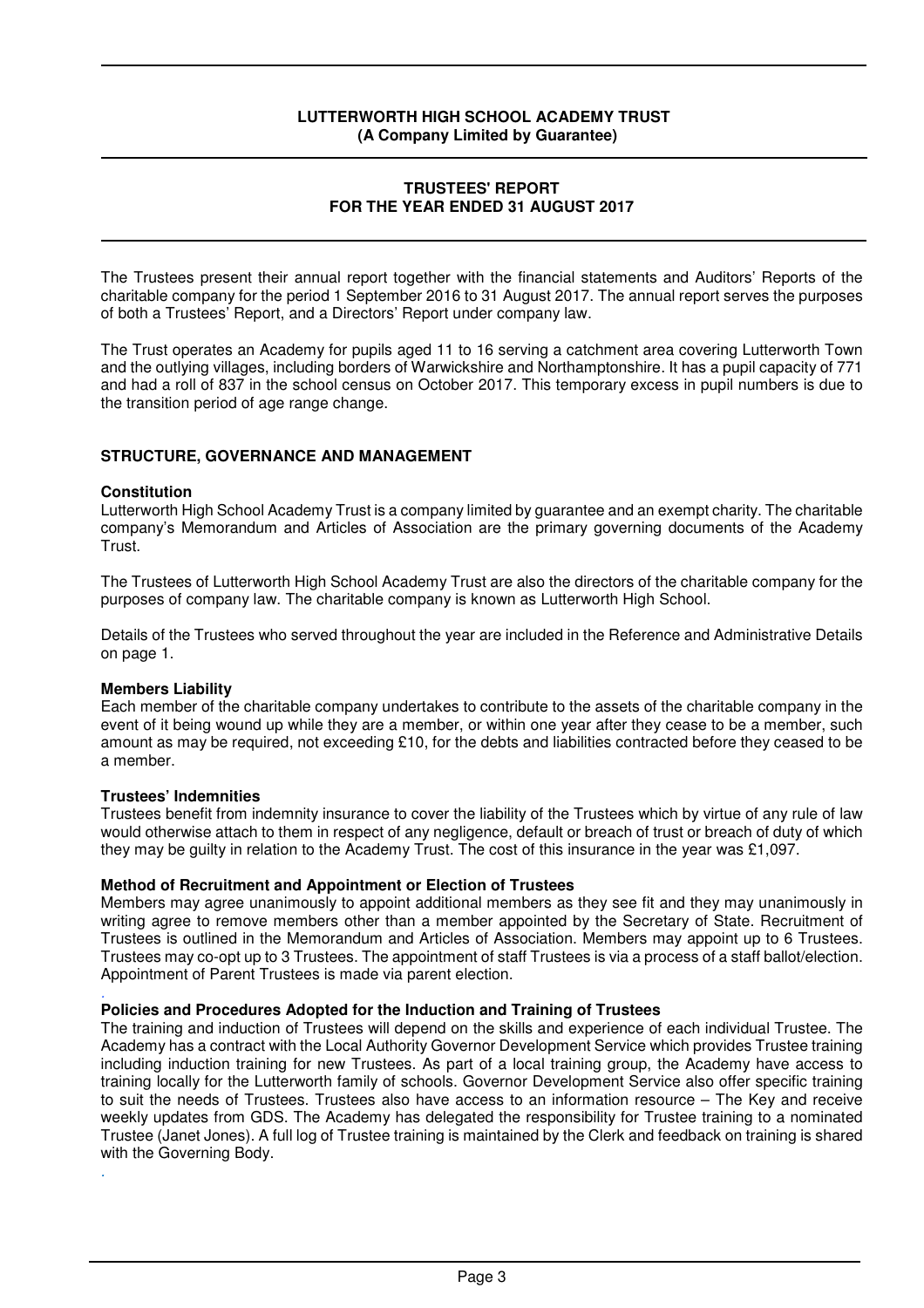#### **TRUSTEES' REPORT FOR THE YEAR ENDED 31 AUGUST 2017**

#### **Organisational Structure**

The Board meet at least annually to appoint new Members and to receive the annual accounts. The Board of Trustees (FGB) meet at least 3 times per year and at each meeting they receive the minutes and reports of the following sub committees:-

- 1. Personnel and Finance which meets at least 3 times per year
- 2. Health and Safety which meets at least 3 times per year
- 3. Achievement and Attainment a newly created Committee which meets 3 times per year.

The day-to-day management of the school is delegated to the Headteacher who has appointed a Leadership team who meet weekly to discuss both strategic and day-to-day responsibilities.

The Senior Leadership Team comprises the Headteacher, 2 Assistant Headteachers, 2 Middle leaders (with effect Jan 17) seconded into the role of Assistant Headteachers, and the Operations Manager. The Senior Leadership Team direct the Academy at an executive level implementing policies agreed by the Trustees and reporting back to them.

Heads of Department are responsible for the day-to-day operation of curriculum subject areas and organisation of their teaching staff, capitation resources, facilities and students.

All staff within the management structure have delegated responsibility for line managing budget holders and their area spending.

The School Business Manager resigned on 31 December 2016 and, following an unsuccessful recruitment process, the previous School Business Manager has been reappointed on a part time basis from 1 January 2017. The Academy is currently consulting on joining a MAT and therefore this arrangement will continue until the change.

A scheme of delegation has been approved which provides a clear line of delegation at all levels.

#### **Arrangements for setting pay and remuneration of key management personnel**

A Pay Committee supported by an external School Improvement Partner review the pay and remuneration of key personnel. This exercise is reviewed on an annual basis.

#### **Related parties and other connected charities and organisations.**

Lutterworth High School Academy Trust is currently a standalone Academy with no connections to other organisations which may affect the operating policies. The Trust is currently under consultation to become part of a MAT with 2 other secondary schools in Rugby. The proposed timescale is April or September 2018.

#### **OBJECTIVES AND ACTIVITIES**

Lutterworth High School Academy Trust is smaller than the average-sized secondary school, currently for students aged 11-16. Most students (94%) are White British and a below average proportion is from minority ethnic heritages. A few students are of Traveller heritage. The proportion of students identified with disabilities and those with special needs and the proportion with a statement of special educational needs are well below average. The proportion of students eligible for free schools meals is very small in relation to schools nationally.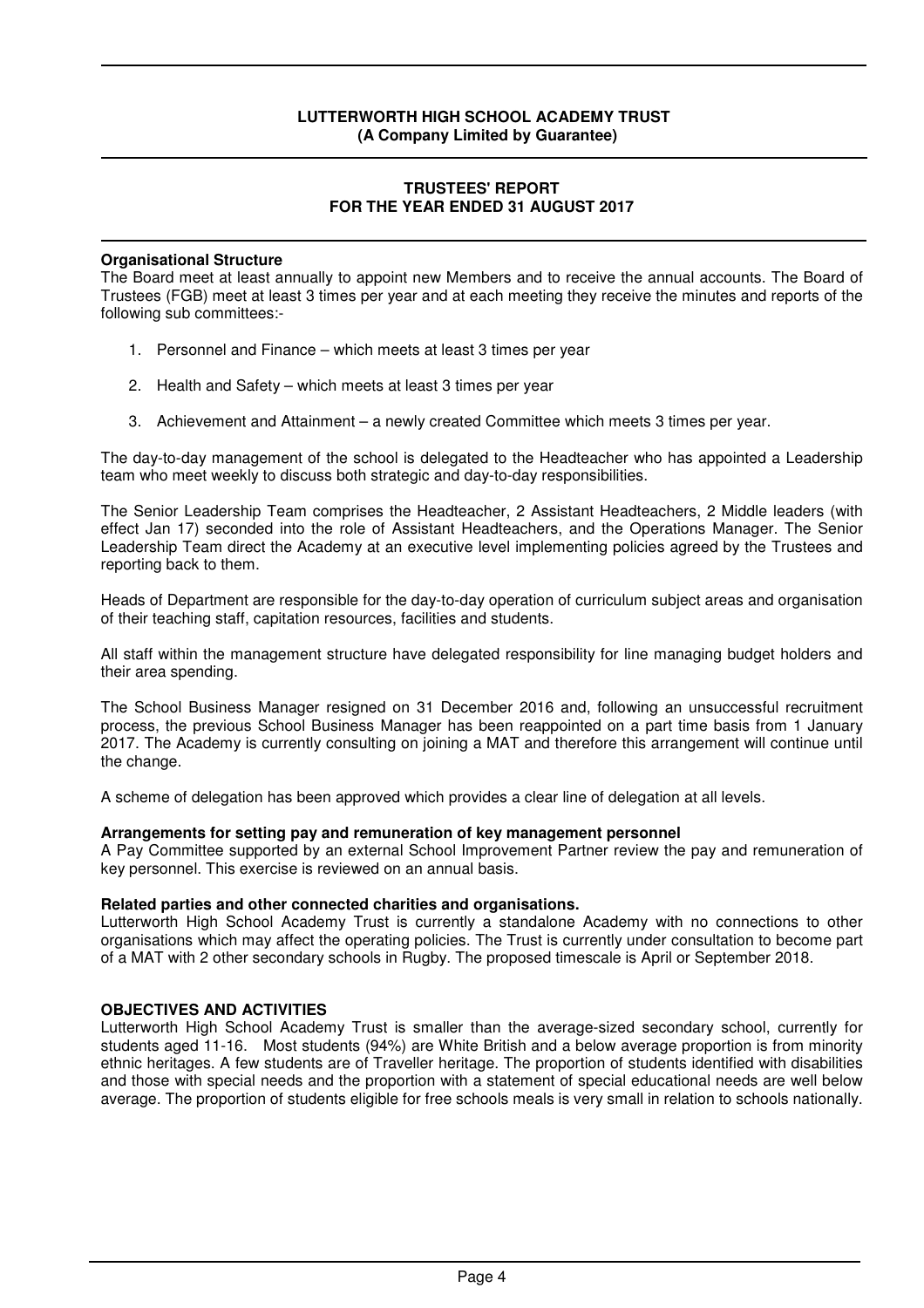#### **TRUSTEES' REPORT FOR THE YEAR ENDED 31 AUGUST 2017**

### **Objects and Aims**

The Academy strap line "Where learning comes first" encapsulates the ethos of the school and they do everything in their power to ensure the best learning experience for all students, regardless of age, gender or ability, both inside and outside of the classroom.

# **Objectives, Strategies and Activities**

The key priority areas for Lutterworth High School in 2016/2017 were:

- Further develop 'outstanding' and innovative teaching.
- More able students are sufficiently challenged in all lessons through effectively differentiated work.
- Students receive incisive feedback and they use this feedback effectively to progress.
- Teachers set challenging homework which inspires students to learn and flourish.
- Ensure excellent progress is made by all groups of students and reduce attainment gaps.
- High aspirations for all students through the curriculum offer and enrichment.
- Rigorous tracking and monitoring of attainment and progress.
- Focused intervention ensures all students make at least expected progress.
- Through high quality and impartial guidance all students make informed choices for their next stage of education.
- Ensure no groups of students are disadvantaged by low attendance.
- Students are well prepared for global citizenship through an enriched programme of Spiritual, Moral, Social and Cultural experiences.
- Students know how to keep themselves safe and make informed choices about their health and emotional well-being.
- Stakeholder feedback ensures an accurate understanding of the school's effectiveness which is used to further development planning.
- Trustees have a deep and accurate understanding of school priorities and outcomes.
- Staff and students in partnership reflect on and debate teaching and learning to further develop outstanding classroom practice.
- Leaders use incisive performance management that leads to personalised professional development.

These priorities were achieved through a clear School Improvement Plan with carefully considered success criteria, monitoring and evaluation.

- 85% of teaching was secure or extending. This was quality assured by an external consultant.
- Differentiation and challenge remains a key priority. Schemes of work have been developed for the new specifications for Key Stage 4.
- New feedback policy in place and quality assurance cycle ensures a high standard of consistency across the school.
- Show my Homework purchased. Student and Parent feedback indicates that homework is set regularly and is a suitable amount and level of work.
- Pupil Premium students targeted for intervention. Pupil Premium achievement remains a priority to develop.
- Excellent extra-curricular programme of sport and clubs in place. Students like the range of options available at KS4. In KS3 students follow a broad and balanced curriculum that allows their talents to flourish.
- Spiritual, Moral, Social and Cultural experiences mapped using grid maker. Areas for development identified.
- Wide range of internal and external based training to support the development of teaching and learning.
- Incisive performance management in place. Progression linked to students' outcomes and whole school priorities.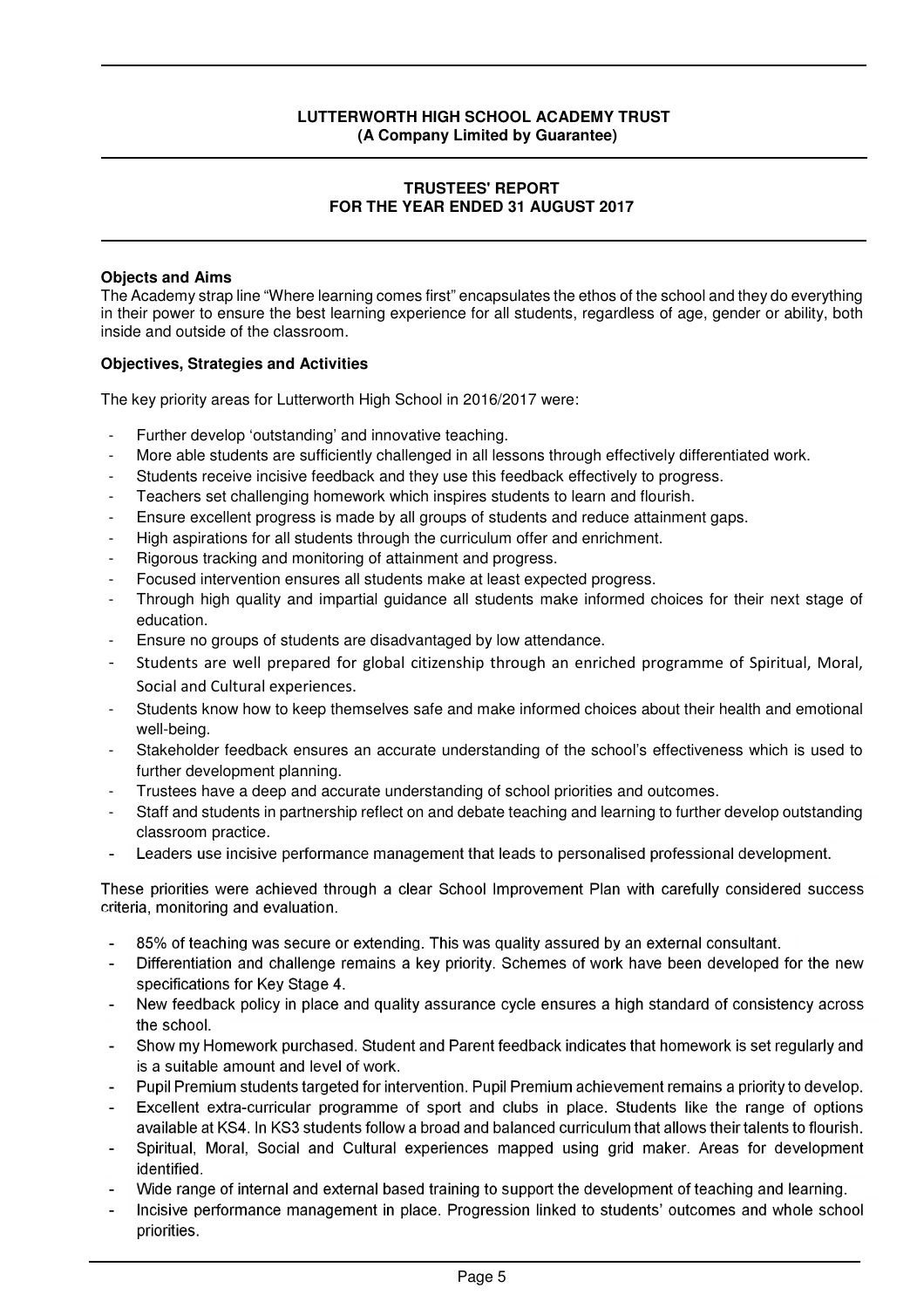#### **TRUSTEES' REPORT FOR THE YEAR ENDED 31 AUGUST 2017**

#### **Public Benefit**

The Trustees confirm that they have complied with their duty to have due regard to the Charity Commission's general guidance on public benefit when reviewing the Academy's objectives and aims and in planning future activities for the year. The Trustees consider that the Academy's aims are demonstrably for the public benefit.

#### **STRATEGIC REPORT**

#### **Achievements and Performance**

Students make outstanding progress and attainment at both Key Stage 3 and Key Stage 4. Attainment is high, even allowing for the relatively high prior attainment of students.

Students make positive progress at Lutterworth High School as indicated by the first set of GCSE results awarded in August 2017, following the age range change to become an 11-16 school. The key performance indicators are as follows:

In 2017 the Progress 8 score was +0.1. The Attainment 8 score was 51.

Results for English (5+ 79.3%, Progress +0.52, Average grade 5.8) were significantly above the national and regional averages, resulting in the best percentage 5+ English attainment in Leicestershire.

Results in Mathematics (5+ 59%, Progress +0.22, Average grade 5.1) were significantly above national and regional averages.

59% of pupils achieved 5+ in English and mathematics, compared with 39.1% for all schools nationally.

Entry into and attainment in the Ebacc measure is a strength. A significantly higher proportion of students were entered for the Ebacc at 51% with 32% achieving 5+. This compared to national data for all schools of 34.9% entered with 19.5% achieving 5+.

Progress in the Ebacc element of P8 was -0.01 and attainment 13.77.

Progress in the open element of P8 was -0.15 and attainment 15.31.

Students with SEND and EHC Plan (4 students) made +0.22 progress and achieved an average A8 score of 32.2. Students with SEND Support (4 students) made -1.02 progress and achieved an average A8 score of 21.6. There were 14 disadvantaged students in the 2017 cohort. They achieved an average P8 score of -0.67 and an average A8 score of 37.52. A strong pass in both English and Maths was achieved by 35.71% and 43% achieved a standard pass. The proportion of pupil premium students achieving a strong pass was broadly in-line with the national average for all students at 39.1%.

There were 145 students in the 2017 cohort with 8 more boys than girls. Whilst a gender gap does exist in some subjects (mathematics, physics), as a whole cohort, girls outperformed boys by just 4 percentage points when looking at standard passes in mathematics and English and 7.6 percentage points at a strong pass. In terms of progress, girls made +0.14 better progress than the boys.

Students in the lower prior attainment band perform particularly well at Lutterworth High School, with a P8 score  $of +0.51.$ 

A high proportion (54%) of students at LHS have higher prior attainment at KS2. Whilst they do make positive progress (+0.02), accelerating the progress of these higher attainers, is one of the school's key priorities.

There were just two students with EAL in the 2017 cohort, making the group data statistically insignificant. These students made -0.05 progress, and were therefore above national for progress.

Students are exceptionally well prepared for the next stage of their education. Students who were NEET in 2015/2016 was very low - 2% 'Not Settled-Active' compared to the national average. Internally collected data for the 2017 cohort indicates that upon leaving, 100% of students have continued in education, training or employment post 16.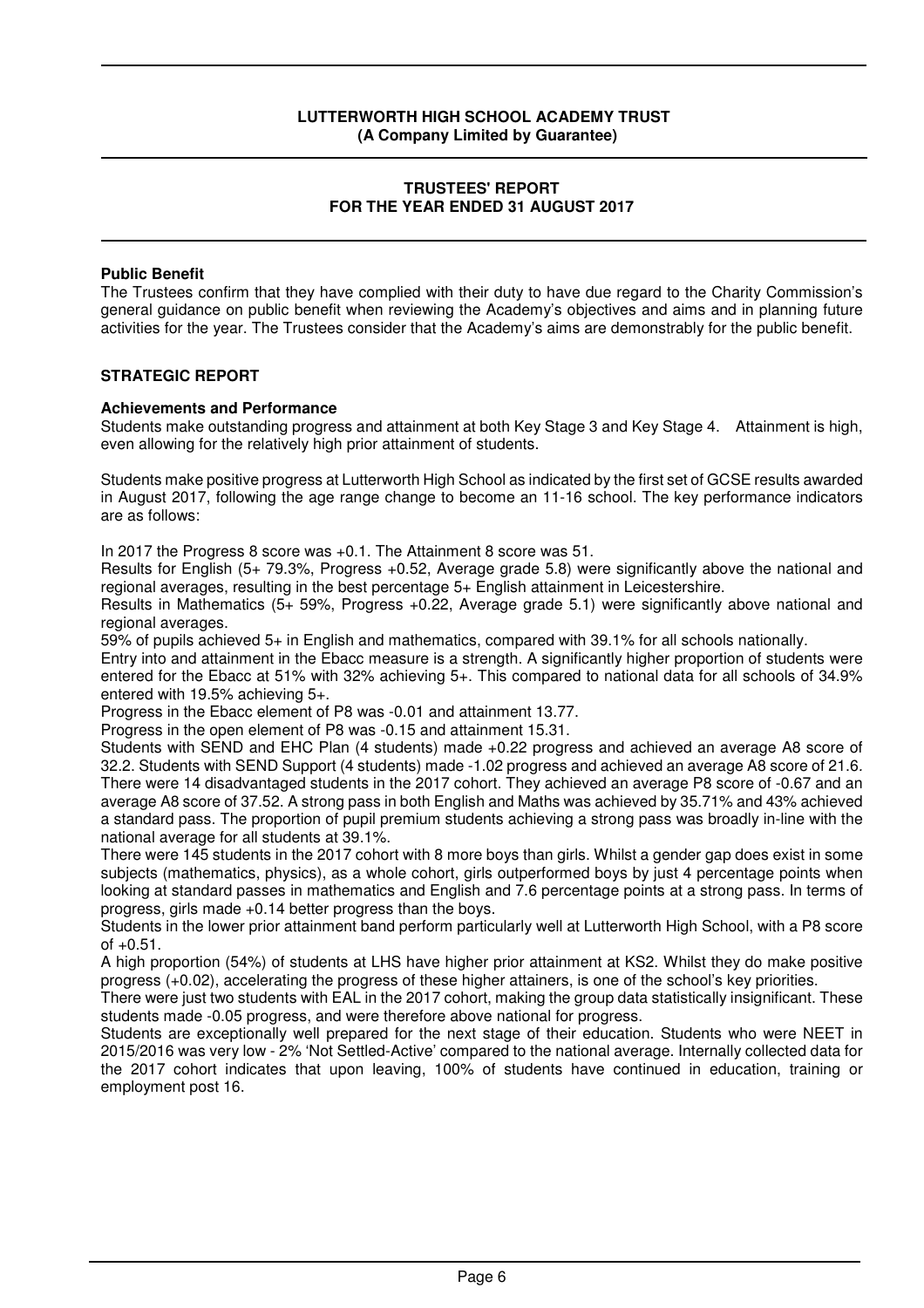#### **TRUSTEES' REPORT FOR THE YEAR ENDED 31 AUGUST 2017**

### **Key Stage 4 monitoring and predictions**

#### **Year 11 (2018 cohort)**

There are 180 students in the 2018 cohort. The average prior attainment KS2 APS is 4.96, which means they are a higher attaining cohort than in 2017.

Teacher predictions (October 2017) forecast 89% English 5+, 76% mathematics 5+ and 70% English/ mathematics 5+ outcomes. Progress is strong and positive based on 2017 estimates. Attainment is high (A8 55.32 on 2017 estimates) with the average A8 score for mathematics and English elements currently 11.78 and 10.74 respectively.

Entries for the Ebacc qualification are at 40% with 27% of the cohort currently expected to achieve a strong pass. The average total score for the Ebacc and Other buckets are currently 16.35 and 16.46 respectively. The APS for all students is 4.5; for those entered for Ebacc, it is 6.19.

Of the total cohort, 41% of students are studying at least one language and teachers predict excellent MFL outcomes (Average grade of 5.75).

Curriculum leaders, including those with responsibility for Higher Attainers and SEND, meet termly with the Headteacher to review progress of all students in all subjects.

#### **Year 10 (2019 cohort)**

There are 195 students in the 2019 cohort. Their prior attainment KS2 APS is 5.0, which means they are a similar cohort to those in the year above (2018).

Early assessment of the performance of this cohort on the 9-1 GCSE scale, indicates they are tracking towards a strong performance in all elements of our KPI's. The A8 for the cohort is 57.91 (based on 2017 estimates). Entries for the Ebacc qualification for this cohort are 50%.

At Key Stage 3 attainment levels and attitude to learning are tracked three times a year and appropriate intervention is put in place, particularly mentoring. Where students do not have KS2 data, they are assessed using a number of standardised tests, the results of which are then correlated to KS2 to facilitate target setting. In years 7 and 8 the school has implemented a new grading system using descriptors which link to the key skills and knowledge within each curriculum area and tracking towards GCSE grades.. In year 9 the school is assessing using GCSE grades.

At Key Stage 4 attainment levels and attitude to learning are tracked six times a year and appropriate intervention is put in place by both the Progress Leader and subject staff.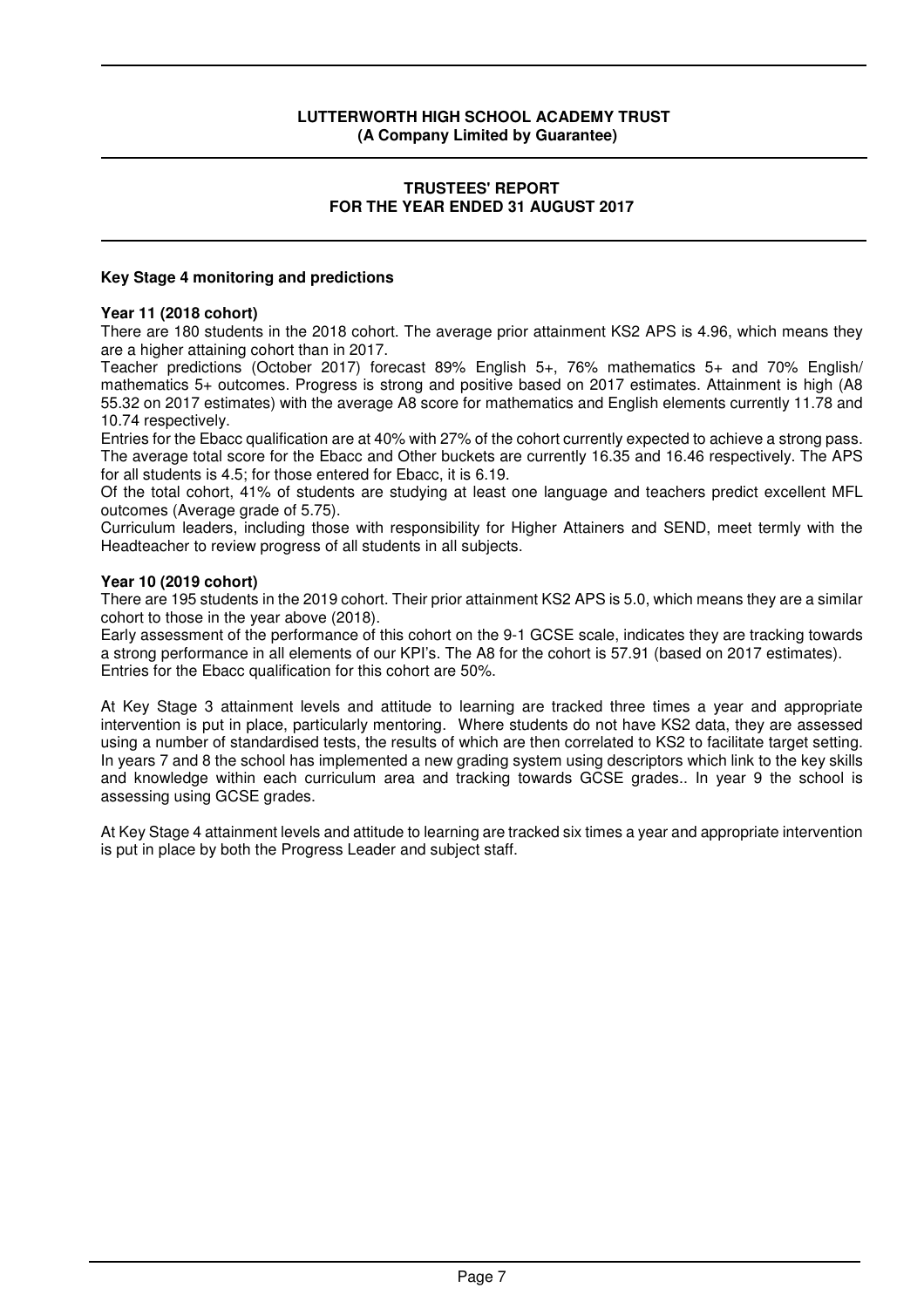### **TRUSTEES' REPORT FOR THE YEAR ENDED 31 AUGUST 2017**

# **Key Financial Performance Indicators**

| <b>Key Performance Indicators</b>                        | $2016 - 17$ | $2017 - 18$ | $2018 - 19$ | $2019 - 20$ | $2020 - 21$ |
|----------------------------------------------------------|-------------|-------------|-------------|-------------|-------------|
| Total Staff Costs (£)                                    | 3,133,757   | 3,206,433   | 3,139,797   | 3,174,643   | 3,208,198   |
|                                                          |             |             |             |             |             |
| Total Staff Costs to EFA Revenue Income(%)               | 83%         | 92%         | 84%         | 89%         | 97%         |
| Total Staff Costs to Total Income (%)                    | 78%         | 87%         | 79%         | 84%         | 90%         |
| Total Staff Costs as Proportion of Total Expense<br>(%)  | 81%         | 81%         | 81%         | 82%         | 82%         |
|                                                          |             |             |             |             |             |
| <b>FTE Teaching Staff</b>                                | 45.4        | 45.5        | 42.5        | 42.5        | 42.5        |
| <b>FTE Support Staff</b>                                 | 35          | 35.6        | 35.6        | 35.6        | 35.6        |
| <b>Total FTE</b>                                         | 80.4        | 81.1        | 78.1        | 78.1        | 78.1        |
|                                                          |             |             |             |             |             |
| Total Pupil Numbers by Lagged Pupil Numbers              | 857         | 780         | 837         | 798         | 748         |
| Pupil Teacher Ratio as per Lagged Pupil Numbers          | 18.88       | 17.14       | 19.69       | 18.78       | 17.6        |
|                                                          |             |             |             |             |             |
| Average Teacher Cost (£)                                 | 49,046      | 49,569      | 51,119      | 51,637      | 52,160      |
| Proportion of budget spent on the Leadership team<br>(%) | 10%         | 11%         | 11%         | 11%         | 12%         |
| Spend per pupil for non-pay expenditure lines $(E)$      | 865.15      | 955.84      | 885.07      | 902.64      | 970.5       |

The 11-16 Age Range Change process has distorted the above KPI'S and until the final adjustment has been made these figures do not provide useful bench mark data.

#### **Going Concern**

After making appropriate enquiries, the Board of Trustees has a reasonable expectation that the Academy Trust has adequate resources to continue in operational existence for the foreseeable future. For this reason it continues to adopt the going concern basis in preparing the financial statements. Further details regarding the adoption of the going concern basis can be found in the Statement of Accounting Policies.

# **FINANCIAL REVIEW**

The majority of the Academy's income is obtained from the Department for Education (DfE) via the Education And Skills Funding Agency (ESFA) in the form of recurrent grants, the use of which is restricted for particular purposes. Such grants and all associated expenditure are shown as restricted funds in the Statement of Financial Activities for the year ended 31 August 2017.

The Academy also receives grants for fixed assets from the DfE, and such grants when spent are shown in the Statement of Financial Activities in the restricted fixed asset fund. The restricted fixed asset fund balance is reduced by annual depreciation charges over the expected useful life of the assets concerned.

The Academy has taken on the deficit in the Local Government Pension Scheme in respect of its support staff transferred on conversion. The deficit is incorporated within the Statement of Financial Activity with details in note 23 to the financial statements.

Key financial policies adopted or reviewed during the year include the Finance Policy and the Finance Regulations which lay out the framework for financial management, including financial responsibilities of the Governing Body, the Headteacher, School Business Manager, budget holders and staff, as well as delegated authority for spending.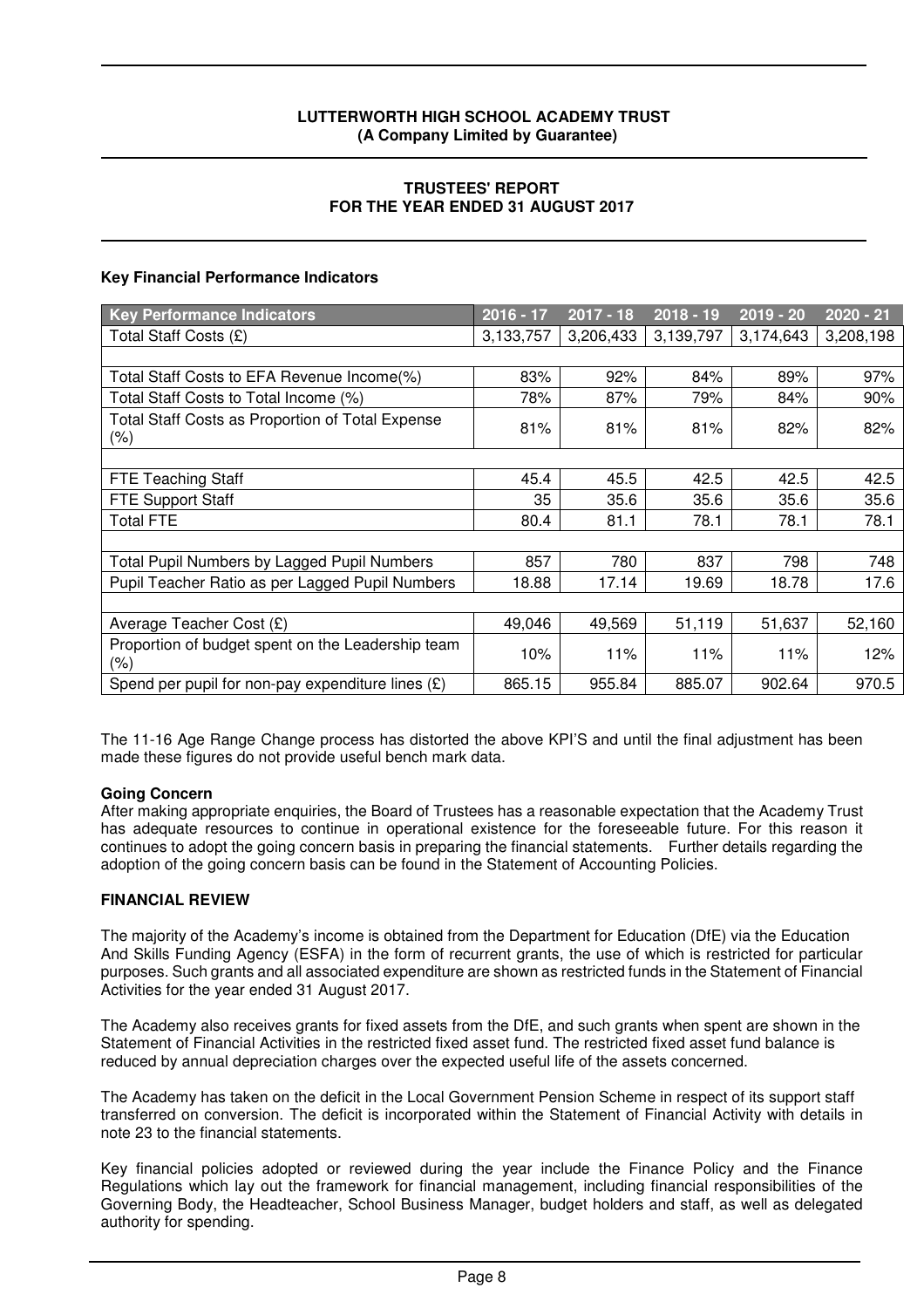### **TRUSTEES' REPORT FOR THE YEAR ENDED 31 AUGUST 2017**

Other policies include Charges and Lettings, Asset Management, Whistle Blowing and Risk Management policy.

Trustees have adopted the Internal Audit Systems Check carried out by MHA MacIntyre Hudson.

A visit took place during June 2017, to ensure the necessary policies and procedures are in place as specified in the Academies Financial Handbook. A report was received on 18 July and will be presented for consideration to Personnel and Finance Committee in Autumn 2017.

During the year to 31 August 2017 total expenditure of £4,403,000 was more than covered by grant funding together with reserves.

This set of accounts shows the financial performance of the Academy Trust for the year ended 31 August 2017. The Statement of Financial Activities report the Academy made a surplus of £291,000 in this 12 month period.

A successful CIF bid during 16/17 has allowed the school to replace all windows within the school, improving the energy efficiency and learning environment for the students.

The Academy is currently consulting parents on the proposal to form a Multi Academy Trust with neighbouring secondary schools in Warwickshire. A joint approach would ensure economies of scale and best value to all schools within the MAT.

#### **Reserves Policy**

The Personnel and Finance Committee have established a reserves policy to consider the maintenance of a minimum working reserve in order to minimise any financial risks facing the Academy, such as delays between spending and receipt of grants or unexpected emergencies. It aims to regularly review the nature of income and expenditure streams and the need to match income with commitments, to have regard to the potential liabilities which may arise in the event of a school merger or closure, to identify and maintain an appropriate level of free reserves, to consider and set aside funds for significant projects that cannot be met by future income alone.

Trustees have agreed that an appropriate reserves balance would equate to two and a half weeks of expenditure, both in terms of salaries and invoices. In broad terms this would equate to approximately £200,000. Free reserves at 31 August 2017 are reported at £185,000.

The deficit on the pension reserve relates to the non- teaching staff pension scheme where, unlike the teachers scheme, separate assets are held to fund future liabilities as discussed in note 23. The deficit can be met in the longer term from any combination of increased employer or employee contributions, increased government funding or changes to scheme benefits.

The restricted funds will be spent in accordance with the terms of the particular funds. Unrestricted funds are for use on the general purposes of the Academy, at the discretion of the Trustees, and represent 12 months' worth of Academy expenditure. The aim of the Trustees is to increase this reserve to finance the final years effect of the transition of age range change.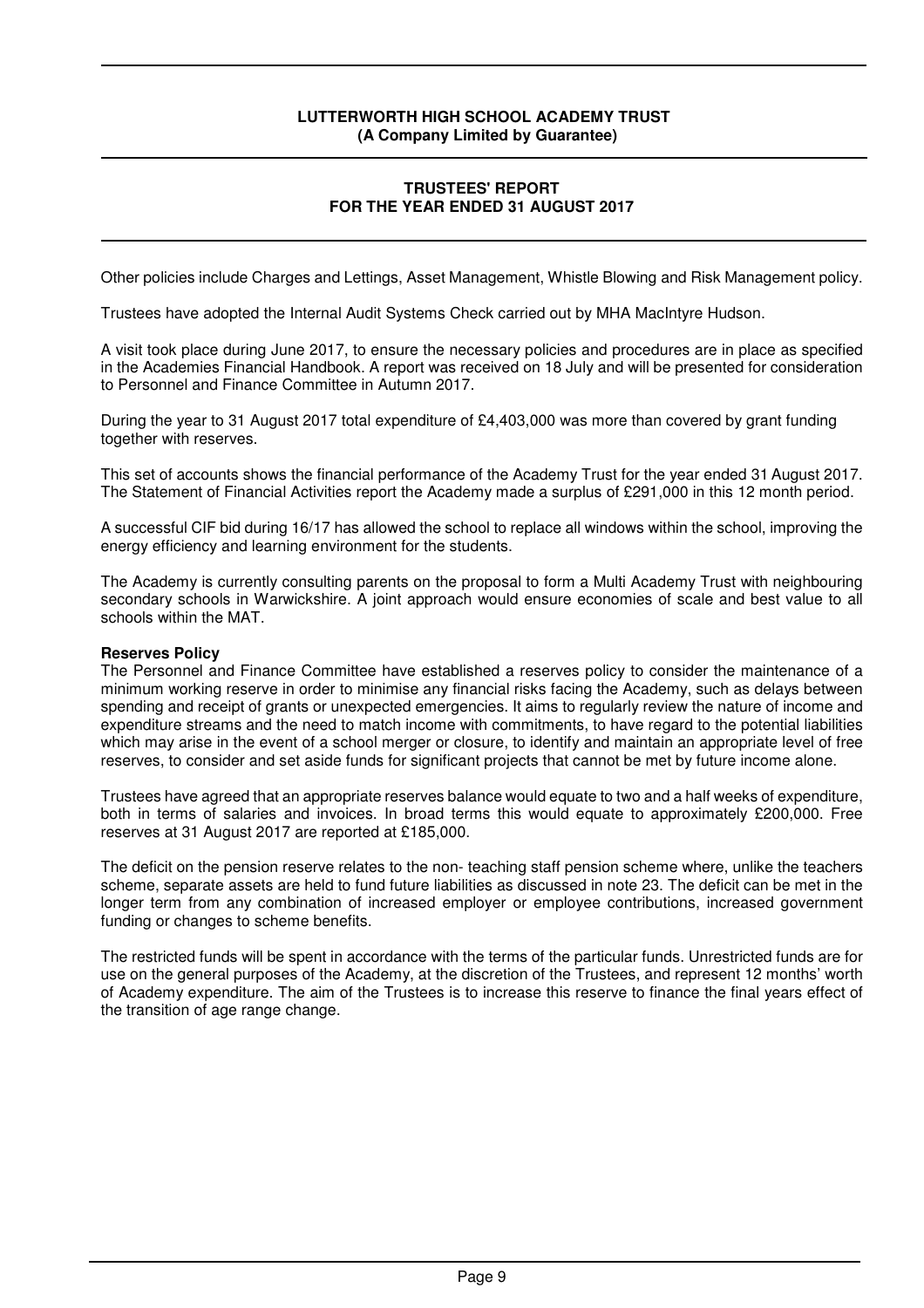### **TRUSTEES' REPORT FOR THE YEAR ENDED 31 AUGUST 2017**

# **Reserves Policy (continued)**

At 31 August 2017 the total funds comprised:

| Unrestricted |                   | £185,000   |
|--------------|-------------------|------------|
| Restricted:  | Fixed asset funds | £7.243.000 |
|              | GAG               | £322.000   |
|              | Pension reserve   | £(864,000) |
|              |                   | £6,886,000 |

#### **Investment Policy**

The investment policy can be found in the Financial Management Manual and ensures that the Academy monitor cash flow on a regular basis and ensure that surplus funds are deposited so as to maximise the interest, with a consideration to only invest in risk free and immediately accessible deposit accounts. Investments during 16/17 only effected movement into Lloyds Higher interest investment products.

#### **Principal Risks and Uncertainties**

A thorough Risk Management Assessment has been conducted using guidelines provided by the ESFA and has been assessed and approved via the Personnel and Finance Committee along with the Statement of Internal Control. The assessment identifies the types of risk the Academy faces, prioritising them into operational and financial impacts, accessing the likelihood of the occurrence and the impact that the occurrence will have on the Academy, putting in place controls to mitigate such risks. Whilst reviewed via the Personnel and Finance Committee on an annual basis the Risk Register is a live document which is reviewed regularly with Trustees and Management.

There are 4 key risks for the Academy:-

- 1. Reputational Risk
- 2. Performance Risk
- 3. Financial Risk reduction in pupil numbers, reduction in central government funding, unbudgeted increase in teaching or support staff costs, or unbudgeted major capital repairs
- 4. Risks associated with Personnel

#### **In addition there continues to be specific risks affecting the Academy:-**

- 1. Local Authotity Transport Policy which changed in Sept 2015, withdrawing some free transport for pupils who traditionally have received free transport
- 2. Changes in funding with the introduction of National Fair Funding Formula
- 3. Lack of ESFA funding in 2017/2018 due to transitional arrangements agreed by Leicestershire Schools Forum supporting age range change

All risks have been identified within the risk register and action plans implemented to manage these risks. The Academy Trust practices through its Board, namely the Governing Body and the constituted sub-committees, risk management principles. Any major risks highlighted at any sub-committee are brought to the main Board with proposed mitigating actions and they continue to be reported until the risk is adequately mitigated.

The Governing Body accepts managed risk as an inevitable part of its operations but maintains an objective not to run unacceptable levels of risk in any area. The subjective nature of this process requires major risks to be resolved by the Governing Body collectively, whilst more minor risks are dealt with by senior executive officers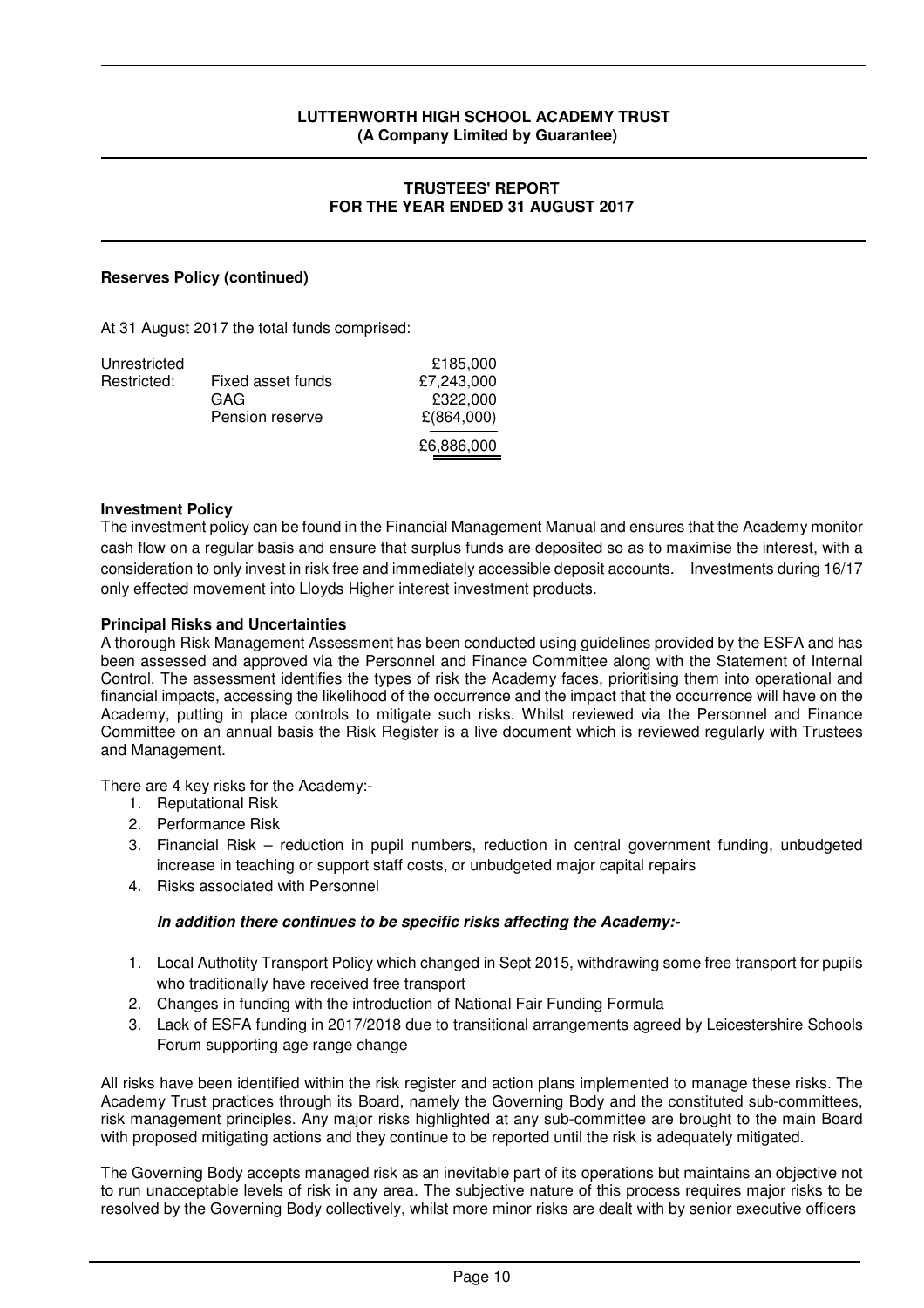#### **TRUSTEES' REPORT FOR THE YEAR ENDED 31 AUGUST 2017**

#### **PLANS FOR FUTURE PERIODS**

The Academy has completed its transitional phase of changing its age range to provide 11-16 education. The plans to manage the increase in student numbers who have selected to stay have included the creation of new teaching and learning spaces around the school site, installing an external canopy providing outside learning space, increasing the number of teachers and providing additional resources so that Lutterworth High School Academy Trust can provide an excellent KS3 and KS4 curriculum and learning environment.

The Academy will strive to continue to provide outstanding education and improve the levels of performance of its students at all levels. The Academy will continue to aim to attract high quality teachers and support staff in order to deliver its objectives.

High quality training for staff will remain a priority and the sharing of best practice internally will continue to be developed through our focused internal training opportunities.

The Academy will continue to work in partnership with local schools to encourage a smooth transition for students through the key stages and improve the educational opportunities for students in the wider community.

The Academy is a member of the SCIT in the Rushey Mead and Griffin Teaching Alliances. The school will continue to train teachers and provide high quality support and development to NQTs employed by the school.

Lutterworth High School will continue to work in partnership with other schools through the Griffin Teaching Alliance, Partnership Plus, Excellence Group and Learning South Leicestershire.

The Academy is in the initial steps of moving from being a Single Academy Trust to becoming part of a Multi Academy Trust with Lawrence Sheriff School to create The Sheriff Trust.

#### **FUNDS HELD AS CUSTODIAN TRUSTEE ON BEHALF OF OTHERS**

There were no funds held as Custodian Trustee on behalf of others.

#### **AUDITOR**

In so far as the Trustees are aware:

- there is no relevant audit information of which the charitable company's auditor is unaware
- the Trustees have taken all steps that they ought to have taken to make themselves aware of any relevant audit information and to establish that the auditor is aware of that information.

Trustees' report, incorporating a strategic report, was approved by order of the Board of Trustees, as the company directors, on 28 November 2017 and signed on the board's behalf by:

…………………………………………… …………………………………………… **Janet Jones Julian Kirby Julian Kirby Julian Kirby** 

Chair of Trustees **Accounting Officer** Accounting Officer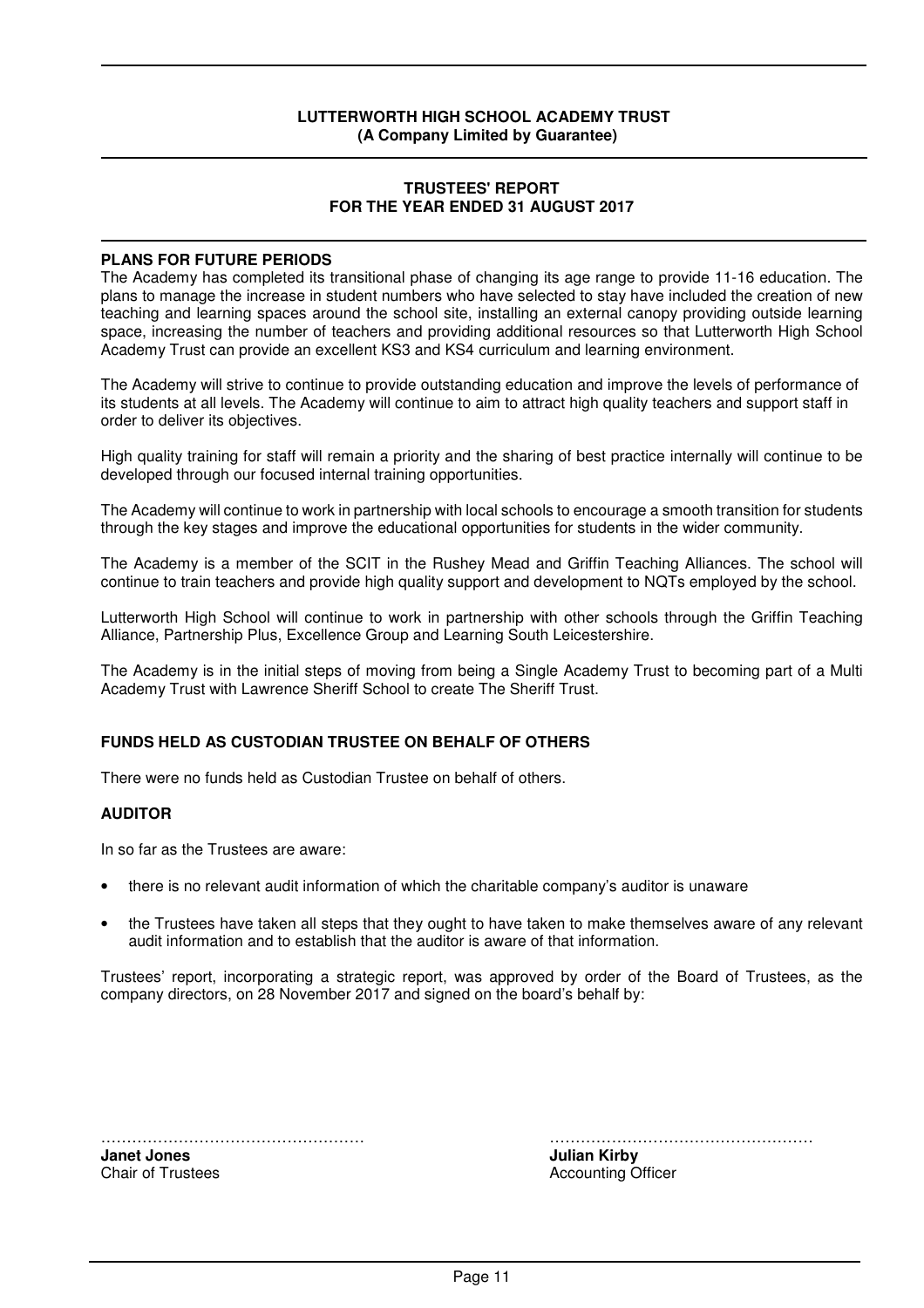#### **GOVERNANCE STATEMENT (continued) FOR THE YEAR ENDED 31 AUGUST 2017**

#### **SCOPE OF RESPONSIBILITY**

As Trustees we acknowledge we have overall responsibility for ensuring that Lutterworth High School Academy Trust has an effective and appropriate system of control, financial and otherwise. However such a system is designed to manage rather than eliminate the risk of failure to achieve business objectives, and can provide only reasonable and not absolute assurance against material misstatement or loss.

The Board of Trustees has delegated the day-to-day responsibility to the Headteacher as Accounting Officer, for ensuring financial controls conform with the requirements of both propriety and good financial management and in accordance with the requirements and responsibilities assigned to it in the funding agreement between Lutterworth High School Academy Trust and the Secretary of State for Education. They are also responsible for reporting to the Board of Trustees any material weaknesses or breakdowns in internal control.

# **GOVERNANCE**

The information on governance included here supplements that described in the Trustees' Report and in the Statement of Trustees' Responsibilities. The Board of Trustees has formally met 4 times during the year.

Attendance during the year at meetings of the Board of Trustees was as follows:

| <b>Trustee</b>                          |                                             | <b>Meetings attended</b> | Out of a possible |
|-----------------------------------------|---------------------------------------------|--------------------------|-------------------|
| Mrs Janet Jones                         | (Chair)                                     |                          |                   |
| Philippa Clare                          | (Vice-chair)                                |                          |                   |
| <b>Richard Holding</b>                  |                                             |                          |                   |
| Julian Kirby                            |                                             |                          |                   |
| <b>Stephen Bettles</b>                  |                                             |                          |                   |
| Joanne Holyland                         |                                             |                          |                   |
| Penny Walker Barber                     |                                             |                          |                   |
|                                         | Duncan Haworth (Appointed 1 November 2016)  |                          |                   |
|                                         | Malcolm Maguire (Appointed 1 November 2016) |                          |                   |
|                                         | Carmella Hunt (Appointed 1 November 2016)   |                          |                   |
|                                         | Susan Campbell (Appointed 17 November 2016) |                          |                   |
| Claire Clarke (Resigned 21 August 2017) |                                             |                          |                   |

During the year 1 Trustee resigned and 4 new Trustee appointments were made. A restructure of Committees took place during 16/17.

The Trustees have considered the quality of the data they receive and consider it to be adequate for the purposes of overseeing the work of the Academy. Their assessment has been made having regard to externally validated data which is consistent with that received from within the Academy and data provided by the work of the internal and external auditors.

#### **Achievement and Attainment Committee - Terms of Reference**

By delegated authority from the Governing Body to support, challenge, decide and determine matters related to student achievement and attainment, curriculum, teaching and learning, attendance and behaviour.

To make appropriate comments and recommendations on such matters to the Governing Body on a regular basis.

Major issues will be referred to the full Governing Body for ratification.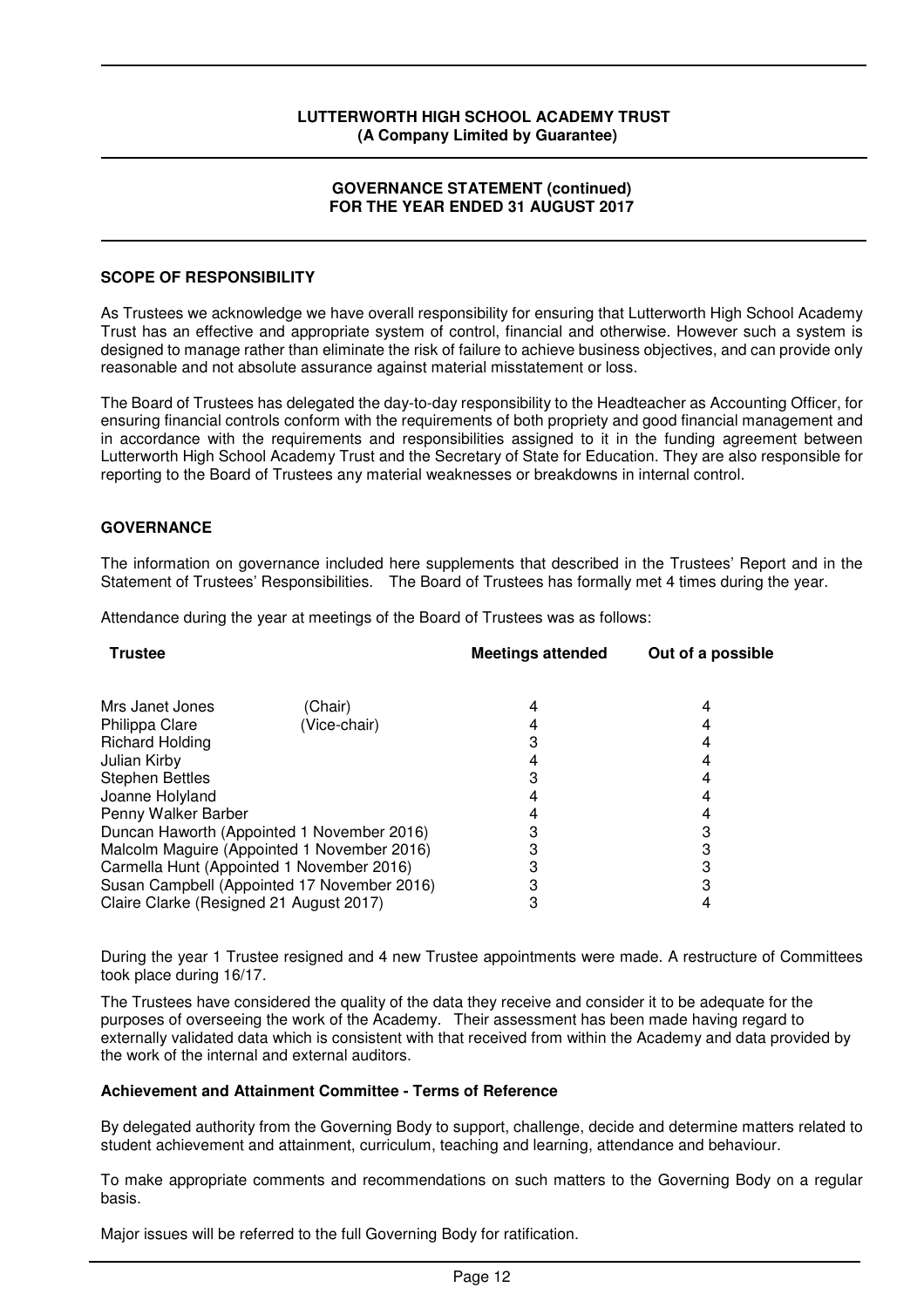### **GOVERNANCE STATEMENT (continued) FOR THE YEAR ENDED 31 AUGUST 2017**

#### **Health and Safety Committee - Terms of Reference**

- Advise full Governors on priorities, including H&S for maintenance and development of site
- Oversee arrangements for repairs
- Oversee arrangements for building contracts
- Monitor SEF areas
- Review general risk assessment

#### **Governance review**

4 new Trustees were appointed in October 2016 and each have brought with them significant experience to enhance the strength of the Board. Each new appointment completed a skills audit to supplement the work done in the previous year.

A self-evaluation and external review has not been undertaken during 2016/2017. However, in the Autumn 2017 an ex HMI Inspector conducted a whole school review which included Governance and highlighted no significant issues. Further Governance evaluations are likely to be undertaken as part of the MAT due diligence process during 17/18.

The Personnel and Finance Committee is a sub-committee of the main Board of Trustees. Its purpose is to:

- By delegated authority from the Governing Body to support, decide and determine all matters concerning budgeting, finance, personnel and premises, including grounds and security, by enabling more detailed consideration to be given to the best means of fulfilling the Governing Body's responsibility to ensure sound management of the Academy's finances and resources, including proper planning, monitoring and probity.
- To make appropriate comments and recommendations on such matters to the Governing Body on a regular basis.

Major issues will be referred to the full Governing Body for ratification.

The Audit Committee is a function within the terms of the Personnel and Finance Committee. Its purpose is:-

- 1. To review the Academy's procedures for detecting fraud and whistle blowing and ensure that arrangements are in place by which staff may, in confidence, raise concerns about possible improprieties in matters of financial reporting, financial control or any other matters;
- 2. To review management's reports on the effectiveness of the systems for internal financial control, financial reporting and risk management;
- 3. To monitor the integrity of the Academy's internal financial control;
- 4. To monitor compliance with the Academy's financial policies, regulations and procedures;
- 5. To review the statement in the annual report and accounts on the Academy's internal controls and risk management framework;
- 6. To assess the scope and effectiveness of the systems established by management to identify, assess, manage and monitor financial and non-financial risks.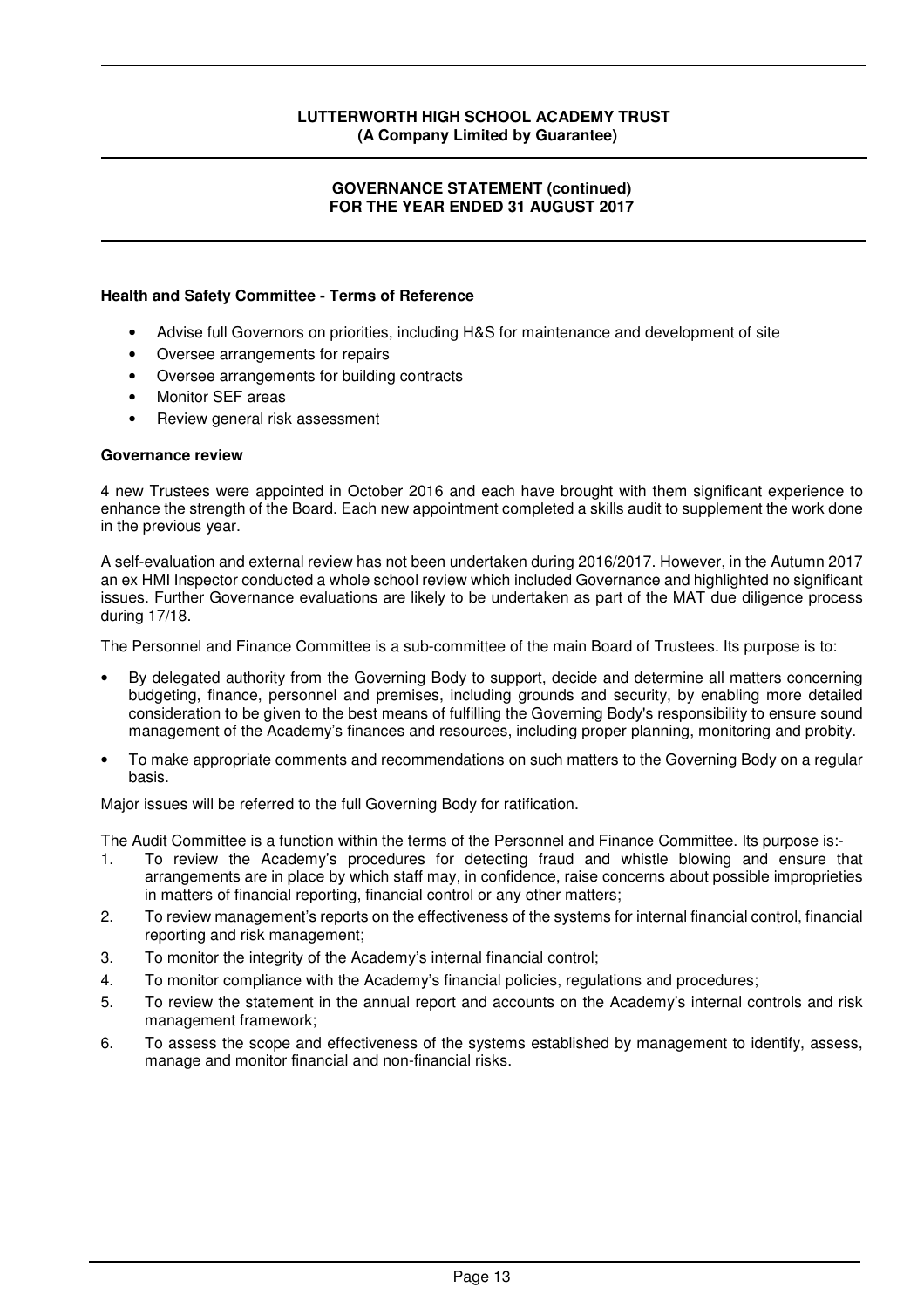### **GOVERNANCE STATEMENT (continued) FOR THE YEAR ENDED 31 AUGUST 2017**

Attendance at meetings in the year was as follows:

| <b>Trustee</b>                     | <b>Meetings attended</b> | Out of a possible |
|------------------------------------|--------------------------|-------------------|
| Richard Holding - Chair            |                          |                   |
| Philippa Clare - Vice Chair        | З                        |                   |
| Janet Jones                        | 3                        | 3                 |
| <b>Stephen Bettles</b>             | 3                        | 3                 |
| Susan Campbell- Appointed Nov 2016 | 2                        |                   |
| Julian Kirby                       | 3                        |                   |

# **Achievement and Attainment Committee - Terms of Reference**

By delegated authority from the Governing Body to support, challenge, decide and determine matters related to student achievement and attainment, curriculum, teaching and learning, attendance and behaviour.

To make appropriate comments and recommendations on such matters to the Governing Body on a regular basis.

Major issues will be referred to the full Governing Body for ratification.

Attendance at meetings in the year was as follows:

| <b>Trustee</b>               | <b>Meetings attended</b> | Out of a possible |
|------------------------------|--------------------------|-------------------|
| Philippa Clare - Chair       |                          |                   |
| Joanne Holyland - Vice Chair |                          |                   |
| Janet Jones                  | 2                        | 3                 |
| Malcolm Maquire              | 2                        | 3                 |
| Carmella Hunt                | 2                        | 3                 |
| Duncan Haworth               | 3                        |                   |

#### **REVIEW OF VALUE FOR MONEY**

As Accounting Officer the headteacher has responsibility for ensuring that Lutterworth High School Academy Trust delivers good value in the use of public resources. The Accounting Officer understands that value for money refers to the educational and wider societal outcomes achieved in return for the taxpayer resources received.

The Accounting Officer considers how the Trust's use of its resources has provided good value for money during each academic year, and reports to the Board of Trustees where value for money can be improved, including the use of benchmarking data where appropriate. The Accounting Officer for Lutterworth High School Academy Trust has delivered improved value for money during the year by:

- Securing a successful CIF bid to replace all failing windows to provide improvement to energy efficiently and better quality-learning environments.
- Replacing all classroom lighting with much improved LED lighting to reduce energy costs.
- To review contracts as they become eligible for consideration.
- To improve the catering provision to increase profits to support school initiatives.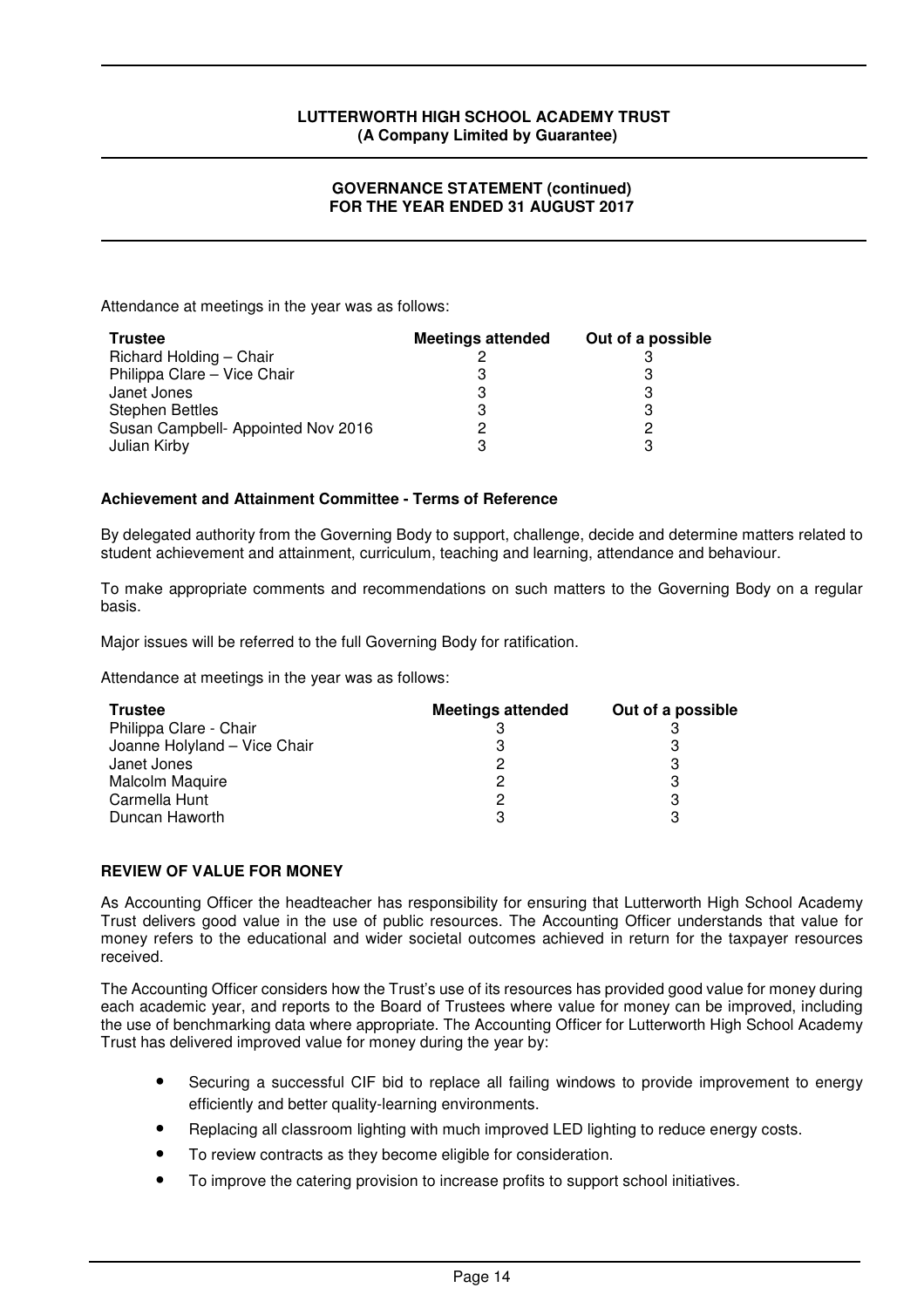#### **GOVERNANCE STATEMENT (continued) FOR THE YEAR ENDED 31 AUGUST 2017**

# **THE PURPOSE OF THE SYSTEM OF INTERNAL CONTROL**

The system of internal control is designed to manage risk to a reasonable level rather than to eliminate all risk of failure to achieve policies, aims and objectives. It can, therefore, only provide reasonable and not absolute assurance of effectiveness. The system of internal control is based on an on-going process designed to identify and prioritise the risks to the achievement of Academy Trust policies, aims and objectives, to evaluate the likelihood of those risks being realised and the impact should they be realised, and to manage them efficiently, effectively and economically. The system of internal control has been in place in Lutterworth High Academy Trust for the year ended 31 August 2017 and up to the date of approval of the annual report and financial statements.

# **CAPACITY TO HANDLE RISK**

The Board of Trustees has reviewed the key risks to which Lutterworth High School Academy Trust is exposed together with the operating, financial and compliance controls that have been implemented to mitigate those risks. The Board of Trustees is of the view that there is a formal on-going process for identifying, evaluating and managing the Academy Trust's significant risks that has been in place for the year ended 31 August 2017 and up to the date of approval of the annual report and financial statements. This process is regularly reviewed by the Board of Trustees.

#### **THE RISK AND CONTROL FRAMEWORK**

The Academy Trust's system of internal financial control is based on a framework of regular management information and administrative procedures including the segregation of duties and a system of delegation and accountability. In particular it includes:

- comprehensive budgeting and monitoring systems with an annual budget and periodic financial reports which are reviewed and agreed by the Board of Trustees
- regular reviews by the Personnel and Finance Committee of reports which indicate financial performance against the forecasts and of major purchase plans, capital works and expenditure programmes
- setting targets to measure financial and other performance
- clearly defined purchasing (asset purchase or capital investment) guidelines
- delegation of authority and segregation of duties
- identification and management of risks

The Board of Trustees has considered the need for a specific internal audit function and has decided:

• not to appoint an internal auditor. However the Trustees have appointed MHA Macintyre Hudson, the external auditor, to perform additional checks as part of an RO function. This work is undertaken by a separate audit team, independent of that undertaking the year end audit.

This work includes giving advice on financial matters and performing a range of checks on the Academy Trust's financial systems. In particular the checks carried out in the current period included:

- testing of payroll systems
- testing of purchase systems
- testing of control account/ bank reconciliations

On a half yearly basis a report is made to the Board of Trustees, through the Personnel and Finance Committee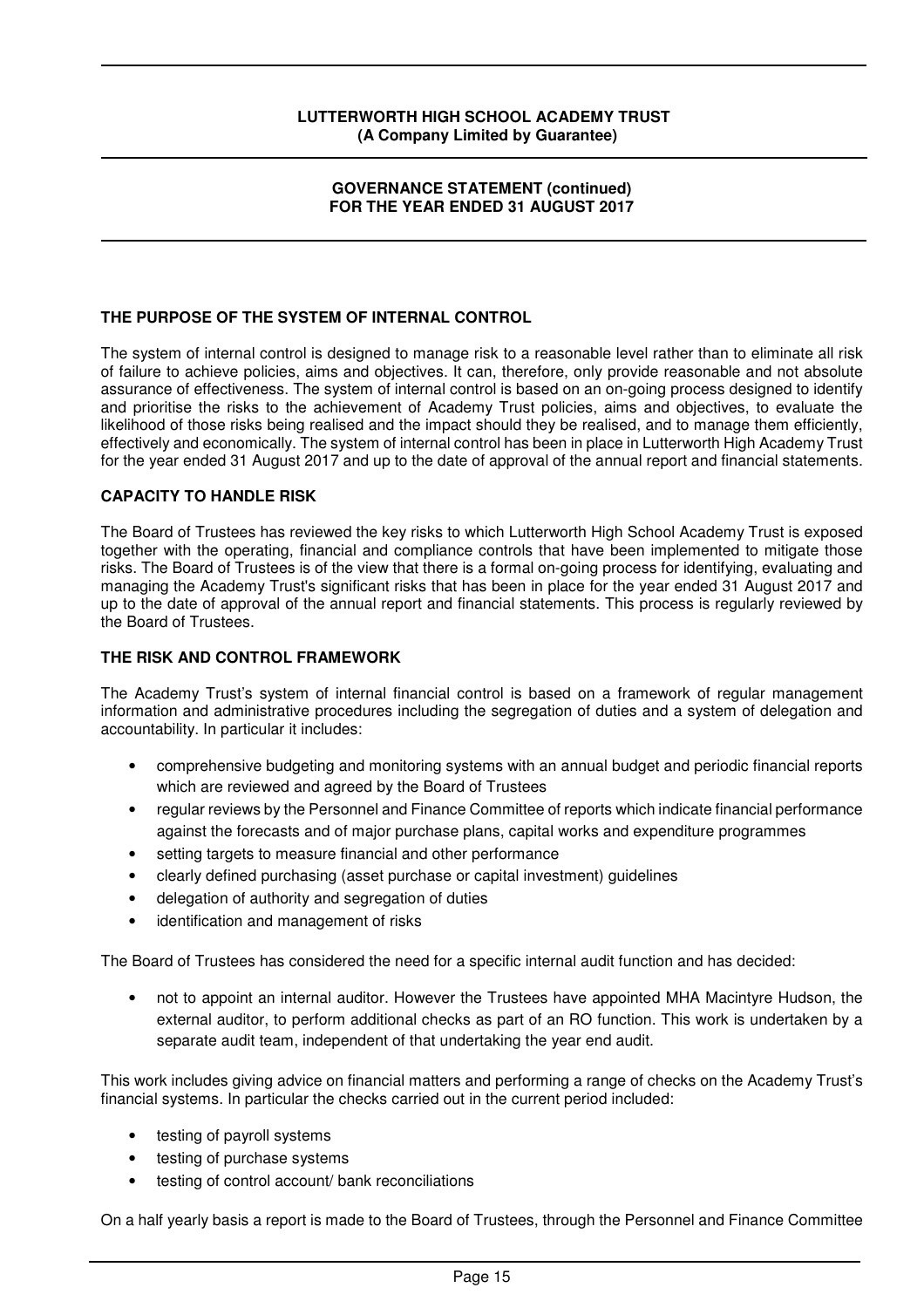# **GOVERNANCE STATEMENT (continued) FOR THE YEAR ENDED 31 AUGUST 2017**

on the operation of the systems of control and on the discharge of the Board of Trustees' financial responsibilities. The RO visit during 16/17 revealed 5 Low risk issues for action.

# **REVIEW OF EFFECTIVENESS**

As Accounting Officer the Headteacher has responsibility for reviewing the effectiveness of the system of internal control. During the year in question the review has been informed by:

- the work of the Responsible Officer
- the work of the School Business Manager Finance as a reporter of monthly activities

The Accounting Officer has been advised of the implications of the result of their review of the system of internal control by the Personnel and Finance Committee and a plan to address weaknesses and ensure continuous improvement of the system is in place.

Approved by order of the members of the Board of Trustees on 28 November 2017 and signed on its behalf by:-

…………………………………………… ……………………………………………

**Janet Jones 3. Example 2. All 2. All 2. All 2. All 2. All 2. Accounting O**<br> **Julian Kirby** Chair of Trustees **Accounting O** 

**Accounting Officer**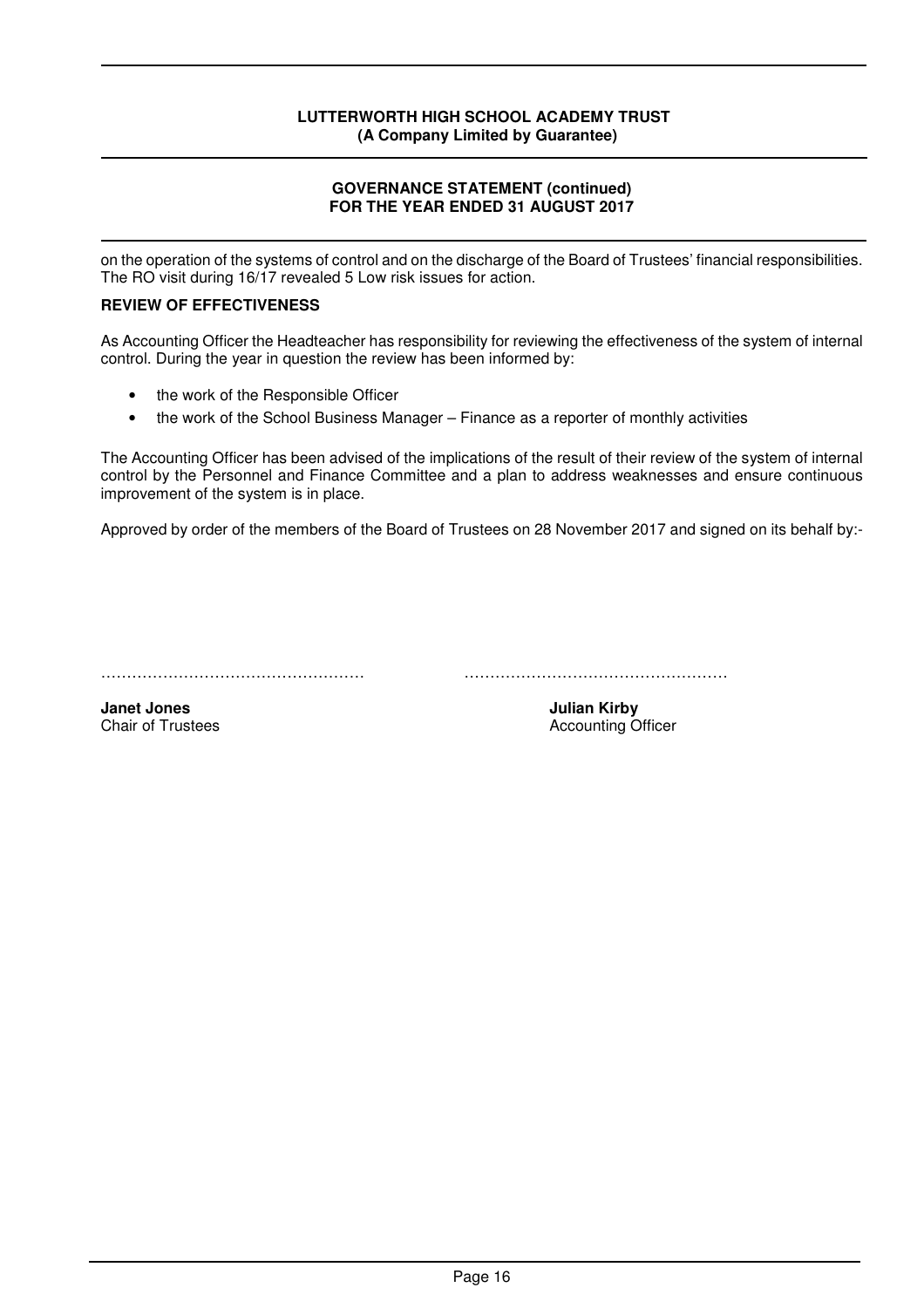### **STATEMENT ON REGULARITY, PROPRIETY AND COMPLIANCE FOR THE YEAR ENDED 31 AUGUST 2017**

As Accounting Officer of Lutterworth High Academy Trust I have considered my responsibility to notify Lutterworth High School Academy Trust Board of Trustees and the Education and Skills Funding Agency (ESFA) of material irregularity, impropriety and non-compliance with ESFA terms and conditions of funding, under the funding agreement in place between Lutterworth High School Academy Trust and the Secretary of State for Education. As part of my consideration I have had due regard to the requirements of the Academies Financial Handbook 2016.

I confirm that I and the Academy Trust Board of Trustees are able to identify any material irregular or improper use of funds by the Academy Trust, or material non-compliance with the terms and conditions of funding under the Academy Trust's funding agreement and the Academies Financial Handbook 2016.

I confirm that no instances of material irregularity, impropriety or funding non-compliance have been discovered to date. If any instances are identified after the date of this statement, these will be notified to the Board of Trustees and ESFA.

………………………………………………..

**Julian Kirby**  Accounting Officer

28 November 2017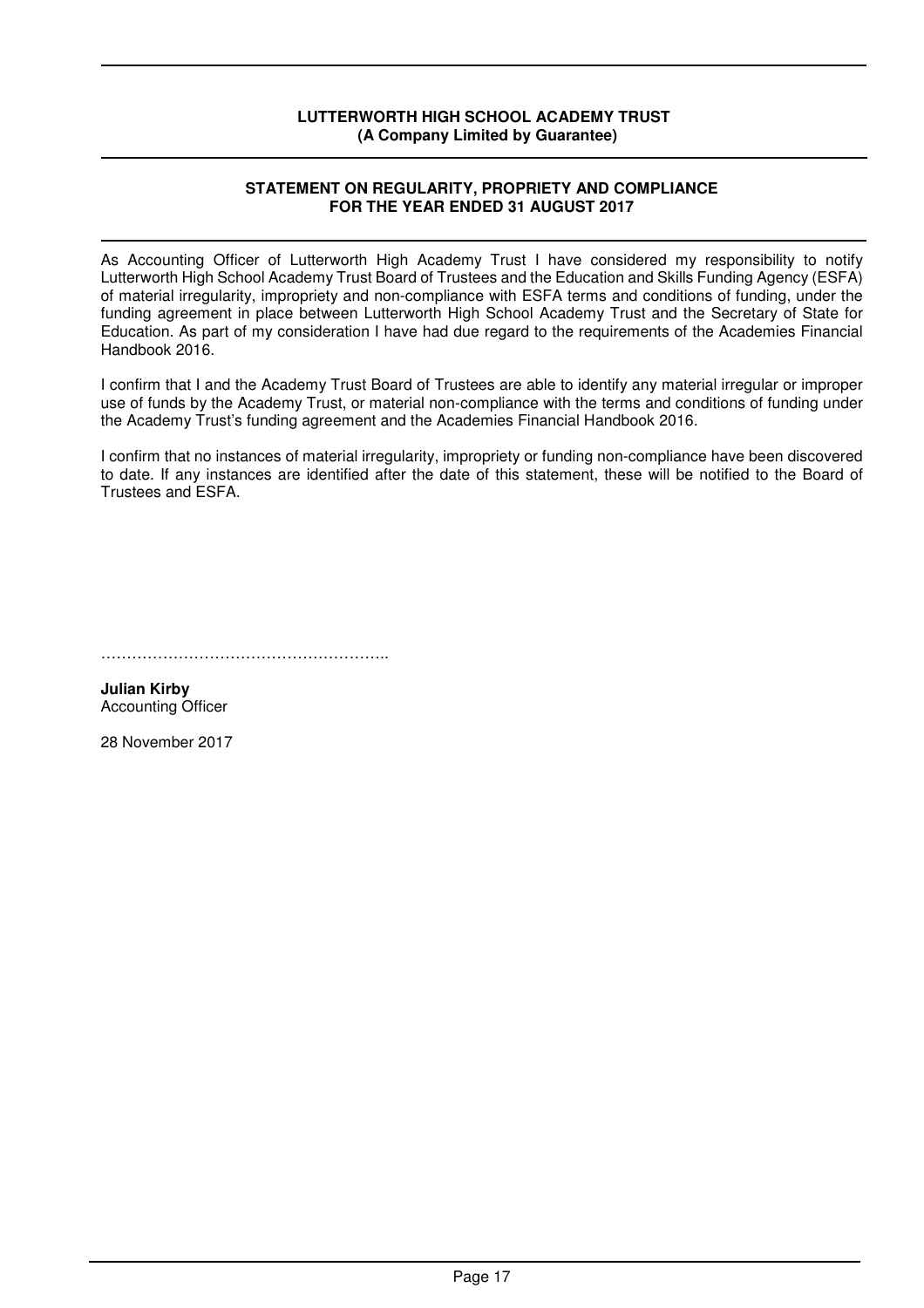#### **(A Company Limited by Guarantee)**

#### **STATEMENT OF TRUSTEES' RESPONSIBILITIES FOR THE YEAR ENDED 31 AUGUST 2017**

The Trustees (who act as Governors of Lutterworth High School Academy Trust and are also the Directors of the charitable company for the purposes of company law) are responsible for preparing the Trustees' Report and the financial statements in accordance with the Annual Accounts Direction issued by the Education and Skills Funding Agency, United Kingdom Accounting Standards (United Kingdom Generally Accepted Accounting Practice) and applicable law and regulations.

Company law requires the Trustees to prepare financial statements for each financial year. Under company law the Trustees must not approve the financial statements unless they are satisfied that they give a true and fair view of the state of affairs of the charitable company and of its incoming resources and application of resources, including its income and expenditure, for that period. In preparing these financial statements, the Trustees are required to:

- select suitable accounting policies and then apply them consistently;
- observe the methods and principles of the Charities SORP 2015 and the Academies Accounts Direction 2016 to 2017;
- make judgments and accounting estimates that are reasonable and prudent;
- state whether applicable UK Accounting Standards (FRS 102) have been followed, subject to any material departures disclosed and explained in the financial statements;
- prepare the financial statements on the going concern basis unless it is inappropriate to presume that the charitable company will continue in business.

The Trustees are responsible for keeping adequate accounting records that are sufficient to show and explain the charitable company's transactions and disclose with reasonable accuracy at any time the financial position of the charitable company and enable them to ensure that the financial statements comply with the Companies Act 2006. They are also responsible for safeguarding the assets of the charitable company and hence for taking reasonable steps for the prevention and detection of fraud and other irregularities.

The Trustees are responsible for ensuring that in its conduct and operation the charitable company applies financial and other controls, which conform with the requirements both of propriety and of good financial management. They are also responsible for ensuring grants received from ESFA/DfE have been applied for the purposes intended.

The Trustees are responsible for the maintenance and integrity of the corporate and financial information included on the charitable company's website. Legislation in the United Kingdom governing the preparation and dissemination of financial statements may differ from legislation in other jurisdictions.

Approved by order of the members of the Board of Trustees and signed on its behalf by:

................................................

**Janet Jones** Chair of Trustees

Date: 28 November 2017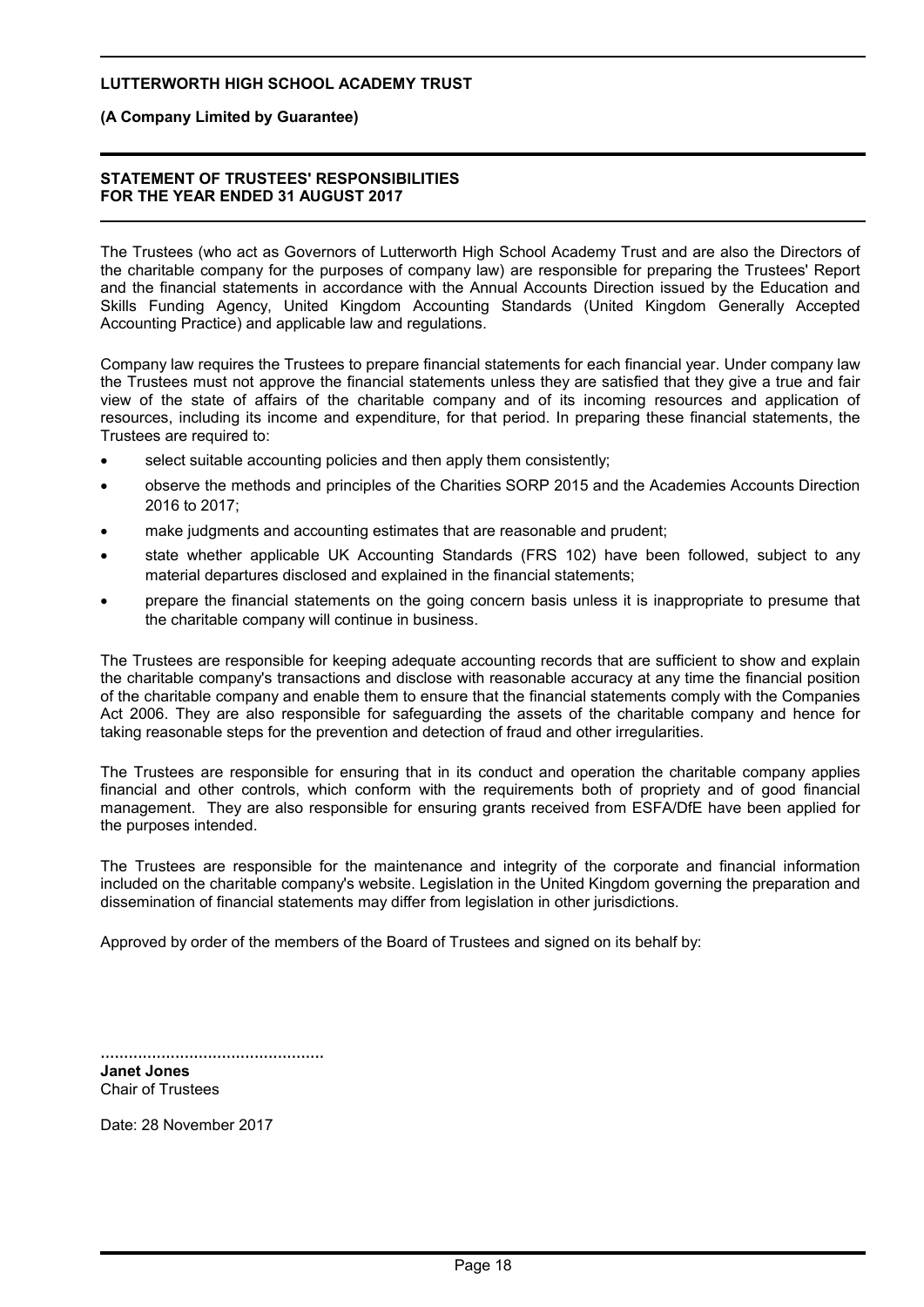### **(A Company Limited by Guarantee)**

#### **INDEPENDENT AUDITOR'S REPORT ON THE FINANCIAL STATEMENTS TO THE MEMBERS OF LUTTERWORTH HIGH SCHOOL ACADEMY TRUST**

#### **QUALIFIED OPINION**

We have audited the financial statements of Lutterworth High School Academy Trust for the year ended 31 August 2017 which comprise the Statement of Financial Activities incorporating Income and Expenditure Account, the Balance Sheet, the Statement of Cash Flows and the related notes, including a summary of significant accounting policies. The financial reporting framework that has been applied in their preparation is applicable law, United Kingdom Accounting Standards (United Kingdom Generally Accepted Accounting Practice), including FRS 102 'The Financial Reporting Standard applicable in the UK and Republic of Ireland', the Charities SORP 2015 and the Academies Accounts Direction 2016 to 2017 issued by the Education and Skills Funding Agency.

This report is made solely to the Academy Trust's members, as a body, in accordance with Chapter 3 of Part 16 of the Companies Act 2006. Our audit work has been undertaken so that we might state to the Academy's members those matters we are required to state to them in an Auditor's report and for no other purpose. To the fullest extent permitted by law, we do not accept or assume responsibility to anyone other than the Academy and its members, as a body, for our audit work, for this report, or for the opinions we have formed.

Except for the matter described in the basis of qualification paragraph, in our opinion the financial statements:

- give a true and fair view of the state of the Academy's affairs as at 31 August 2017 and of its incoming resources and application of resources, including its income and expenditure for the year then ended;
- have been properly prepared in accordance with United Kingdom Generally Accepted Accounting Practice; and
- have been prepared in accordance with the requirements of the Companies Act 2006, and except for the matter disclosed in the basis for qualified opinion on financial statement, the Charities SORP 2015 and the Academies Accounts Direction 2016 to 2017 issued by the Education and Skills Funding Agency.

#### **BASIS FOR QUALIFIED OPINION ON FINANCIAL STATEMENTS**

Although note 11 to the financial statements of the Academy Trust details the individual amounts of remuneration that were paid to five staff governor trustees during the year, the note does not include the names of the individuals. The Board of Governors of the Academy Trust has not disclosed the names as the Governors consider that these are a matter of privacy for the individuals concerned and that the details can be ascertained through other information in the accounts. The Board of Governors considers that the Academy staff who are Trustees are acting as trustees on a voluntary basis and their remuneration relates to their employment as staff in the Academy.

In respect of the omission of the names of the staff Governor Trustees who received remuneration, the financial statements of the academy are not in compliance with the Academies Accounts Direction 2016 to 2017 issued by the Education and Skills Funding Agency, which requires disclosure of the names of the individuals.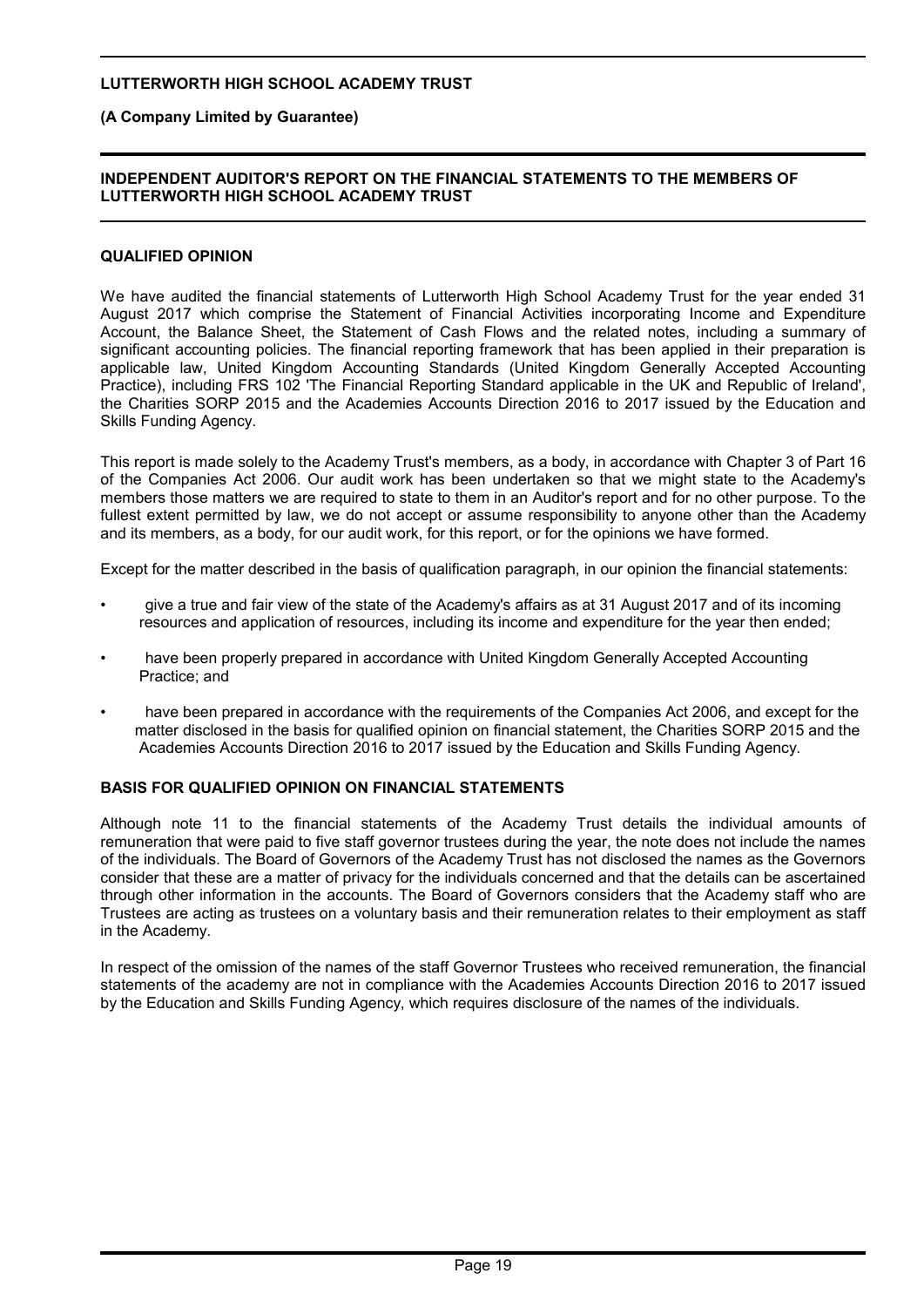# **(A Company Limited by Guarantee)**

#### **INDEPENDENT AUDITOR'S REPORT ON THE FINANCIAL STATEMENTS TO THE MEMBERS OF LUTTERWORTH HIGH SCHOOL ACADEMY TRUST**

We conducted our audit in accordance with International Standards on Auditing (UK) (ISAs (UK)) and applicable law. Our responsibilities under those standards are further described in the Auditor's responsibilities for the audit of the financial statements section of our report. We are independent of the Academy Trust's in accordance with the ethical requirements that are relevant to our audit of the financial statements in the United Kingdom, including the Financial Reporting Council's Ethical Standard, and we have fulfilled our other ethical responsibilities in accordance with these requirements. We believe that the audit evidence we have obtained is sufficient and appropriate to provide a basis for our opinion.

#### **CONCLUSIONS RELATING TO GOING CONCERN**

We have nothing to report in respect of the following matters in relation to which the ISAs (UK) require us to report to you where:

- the Trustees' use of the going concern basis of accounting in the preparation of the financial statements is not appropriate; or
- the Trustees have not disclosed in the financial statements any identified material uncertainties that may cast significant doubt about the Academy Trust's ability to continue to adopt the going concern basis of accounting for a period of at least twelve months from the date when the financial statements are authorised for issue.

#### **OTHER INFORMATION**

The Trustees are responsible for the other information. The other information comprises the information included in the Trustees' Report, other than the financial statements and our Auditor's report thereon. Our opinion on the financial statements does not cover the information and, except to the extent otherwise explicitly stated in our report, we do not express any form of assurance conclusion thereon.

In connection with our audit of the financial statements, our responsibility is to read the other information and, in doing so, consider whether the other information is materially inconsistent with the financial statements or our knowledge obtained in the audit or otherwise appears to be materially misstated. If we identify such material inconsistencies or apparent material misstatements, we are required to determine whether there is a material misstatement in the financial statements or a material misstatement of the other information. If, based on the work we have performed, we conclude that there is a material misstatement of this other information, we are required to report that fact.

We have nothing to report in this regard.

#### **OPINION ON OTHER MATTERS PRESCRIBED BY THE COMPANIES ACT 2006**

In our opinion, based on the work undertaken in the course of the audit:

- the information given in the Trustees' Report and Strategic Report for which the financial statements are prepared is consistent with the financial statements.
- the Trustees' Report and the Strategic Report have been prepared in accordance with applicable legal requirements.

#### **MATTERS ON WHICH WE ARE REQUIRED TO REPORT BY EXCEPTION**

In the light of our knowledge and understanding of the Academy and its environment obtained in the course of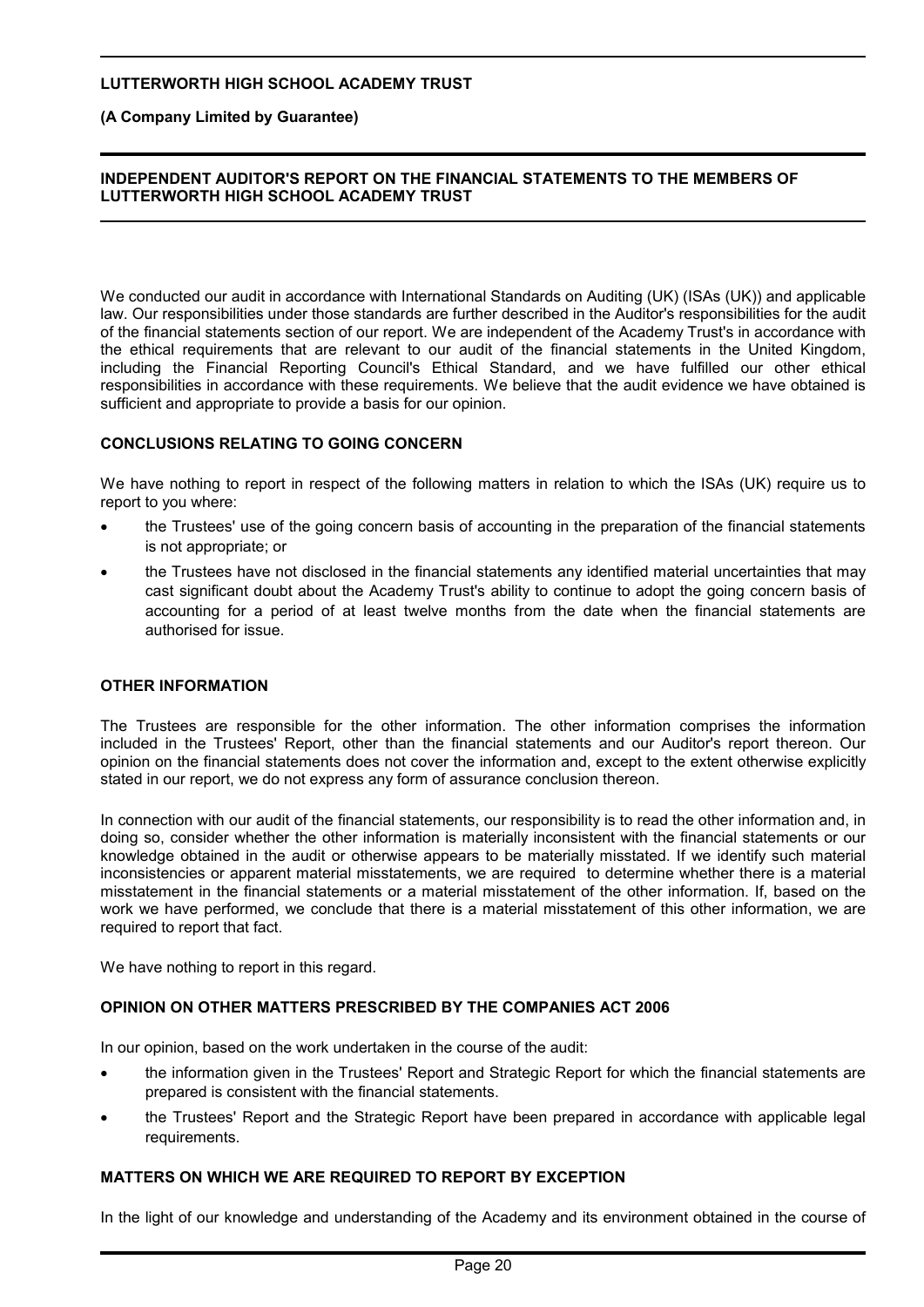# **(A Company Limited by Guarantee)**

### **INDEPENDENT AUDITOR'S REPORT ON THE FINANCIAL STATEMENTS TO THE MEMBERS OF LUTTERWORTH HIGH SCHOOL ACADEMY TRUST**

the audit, we have not identified material misstatements in the Trustees' Report.

In respect soley of the matter described in the basis for qualified opinion paragraph, certain disclosures of Governors' remunerations specified by law were not made.

We have nothing to report in respect of the following matters in relation to which the Companies Act 2006 requires us to report to you if, in our opinion:

- adequate accounting records have not been kept; or
- the financial statements are not in agreement with the accounting records and returns; or
- we have not received all the information and explanations we require for our audit.

# **RESPONSIBILITIES OF TRUSTEES**

As explained more fully in the Statement of Trustees' Responsibilities set out on page 18, the Trustees (who are also the Directors of the Academy for the purposes of company law) are responsible for the preparation of the financial statements and for being satisfied that they give a true and fair view. and for such internal control as the Trustees determine is necessary to enable the preparation of financial statements that are free from material misstatement, whether due to fraud or error.

In preparing the financial statements, the Trustees are responsible for assessing the Academy's ability to continue as a going concern, disclosing, as applicable, matters related to going concern and using the going concern basis of accounting unless the Trustees either intend to liquidate the Academy Trust's or to cease operations, or have no realistic alternative but to do so.

# **AUDITOR'S RESPONSIBILITIES FOR THE AUDIT OF THE FINANCIAL STATEMENTS**

Our objectives are to obtain reasonable assurance about whether the financial statements as a whole are free from material misstatement, whether due to fraud or error, and to issue an Auditor's report that includes our opinion. Reasonable assurance is a high level of assurance, but is not a guarantee that an audit conducted in accordance with ISAs (UK) will always detect a material misstatement when it exists. Misstatements can arise from fraud or error and are considered material if, individually or in the aggregate, they could reasonably be expected to influence the economic decisions of users taken on the basis of these financial statements.

A further description of our responsibilities for the audit of the financial statements is located on the Financial Reporting Council's website at: www.frc.org.uk/auditorsresponsibilities. The description forms part of our Auditor's report.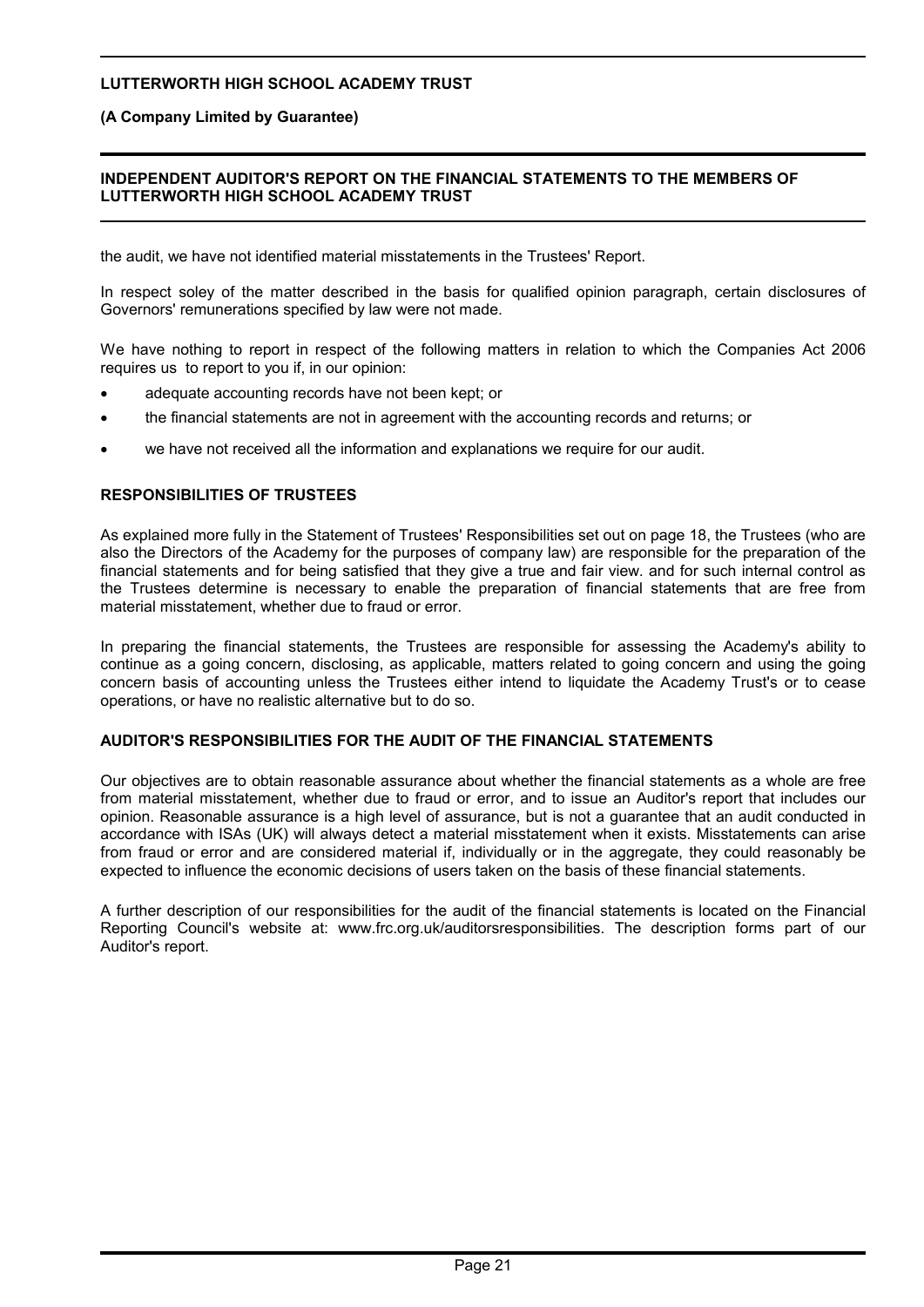# **(A Company Limited by Guarantee)**

#### **INDEPENDENT AUDITOR'S REPORT ON THE FINANCIAL STATEMENTS TO THE MEMBERS OF LUTTERWORTH HIGH SCHOOL ACADEMY TRUST**

Robert Nelson BA FCA DChA (Senior Statutory Auditor)

for and on behalf of

#### **MHA MacIntyre Hudson**

Chartered Accountants Statutory Auditor

11 Merus Court Meridian Business park Leicester LE19 1RJ

Date: 18 December 2017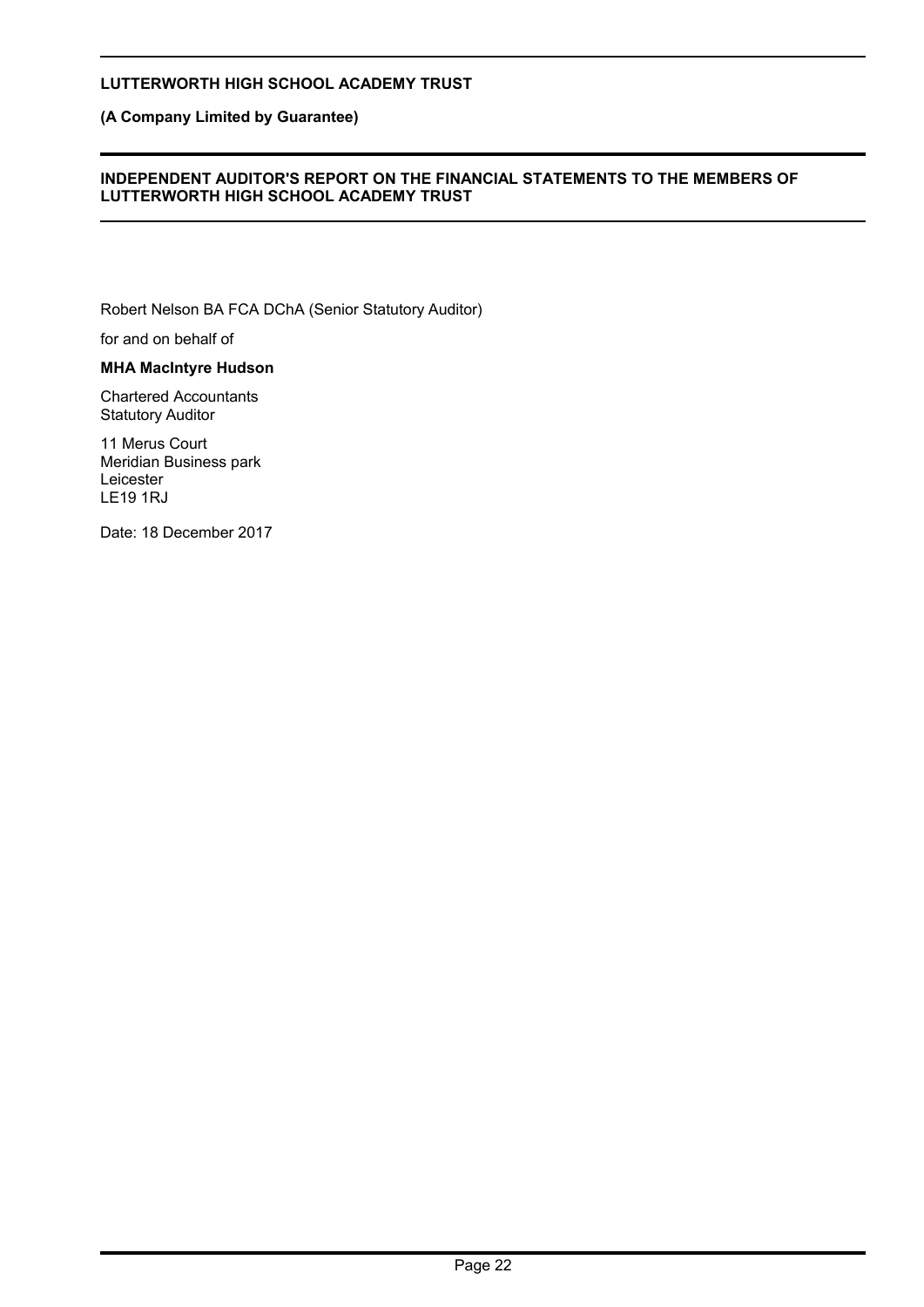**(A Company Limited by Guarantee)**

#### **INDEPENDENT REPORTING ACCOUNTANT'S ASSURANCE REPORT ON REGULARITY TO LUTTERWORTH HIGH SCHOOL ACADEMY TRUST AND THE EDUCATION AND SKILLS FUNDING AGENCY**

In accordance with the terms of our engagement letter dated 15 August 2017 and further to the requirements of the Education and Skills Funding Agency (ESFA) as included in the Academies Accounts Direction 2016 to 2017, we have carried out an engagement to obtain limited assurance about whether the expenditure disbursed and income received by Lutterworth High School Academy Trust during the year 1 September 2016 to 31 August 2017 have been applied to the purposes identified by Parliament and the financial transactions conform to the authorities which govern them.

This report is made solely to Lutterworth High School Academy Trust and the ESFA in accordance with the terms of our engagement letter. Our work has been undertaken so that we might state to Lutterworth High School Academy Trust and the ESFA those matters we are required to state in a report and for no other purpose. To the fullest extent permitted by law, we do not accept or assume responsibility to anyone other than Lutterworth High School Academy Trust and the ESFA, for our work, for this report, or for the conclusion we have formed.

#### **RESPECTIVE RESPONSIBILITIES OF LUTTERWORTH HIGH SCHOOL ACADEMY TRUST'S ACCOUNTING OFFICER AND THE REPORTING ACCOUNTANTS**

The Accounting Officer is responsible, under the requirements of Lutterworth High School Academy Trust's funding agreement with the Secretary of State for Education dated 1 August 2011, and the Academies Financial Handbook extant from 1 September 2016, for ensuring that expenditure disbursed and income received is applied for the purposes intended by Parliament and the financial transactions conform to the authorities which govern them.

Our responsibilities for this engagement are established in the United Kingdom by our profession's ethical guidance and are to obtain limited assurance and report in accordance with our engagement letter and the requirements of the Academies Accounts Direction 2016 to 2017. We report to you whether anything has come to our attention in carrying out our work which suggests that in all material respects, expenditure disbursed and income received during the year 1 September 2016 to 31 August 2017 have not been applied to purposes intended by Parliament or that the financial transactions do not conform to the authorities which govern them.

# **APPROACH**

We conducted our engagement in accordance with the Academies Accounts Direction 2016 to 2017 issued by the ESFA. We performed a limited assurance engagement as defined in our engagement letter.

The objective of a limited assurance engagement is to perform such procedures as to obtain information and explanations in order to provide us with sufficient appropriate evidence to express a negative conclusion on regularity.

A limited assurance engagement is more limited in scope than a reasonable assurance engagement and consequently does not enable us to obtain assurance that we would become aware of all significant matters that might be identified in a reasonable assurance engagement. Accordingly, we do not express a positive opinion.

Our engagement includes examination, on a test basis, of evidence relevant to the regularity and propriety of the Academy's income and expenditure.

The work undertaken to draw our conclusions includes:

- a review of the objectives and activities of the Academy, with reference to the income streams and other information available to us as auditors of the Academy;
- testing of a sample of grants received and other income streams;
- testing of a sample of payments to suppliers and other third parties;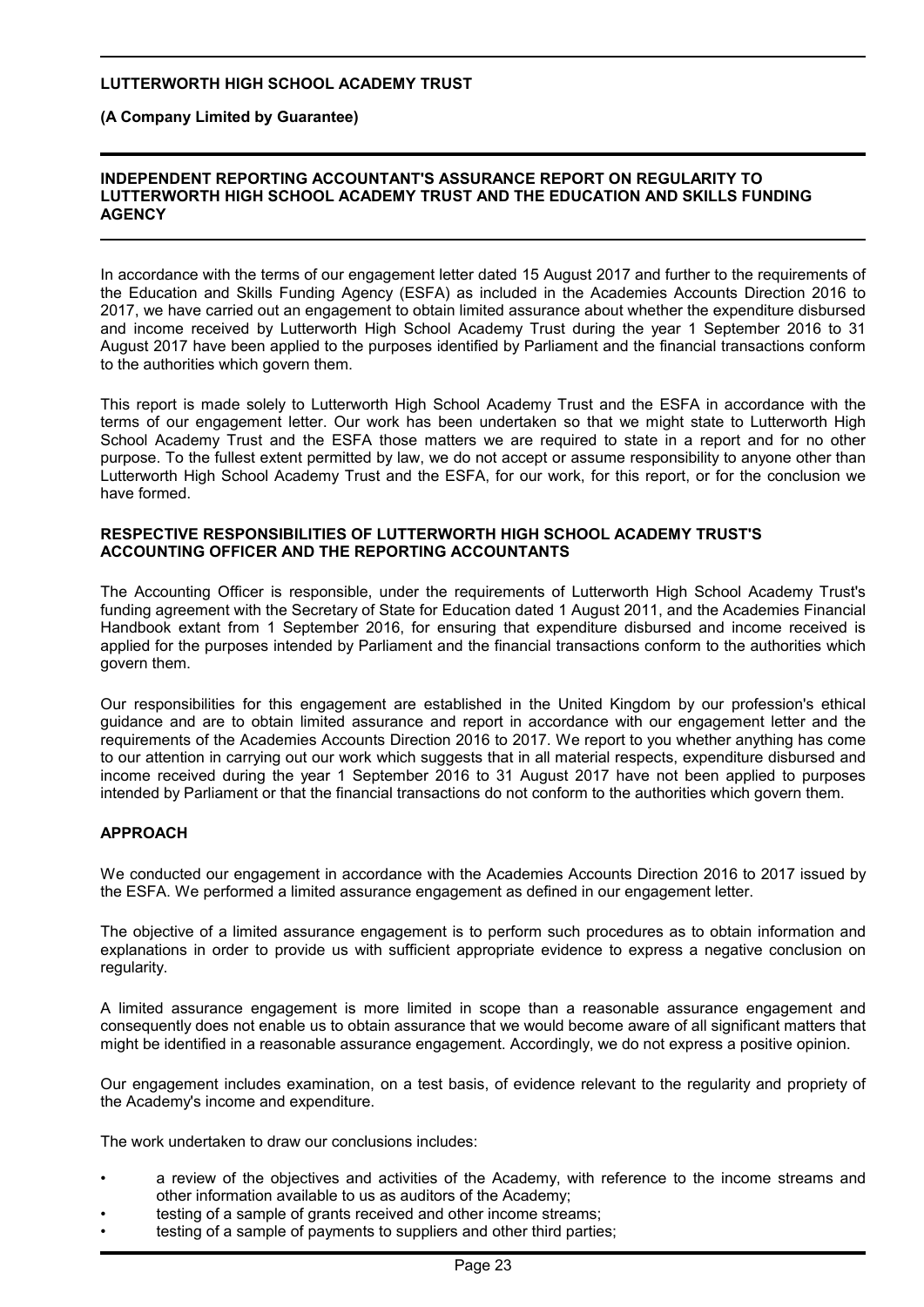**(A Company Limited by Guarantee)**

#### **INDEPENDENT REPORTING ACCOUNTANT'S ASSURANCE REPORT ON REGULARITY TO LUTTERWORTH HIGH SCHOOL ACADEMY TRUST AND THE EDUCATION AND SKILLS FUNDING AGENCY (continued)**

- testing of a sample of payroll payments to staff;
- evaluating the internal control procedures and reporting lines, and testing as appropriate; and
- reviewing the Minutes of the meetings of the Board of Trustees and other evidence made available to us, relevant to our consideration of regularity.

#### **CONCLUSION**

In the course of our work, nothing has come to our attention which suggests that in all material respects the expenditure disbursed and income received during the year 1 September 2016 to 31 August 2017 have not been applied to purposes intended by Parliament and the financial transactions do not conform to the authorities which govern them.

Reporting accountant

#### **MHA MacIntyre Hudson**

Chartered Accountants Statutory Auditor

11 Merus Court Meridian Business park Leicester LE19 1RJ

Date: 18 December 2017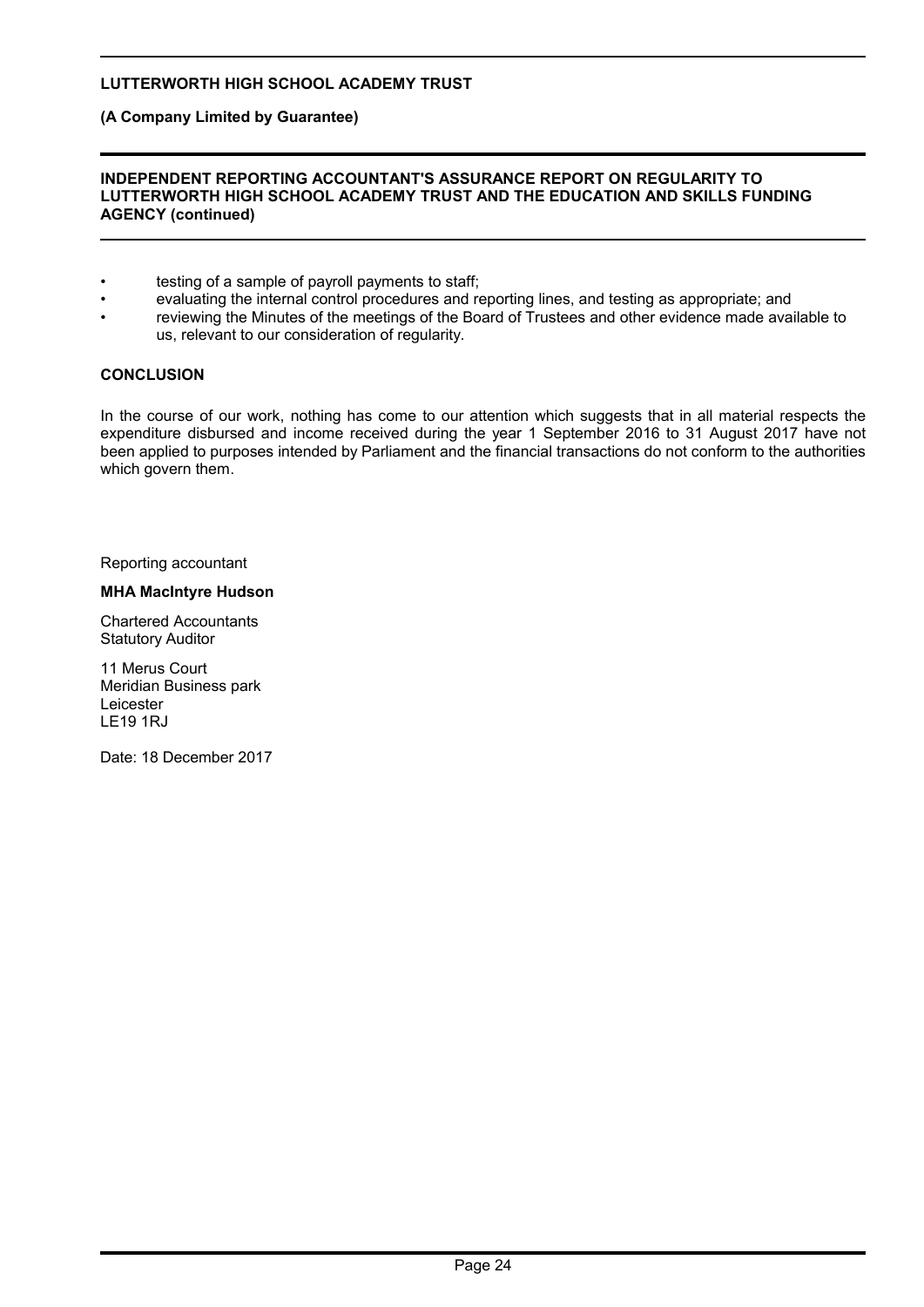# **(A Company Limited by Guarantee)**

#### **STATEMENT OF FINANCIAL ACTIVITIES INCORPORATING INCOME AND EXPENDITURE ACCOUNT FOR THE YEAR ENDED 31 AUGUST 2017**

|                                                                                                                                     | <b>Note</b>                   | <b>Unrestricted</b><br>funds<br>2017<br>£000 | <b>Restricted</b><br>funds<br>2017<br>£000 | <b>Restricted</b><br>fixed asset<br>funds<br>2017<br>£000 | Total<br>funds<br>2017<br>£000 | Total<br>funds<br>2016<br>£000 |
|-------------------------------------------------------------------------------------------------------------------------------------|-------------------------------|----------------------------------------------|--------------------------------------------|-----------------------------------------------------------|--------------------------------|--------------------------------|
| <b>INCOME FROM:</b>                                                                                                                 |                               |                                              |                                            |                                                           |                                |                                |
| Donations and capital grants<br>Funding for the Academy Trusts<br>educational operations<br>Other trading activities<br>Investments | $\overline{2}$<br>3<br>4<br>5 | 265<br>2                                     | 4,130                                      | 280<br>17                                                 | 280<br>4,147<br>265<br>2       | 3,338<br>227<br>3              |
| <b>TOTAL INCOME</b>                                                                                                                 |                               | 267                                          | 4,130                                      | 297                                                       | 4,694                          | 3,568                          |
| <b>EXPENDITURE ON:</b><br>Raising funds                                                                                             | 6                             | 228                                          |                                            |                                                           | 228                            | 187                            |
| Academy Trust educational<br>operations                                                                                             |                               |                                              | 3,981                                      | 194                                                       | 4,175                          | 3,624                          |
| <b>TOTAL EXPENDITURE</b>                                                                                                            | $\overline{7}$                | 228                                          | 3,981                                      | 194                                                       | 4,403                          | 3,811                          |
| <b>NET INCOME /</b><br>(EXPENDITURE) BEFORE<br><b>TRANSFERS</b><br><b>Transfers between Funds</b>                                   | 18                            | 39                                           | 149<br>(87)                                | 103<br>87                                                 | 291                            | (243)                          |
| <b>NET INCOME /</b><br>(EXPENDITURE) BEFORE<br><b>OTHER RECOGNISED</b><br><b>GAINS AND LOSSES</b>                                   |                               | 39                                           | 62                                         | 190                                                       | 291                            | (243)                          |
| Actuarial gains/(losses) on<br>defined benefit pension<br>schemes                                                                   | 23                            |                                              | 191                                        |                                                           | 191                            | (223)                          |
| <b>NET MOVEMENT IN FUNDS</b>                                                                                                        |                               | 39                                           | 253                                        | 190                                                       | 482                            | (466)                          |
| <b>RECONCILIATION OF FUNDS:</b><br>Total funds brought forward                                                                      |                               | 146                                          | (795)                                      | 7,053                                                     | 6,404                          | 6,870                          |
| <b>TOTAL FUNDS BROUGHT</b><br><b>FORWARD</b>                                                                                        |                               | 185                                          | (542)                                      | 7,243                                                     | 6,886                          | 6,404                          |
|                                                                                                                                     |                               |                                              |                                            |                                                           |                                |                                |

The notes on pages 28 to 52 form part of these financial statements.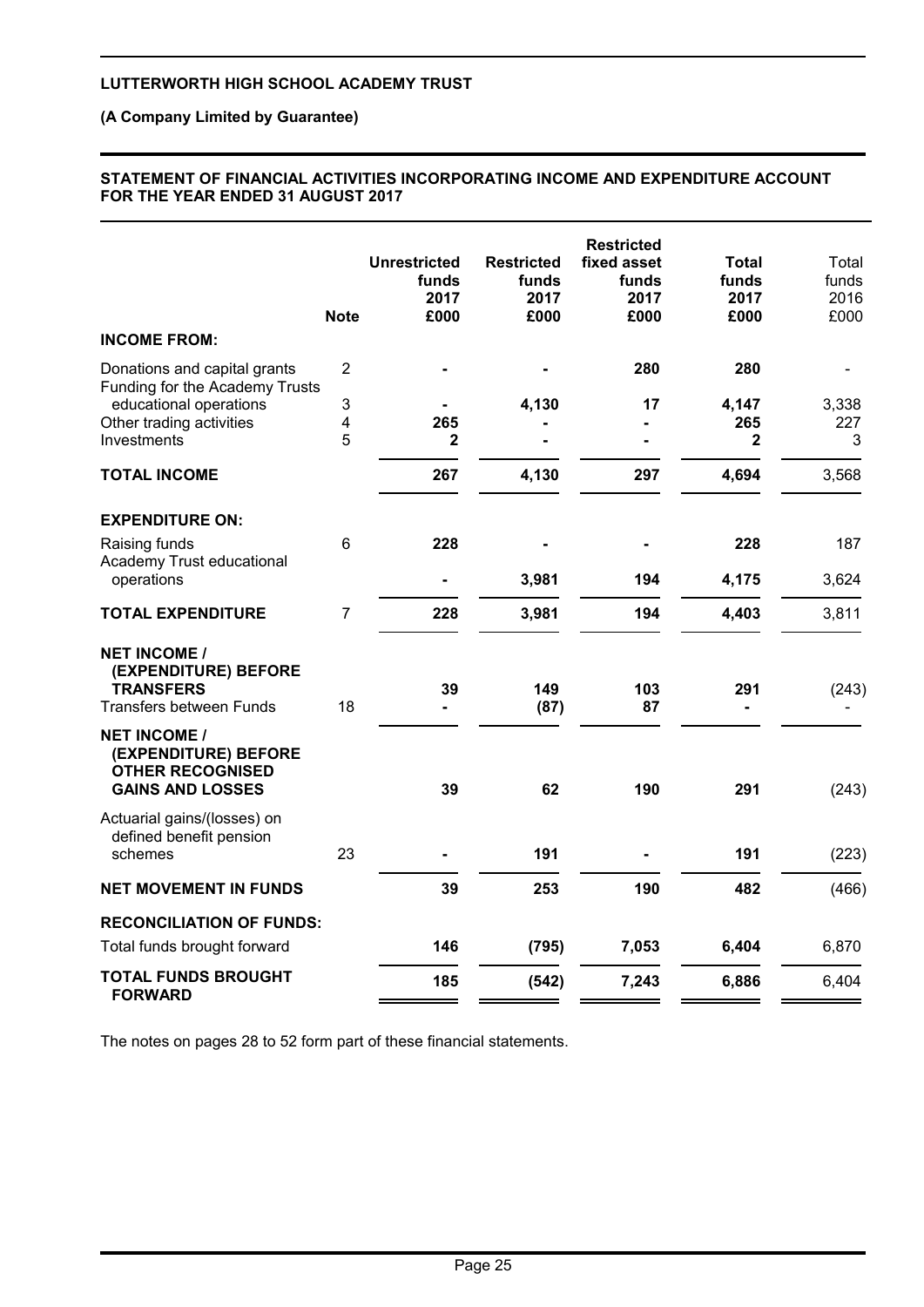#### **(A Company Limited by Guarantee) REGISTERED NUMBER: 07687235**

#### **BALANCE SHEET AS AT 31 AUGUST 2017**

|                                                                  | <b>Note</b> | £000  | 2017<br>£000 | £000  | 2016<br>£000 |
|------------------------------------------------------------------|-------------|-------|--------------|-------|--------------|
| <b>FIXED ASSETS</b>                                              |             |       |              |       |              |
| Tangible assets                                                  | 14          |       | 6,982        |       | 7,053        |
| <b>CURRENT ASSETS</b>                                            |             |       |              |       |              |
| <b>Stocks</b>                                                    | 15          | 6     |              |       |              |
| <b>Debtors</b>                                                   | 16          | 148   |              | 129   |              |
| Cash at bank and in hand                                         |             | 931   |              | 401   |              |
|                                                                  |             | 1,085 |              | 530   |              |
| <b>CREDITORS: amounts falling due within</b><br>one year         | 17          | (317) |              | (236) |              |
| <b>NET CURRENT ASSETS</b>                                        |             |       | 768          |       | 294          |
| TOTAL ASSETS LESS CURRENT LIABILITIES                            |             |       | 7,750        |       | 7,347        |
| Defined benefit pension scheme liability                         | 23          |       | (864)        |       | (943)        |
| <b>NET ASSETS INCLUDING PENSION</b><br><b>SCHEME LIABILITIES</b> |             |       | 6,886        |       | 6,404        |
| <b>FUNDS OF THE ACADEMY</b>                                      |             |       |              |       |              |
| Restricted income funds:                                         |             |       |              |       |              |
| Restricted income funds                                          | 18          | 322   |              | 148   |              |
| Restricted fixed asset funds                                     | 18          | 7,243 |              | 7,053 |              |
| Restricted income funds excluding pension                        |             |       |              |       |              |
| liability                                                        |             | 7,565 |              | 7,201 |              |
| Pension reserve                                                  | 18          | (864) |              | (943) |              |
| Total restricted income funds                                    |             |       | 6,701        |       | 6,258        |
| Unrestricted income funds                                        | 18          |       | 185          |       | 146          |
| <b>TOTAL FUNDS</b>                                               |             |       | 6,886        |       | 6,404        |

The financial statements on pages 25 to 52 were approved by the Trustees, and authorised for issue, on 28 November 2017 and are signed on their behalf, by:

................................................ **Janet Jones Chair of Trustees**

................................................ **Julian Kirby Accounting Officer**

The notes on pages 28 to 52 form part of these financial statements.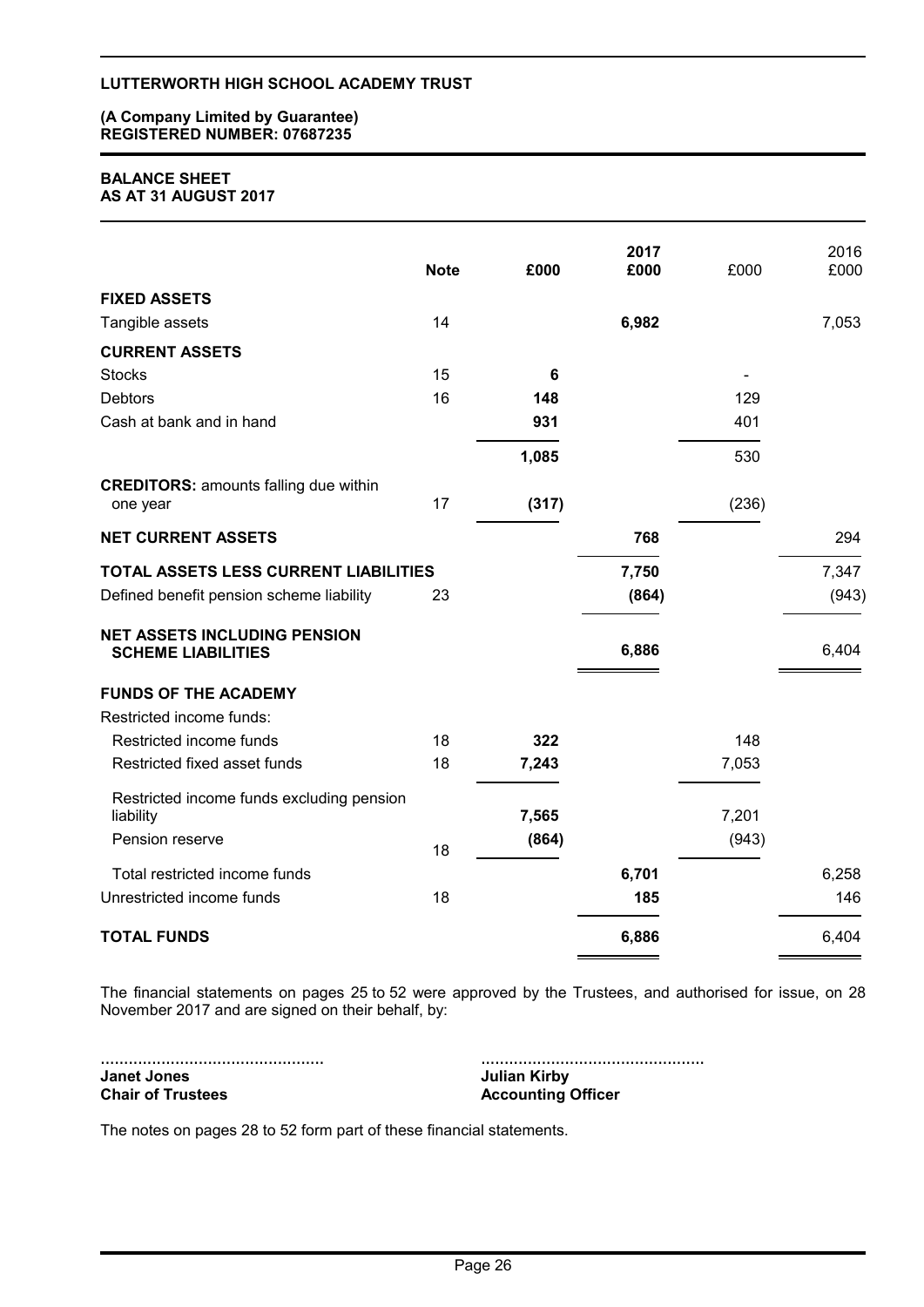# **(A Company Limited by Guarantee)**

#### **STATEMENT OF CASH FLOWS FOR THE YEAR ENDED 31 AUGUST 2017**

|                                                     | <b>Note</b> | 2017<br>£000 | 2016<br>£000 |
|-----------------------------------------------------|-------------|--------------|--------------|
| Cash flows from operating activities                |             |              |              |
| Net cash provided by operating activities           | 20          | 354          | 8            |
| Cash flows from investing activities:               |             |              |              |
| Interest from investments                           |             | $\mathbf 2$  | 3            |
| Purchase of tangible fixed assets                   |             | (123)        | (223)        |
| Capital grants from DfE/ESFA                        |             | 297          |              |
| Net cash provided by/(used in) investing activities |             | 176          | (220)        |
| Change in cash and cash equivalents in the year     |             | 530          | (212)        |
| Cash and cash equivalents brought forward           |             | 401          | 613          |
| Cash and cash equivalents carried forward           | 21          | 931          | 401          |

The notes on pages 28 to 52 form part of these financial statements.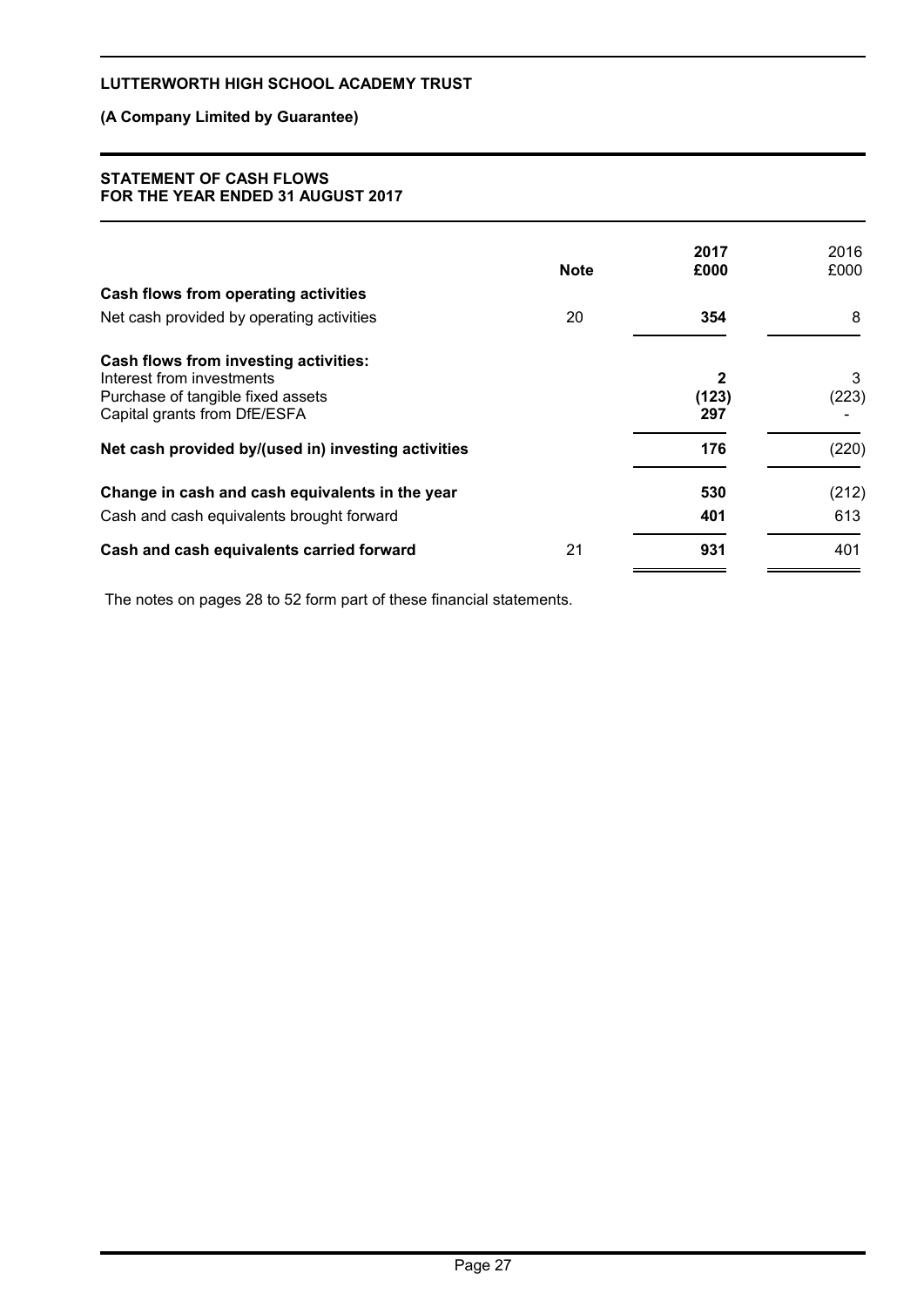#### **(A Company Limited by Guarantee)**

#### **NOTES TO THE FINANCIAL STATEMENTS FOR THE YEAR ENDED 31 AUGUST 2017**

#### **1. ACCOUNTING POLICIES**

A summary of the principal accounting policies adopted (which have been applied consistently, except where noted), judgments and key sources of estimation uncertainty, is set out below.

#### **1.1 Basis of preparation of financial statements**

The financial statements of the Academy Trust, which is a public benefit entity under FRS 102, have been prepared under the historical cost convention in accordance with the Financial Reporting Standard Applicable in the UK and Republic of Ireland (FRS 102), the Accounting and Reporting by Charities: Statement of Recommended Practice applicable to charities preparing their accounts in accordance with the Financial Reporting Standard applicable in the UK and Republic of Ireland (FRS 102) (Charities SORP (FRS 102)), the Academies Accounts Direction 2016 to 2017 issued by ESFA, the Charities Act 2011 and the Companies Act 2006.

Lutterworth High School Academy Trust constitutes a public benefit entity as defined by FRS 102.

It is a company limited by guarantee incorporated in England. The address of the registered office and principal place of operations are detailed on page 1. The nature of the Academy Trust's operations and principal activity are detailed in the Trustees Report.

The Financial Statements are prepared in £ Sterling, the functional currency, rounded to the nearest £1,000.

#### **1.2 Going concern**

The Trustees assess whether the use of going concern is appropriate, i.e. whether there are any material uncertainties related to events or conditions that may cast significant doubt on the ability of the Academy to continue as a going concern. The Trustees make this assessment in respect of a period of at least one year from the date of authorisation for issue of the financial statements and have concluded that the Academy Trust has adequate resources to continue in operational existence for the foreseeable future and there are no material uncertainties about the Academy Trust's ability to continue as a going concern, thus they continue to adopt the going concern basis of accounting in preparing the financial statements.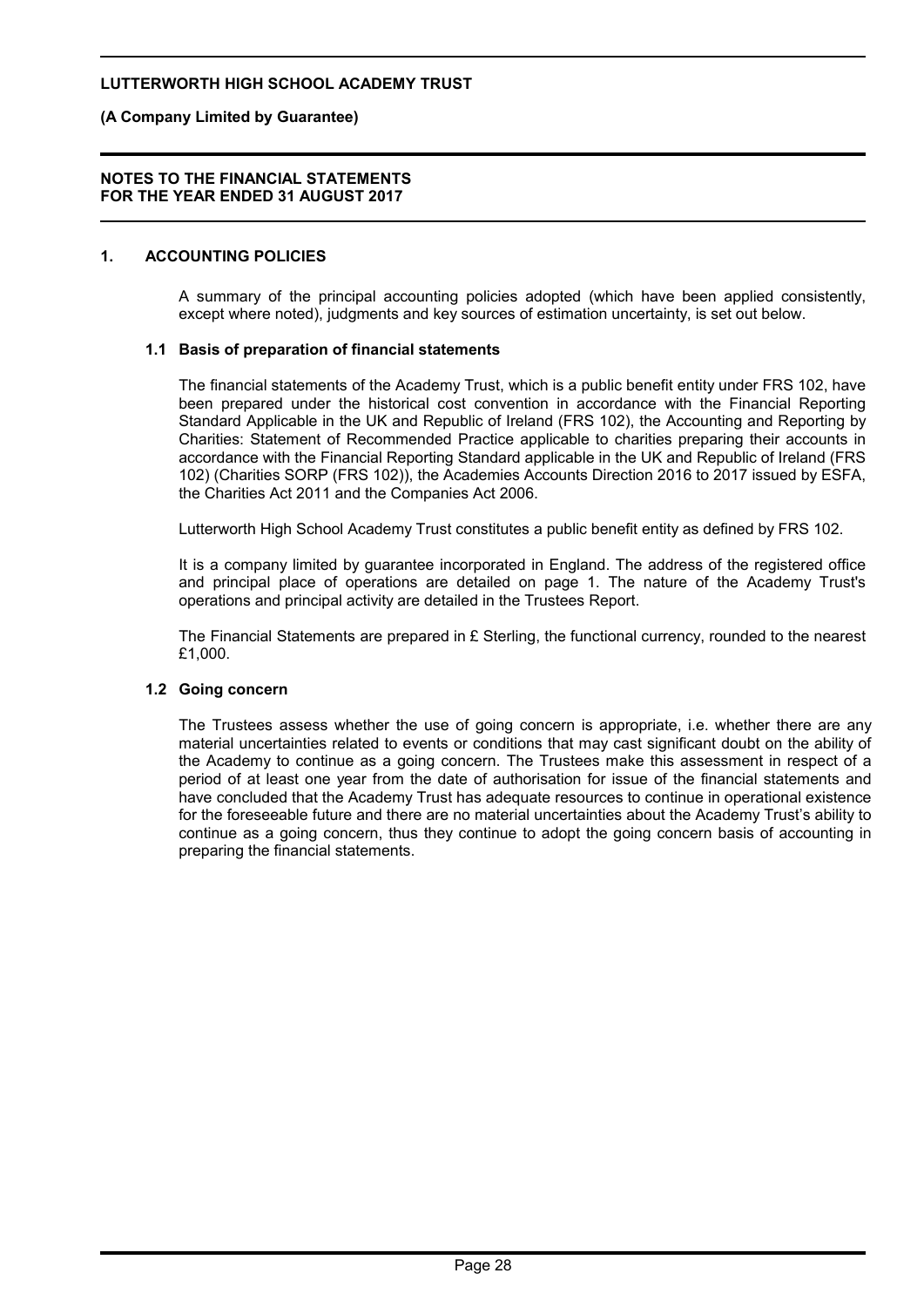### **(A Company Limited by Guarantee)**

#### **NOTES TO THE FINANCIAL STATEMENTS FOR THE YEAR ENDED 31 AUGUST 2017**

# **1. ACCOUNTING POLICIES (continued)**

### **1.3 Income**

All income is recognised once the Academy has entitlement to the funds, it is probable that the income will be received and the amount of income receivable can be measured reliably.

#### **Grants**

Grants are included in the Statement of Financial Activities on a receivable basis. The balance of income received for specific purposes but not expended during the period is shown in the relevant funds on the Balance Sheet. Where income is received in advance of meeting any performancerelated conditions there is not unconditional entitlement to the income and its recognition is deferred and included in creditors as deferred income until the performance-related conditions are met. Where entitlement occurs before income is received, the income is accrued.

General Annual Grant is recognised in full in the Statement of Financial Activities in the year for which it is receivable and any abatement in respect of the period is deducted from income and recognised as a liability.

Capital grants are recognised when there is entitlement and are not deferred over the life of the asset on which they are expended. Unspent amounts of capital grant are reflected in the balance in the restricted fixed asset fund.

#### **Sponsorship Income**

Sponsorship income provided to the Academy which amounts to a donation is recognised in the Statement of Financial Activities in the period in which it is receivable, where receipt is probable and it is measurable.

#### **Donations**

Donations are recognised on a receivable basis where receipt is probable and the amount can be reliably measured.

#### **Other Income**

Other income, including the hire of facilities, is recognised in the period in which it is receivable and to the extent the goods have been provided or on completion of the service.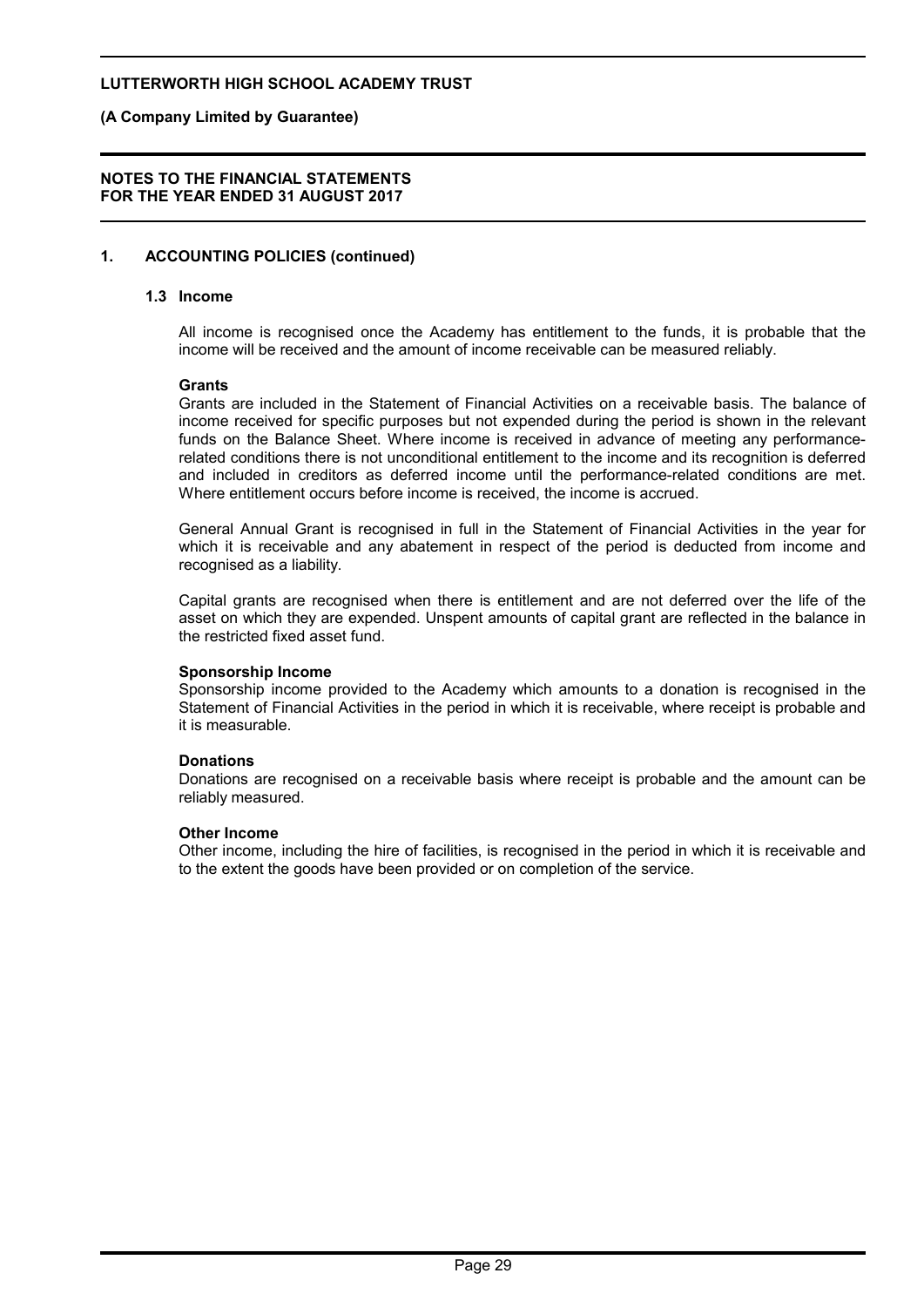### **(A Company Limited by Guarantee)**

#### **NOTES TO THE FINANCIAL STATEMENTS FOR THE YEAR ENDED 31 AUGUST 2017**

# **1. ACCOUNTING POLICIES (continued)**

#### **1.4 Expenditure**

Expenditure is recognised once there is a legal or constructive obligation to transfer economic benefit to a third party, it is probable that a transfer of economic benefits will be required in settlement and the amount of the obligation can be measured reliably. Expenditure is classified by activity. The costs of each activity are made up of the total of direct costs and shared costs, including support costs involved in undertaking each activity. Direct costs attributable to a single activity are allocated directly to that activity. Shared costs which contribute to more than one activity and support costs which are not attributable to a single activity are apportioned between those activities on a basis consistent with the use of resources. Central staff costs are allocated on the basis of time spent, and depreciation charges allocated on the portion of the asset's use.

Expenditure on raising funds includes all expenditure incurred by the Academy to raise funds for its charitable purposes and includes costs of all fundraising activities events and non-charitable trading.

Expenditure on charitable activities are costs incurred on the Academy's educational operations, including support costs and those costs relating to the governance of the Academy appointed to charitable activities.

All expenditure is inclusive of irrecoverable VAT.

#### **1.5 Tangible fixed assets and depreciation**

All assets costing more than £1,000 are capitalised and are carried at cost, net of depreciation and any provision for impairment.

Where tangible fixed assets have been acquired with the aid of specific grants, either from the government or from the private sector, they are included in the Balance Sheet at cost and depreciated over their expected useful economic life. Where there are specific conditions attached to the funding requiring the continued use of the asset, the related grants are credited to a restricted fixed asset fund in the Statement of Financial Activities and carried forward in the Balance Sheet. Depreciation on the relevant assets is charged directly to the restricted fixed asset fund in the Statement of Financial Activities.

Where tangible fixed assets have been acquired with unrestricted funds a transfer is made to reflect these assets in the restricted fixed asset fund.

Tangible fixed assets are carried at cost, net of depreciation and any provision for impairment. Depreciation is provided at rates calculated to write off the cost of fixed assets, less their estimated residual value,over their expected useful lives on the following bases: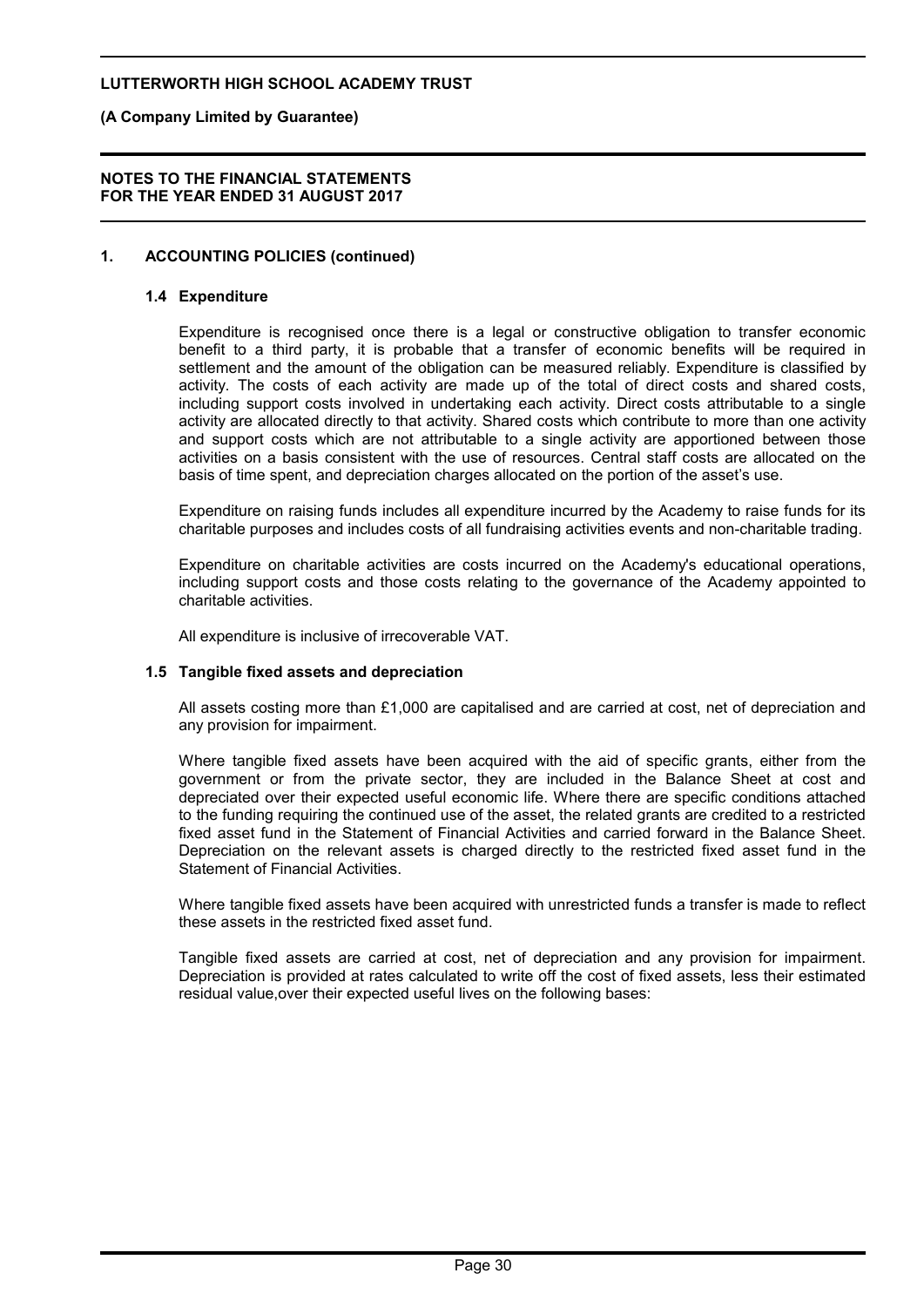### **(A Company Limited by Guarantee)**

#### **NOTES TO THE FINANCIAL STATEMENTS FOR THE YEAR ENDED 31 AUGUST 2017**

# **1. ACCOUNTING POLICIES (continued)**

| Long leasehold property | $\sim$     | 2% straight line per annum  |
|-------------------------|------------|-----------------------------|
| Long leasehold land     |            | Over the term of the lease  |
| Property improvements   | $\sim$     | 2% straight line per annum  |
| Plant and machinery     | $\sim$     | 10% straight line per annum |
| Computer equipment      | $\sim$ $-$ | 33% straight line per annum |

Assets in the course of construction are included at cost. Depreciation on these assets is not charged until they are brought into use.

A review for impairment of a fixed asset is carried out if events or changes in circumstances indicate that the carrying value of any fixed asset may not be recoverable. Shortfalls between the carrying value of fixed assets and their recoverable amounts are recognised as impairments. Impairment losses are recognised in the Statement of Financial Activities.

# **1.6 Stocks**

Stocks and work in progress are valued at the lower of cost and net realisable value after making due allowance for obsolete and slow-moving stocks.

#### **1.7 Taxation**

The Academy is considered to pass the tests set out in Paragraph 1 Schedule 6 of the Finance Act 2010 and therefore it meets the definition of a charitable company for UK corporation tax purposes. Accordingly, the Academy is potentially exempt from taxation in respect of income or capital gains received within categories covered by Chapter 3 Part 11 of the Corporation Tax Act 2010 or Section 256 of the Taxation of Chargeable Gains Act 1992, to the extent that such income or gains are applied exclusively to charitable purposes.

#### **1.8 Liabilities and provisions**

Liabilities and provisions are recognised when there is an obligation at the Balance Sheet date as a result of a past event, it is probable that a transfer of economic benefit will be required in settlement, and the amount of the settlement can be estimated reliably. Liabilities are recognised at the amount that the Academy anticipates it will pay to settle the debt or the amount it has received as advanced payments for the goods or services it must provide. Provisions are measured at the best estimate of the amounts required to settle the obligation. Where the effect of the time value of money is material, the provision is based on the present value of those amounts, discounted at the pre-tax discount rate that reflects the risks specific to the liability. The unwinding of the discount is recognised within interest payable and similar charges.

#### **1.9 Operating leases**

Rentals under operating leases are charged to the Statement of Financial Activities on a straight line basis over the lease term.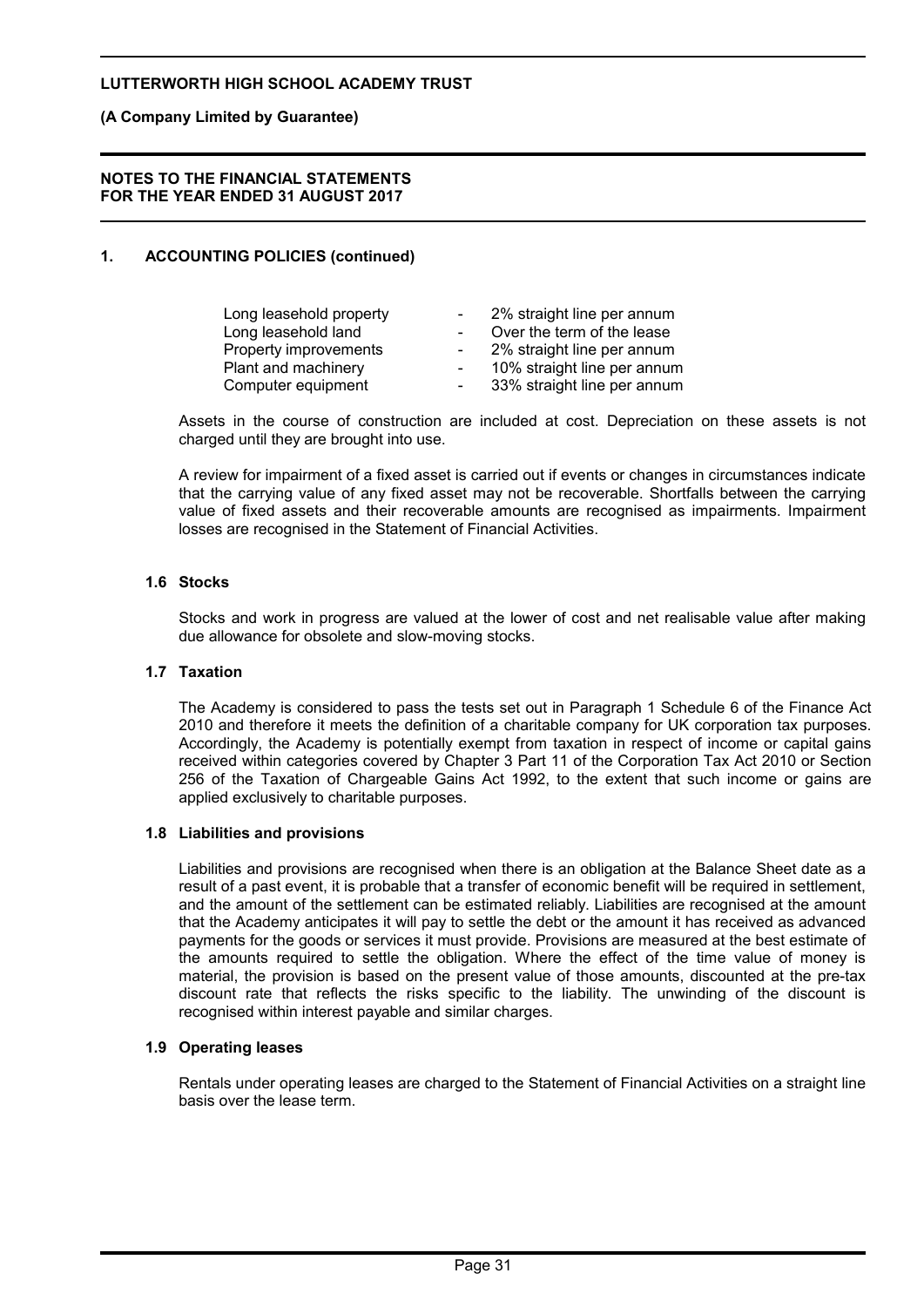### **(A Company Limited by Guarantee)**

#### **NOTES TO THE FINANCIAL STATEMENTS FOR THE YEAR ENDED 31 AUGUST 2017**

# **1. ACCOUNTING POLICIES (continued)**

#### **1.10 Financial instruments**

The Academy only holds basic financial instruments as defined in FRS 102. The financial assets and financial liabilities of the Academy and their measurement basis are as follows:

*Financial assets* - trade and other debtors are basic financial instruments and are debt instruments measured at amortised cost as detailed in note 16. Prepayments are not financial instruments. . Cash at bank is classified as a basic financial instrument and is measured at face value.

*Financial liabilities* - trade creditors, accruals and other creditors are financial instruments and are measured at amortised costs as detailed in note 17. Taxation and social security are not included in the financial instruments disclosure definition. Deferred income is not deemed to be a financial liability, as the cash settlement has already taken place and there is an obligation to deliver services rather than cash or another financial instrument.

#### **1.11 Pensions**

Retirement benefits to employees of the Academy Trust are provided by the Teachers' Pension Scheme ("TPS") and the Local Governments Pension Scheme ("LGPS"). These are defined benefit schemes.

The TPS is an unfunded scheme and contributions are calculated so as to spread the cost of pensions over employees' working lives with the Academy in such a way that the pension cost is a substantially level percentage of current and future pensionable payroll. The contributions are determined by the Government Actuary on the basis of quadrennial valuations using a prospective unit credit method. As stated in note 23, the TPS is a multi-employer scheme and there is insufficient information available to use defined benefit accounting. The TPS is therefore treated as a defined contribution scheme for accounting purposes and the contributions recognised in the period to which they relate.

The LGPS is a funded scheme and the assets are held separately from those of the Academy Trust in separate trustee administered funds. Pension scheme assets are measured at fair value and liabilities are measured on an actuarial basis using the projected unit credit method and discounted at a rate equivalent to the current rate of return on a high quality corporate bond of equivalent term and currency to the liabilities. The actuarial valuations are obtained at least triennially and are updated at each Balance Sheet date. The amounts charged to operating surplus are the current service costs and the costs of scheme introductions, benefit changes, settlements and curtailments. They are included as part of staff costs as incurred. Net interest on the net defined benefit liability/asset is also recognised in the Statement of Financial Activities and comprises the interest cost on the defined benefit obligation and interest income on the scheme assets, calculated by multiplying the fair value of the scheme assets at the beginning of the period by the rate used to discount the benefit obligations. The difference between the interest income on the scheme assets and the actual return on the scheme assets is recognised in other recognised gains and losses.

Actuarial gains and losses are recognised immediately in other recognised gains and losses.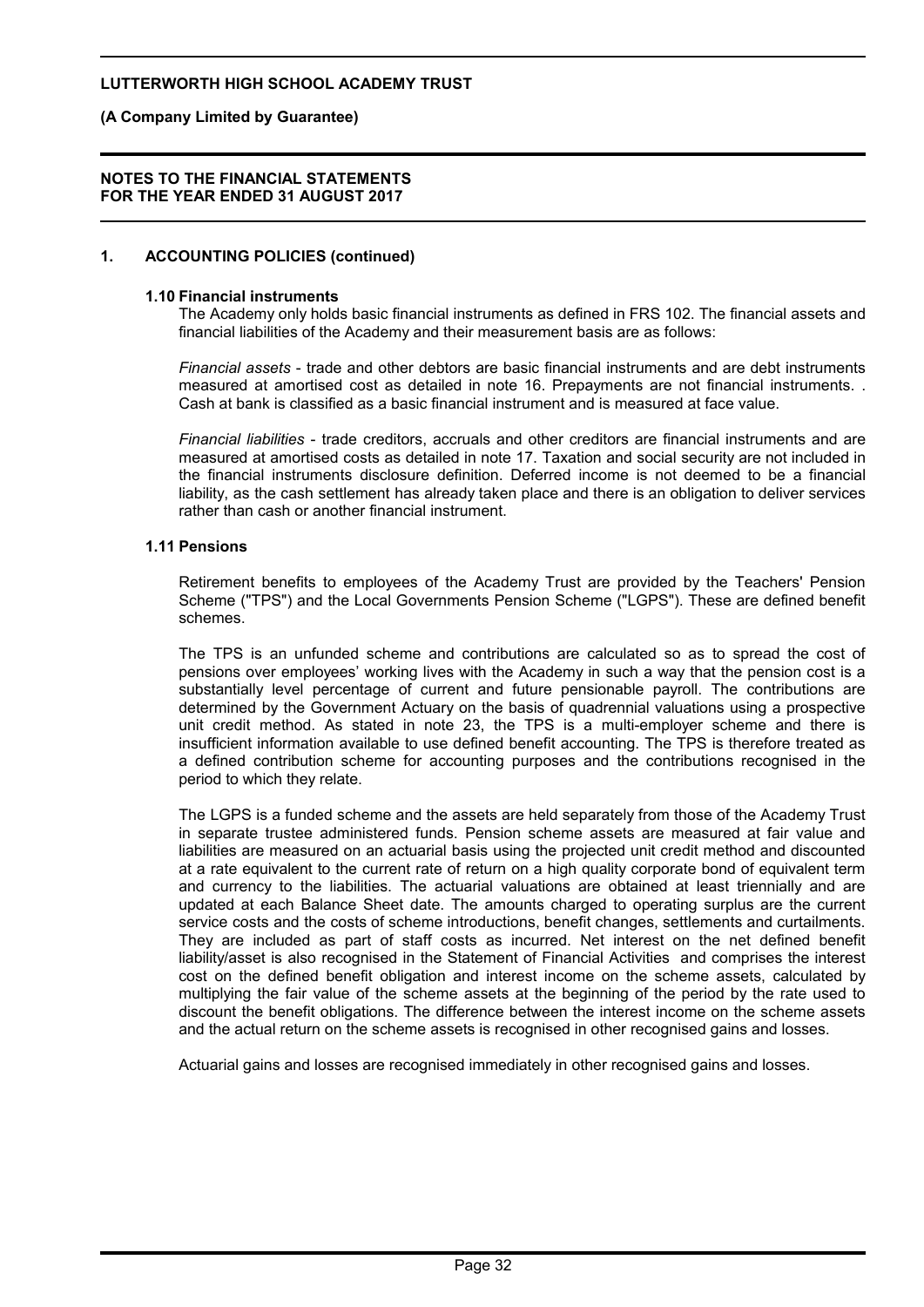# **(A Company Limited by Guarantee)**

#### **NOTES TO THE FINANCIAL STATEMENTS FOR THE YEAR ENDED 31 AUGUST 2017**

# **1. ACCOUNTING POLICIES (continued)**

#### **1.12 Critical accounting estimates and areas of judgment**

Estimates and judgments are continually evaluated and are based on historical experience and other factors, including expectations of future events that are believed to be reasonable under the circumstances.

Critical accounting estimates and assumptions:

The Academy Trust makes estimates and assumptions concerning the future. The resulting accounting estimates and assumptions will, by definition, seldom equal the related actual results. The estimates and assumptions that have a significant risk of causing a material adjustment to the carrying amounts of assets and liabilities within the next financial year are discussed below.

The annual depreciation charge for tangible fixed assets is senstive to changes in the estimated useful economic lives and residual values of the assets. The useful economic lives and residual values are reassessed annually. See note 14 for the carrying amount of tangible fixed assets and note 1.5 for the useful exonomic lives for each class of assets.

The present value of the Local Government Pension Scheme defined benefit liability depends on a number of factors that are determined on an actuarial basis using a variety of assumptions. The assumptions used in determining the net cost (income) for pensions include the discount rate. Any changes in these assumptions, which are disclosed in note 23, will impact the carrying amount of the pension liability. Furthermore a roll forward approach which projects results from the latest full actuarial valuation performed at 31 March 2016 has been used by the actuary in valuing the pensions liability at 31 August 2017. Any differences between the figures derived from the roll forward approach and a full actuarial valuation would impact on the carrying amount of the pension liability.

#### **1.13 Fund accounting**

Unrestricted income funds represent those resources which may be used towards meeting any of the charitable objects of the Academy at the discretion of the Trustees.

Restricted fixed asset funds are resources which are to be applied to specific capital purposes imposed by the funder and include grants from Department for Education/the Education and Skills Funding Agency where the asset acquired or created is held for a specific purpose.

Restricted general funds comprise all other restricted funds received with restrictions imposed by the funder and include grants from the Department for Education/the Education and Skills Funding Agency.

Investment income, gains and losses are allocated to the appropriate fund.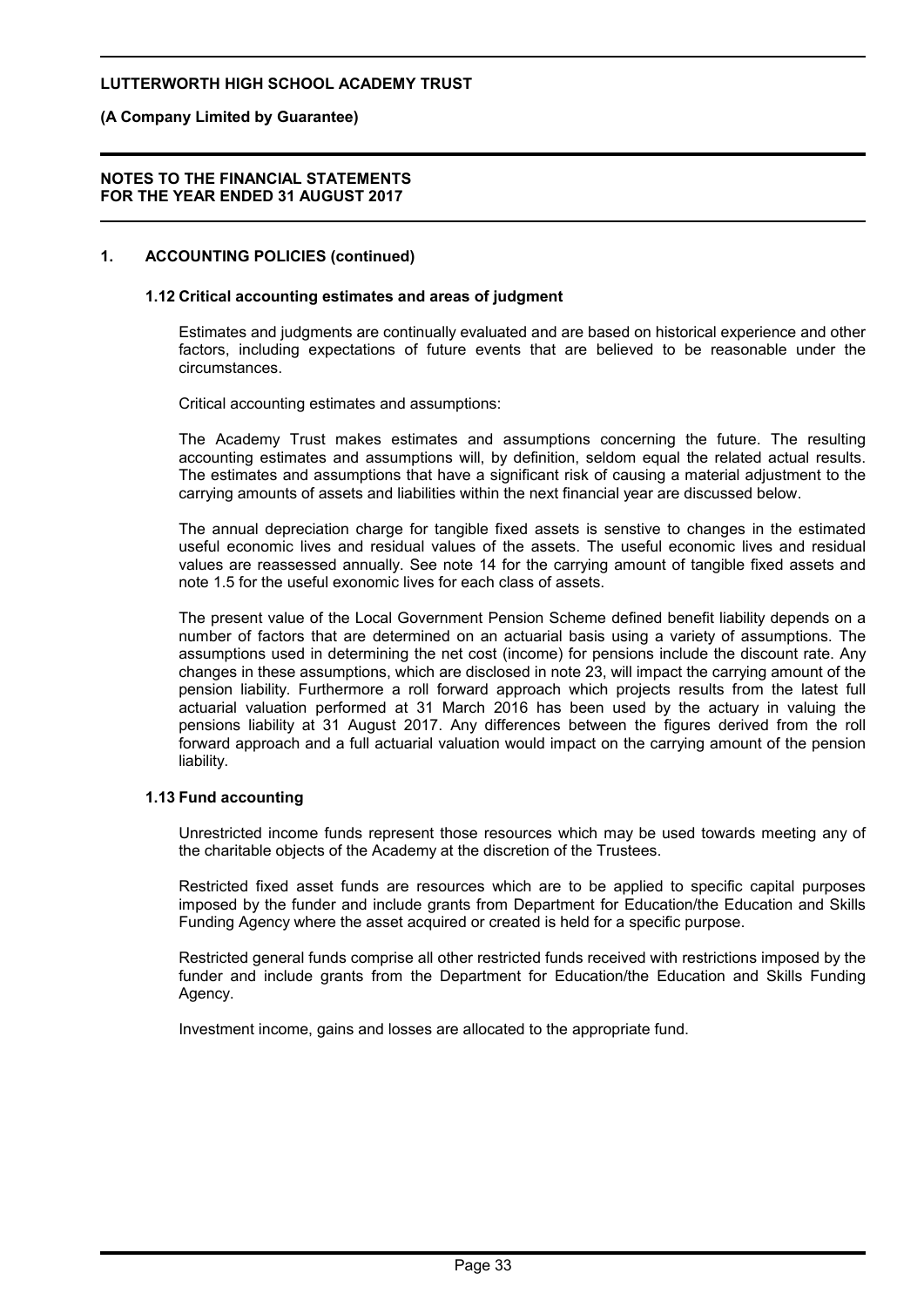# **(A Company Limited by Guarantee)**

### **NOTES TO THE FINANCIAL STATEMENTS FOR THE YEAR ENDED 31 AUGUST 2017**

# **2. INCOME FROM DONATIONS AND CAPITAL GRANTS**

|           |                |                   | <b>Restricted</b> |              |       |
|-----------|----------------|-------------------|-------------------|--------------|-------|
|           | Unrestricted   | <b>Restricted</b> | fixed asset       | <b>Total</b> | Total |
|           | funds          | funds             | funds             | funds        | funds |
|           | 2017           | 2017              | 2017              | 2017         | 2016  |
|           | £000           | £000              | £000              | £000         | £000  |
| CIF Grant | $\blacksquare$ | ۰                 | 280               | 280          |       |
|           |                |                   |                   |              |       |

# **3. FUNDING FOR ACADEMY TRUST'S EDUCATIONAL OPERATIONS**

|                                                                                                 | <b>Unrestricted</b><br>funds<br>2017<br>£000 | <b>Restricted</b><br>funds<br>2017<br>£000 | <b>Total</b><br>funds<br>2017<br>£000 | Total<br>funds<br>2016<br>£000 |
|-------------------------------------------------------------------------------------------------|----------------------------------------------|--------------------------------------------|---------------------------------------|--------------------------------|
| DfE/ESFA grants                                                                                 |                                              |                                            |                                       |                                |
| General Annual Grant (GAG)<br>Pupil premium<br>Devolved formula capital<br>Other EFA/DfE grants |                                              | 3,667<br>81<br>17<br>35                    | 3,667<br>81<br>17<br>35               | 2,944<br>77<br>15<br>25        |
|                                                                                                 |                                              | 3,800                                      | 3,800                                 | 3,061                          |
| Other government grants                                                                         |                                              |                                            |                                       |                                |
| Local Authority grants                                                                          |                                              | 44                                         | 44                                    | 46                             |
|                                                                                                 |                                              | 44                                         | 44                                    | 46                             |
| <b>Other funding</b>                                                                            |                                              |                                            |                                       |                                |
| School trip income<br>Other income                                                              |                                              | 295<br>8                                   | 295<br>8                              | 220<br>11                      |
|                                                                                                 |                                              | 303                                        | 303                                   | 231                            |
|                                                                                                 |                                              | 4,147                                      | 4,147                                 | 3,338                          |
| <b>Total 2016</b>                                                                               |                                              | 3,338                                      | 3,338                                 |                                |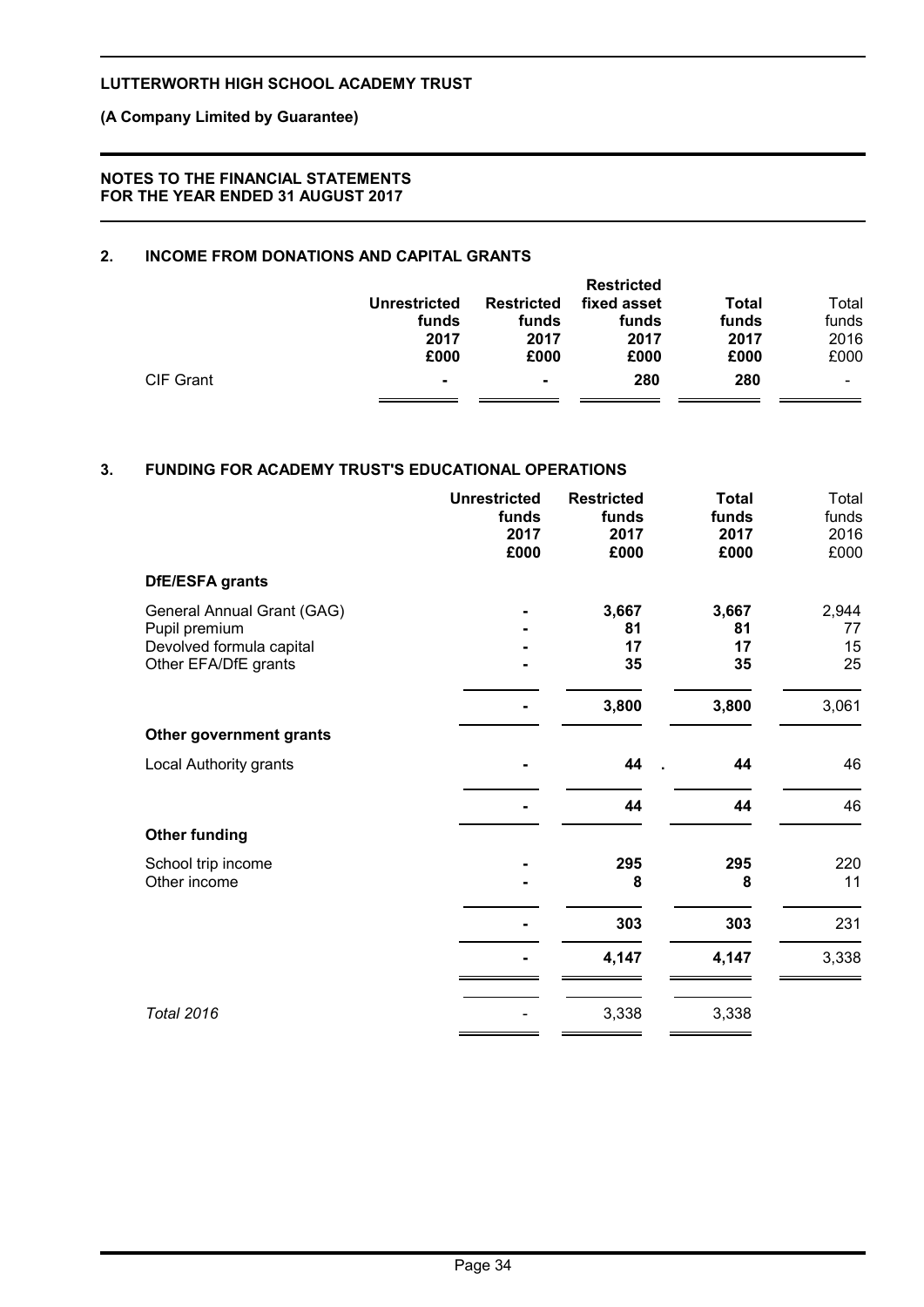# **(A Company Limited by Guarantee)**

#### **NOTES TO THE FINANCIAL STATEMENTS FOR THE YEAR ENDED 31 AUGUST 2017**

# **4. OTHER TRADING ACTIVITIES**

|                                       | <b>Unrestricted</b><br>funds<br>2017<br>£000 | <b>Restricted</b><br>funds<br>2017<br>£000 | <b>Total</b><br>funds<br>2017<br>£000 | Total<br>funds<br>2016<br>£000 |
|---------------------------------------|----------------------------------------------|--------------------------------------------|---------------------------------------|--------------------------------|
| Rental income<br>School uniform sales | 8                                            |                                            | 8                                     | 9<br>1                         |
| Catering income                       | 227                                          |                                            | 227                                   | 186                            |
| Teacher placement income              |                                              |                                            |                                       | $\overline{4}$                 |
| Other income                          | 28                                           |                                            | 28                                    | 27                             |
|                                       | 265                                          | $\overline{\phantom{0}}$                   | 265                                   | 227                            |
| <b>Total 2016</b>                     | 215                                          | 12                                         | 227                                   |                                |
|                                       |                                              |                                            |                                       |                                |

### **5. INVESTMENT INCOME**

|                          | <b>Unrestricted</b><br>funds<br>2017<br>£000 | <b>Restricted</b><br>funds<br>2017<br>£000 | <b>Total</b><br>funds<br>2017<br>£000 | Total<br>funds<br>2016<br>£000 |
|--------------------------|----------------------------------------------|--------------------------------------------|---------------------------------------|--------------------------------|
| Bank interest receivable | $\mathbf{2}$                                 | $\blacksquare$                             | 2                                     | 3                              |
| <b>Total 2016</b>        | 3                                            | $\overline{\phantom{a}}$                   | 3                                     |                                |

# **6. COSTS OF OTHER TRADING ACTIVITIES**

|                          | <b>Unrestricted</b> | <b>Restricted</b> | <b>Total</b> | Total |
|--------------------------|---------------------|-------------------|--------------|-------|
|                          | funds               | funds             | funds        | funds |
|                          | 2017                | 2017              | 2017         | 2016  |
|                          | £000                | £000              | £000         | £000  |
| School uniform purchases | $\blacksquare$      | $\blacksquare$    |              | 1     |
| Catering expenditure     | 145                 | $\blacksquare$    | 145          | 108   |
| Catering staff costs     | 83                  | $\blacksquare$    | 83           | 78    |
|                          | 228                 | $\blacksquare$    | 228          | 187   |
| <b>Total 2016</b>        | 187                 |                   | 187          |       |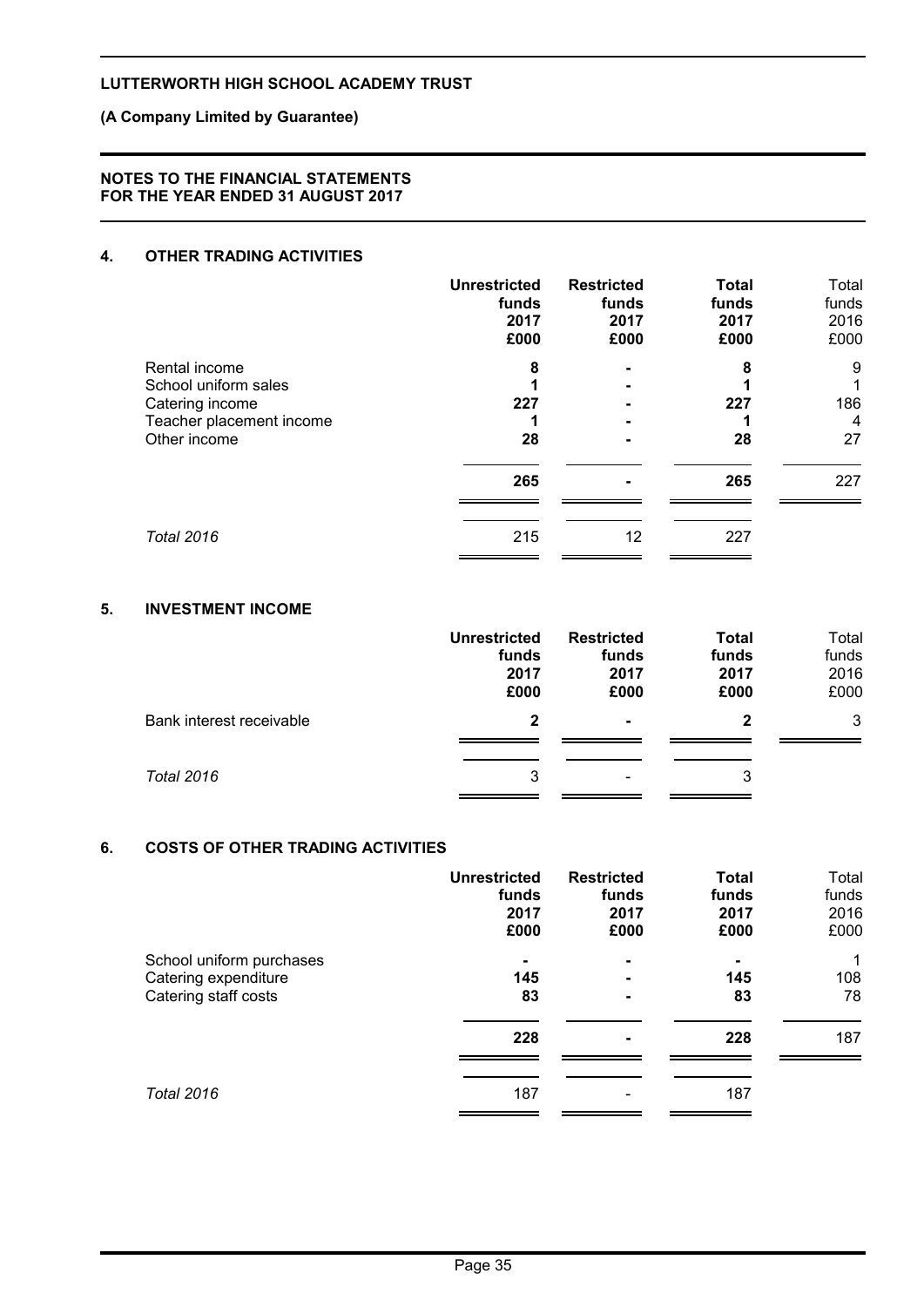# **(A Company Limited by Guarantee)**

### **NOTES TO THE FINANCIAL STATEMENTS FOR THE YEAR ENDED 31 AUGUST 2017**

# **7. TOTAL RESOURCES EXPENDED**

|                                              | <b>Staff costs</b><br>2017<br>£000 | <b>Premises</b><br>2017<br>£000 | Other costs<br>2017<br>£000 | <b>Total</b><br>2017<br>£000 | Total<br>2016<br>£000 |
|----------------------------------------------|------------------------------------|---------------------------------|-----------------------------|------------------------------|-----------------------|
| Expenditure on raising<br>voluntary income   | 83                                 | $\blacksquare$                  | 145                         | 228                          | 187                   |
| Activities:<br>Direct costs<br>Support costs | 2,604<br>521                       | 158<br>145                      | 416<br>331                  | 3,178<br>997                 | 2,690<br>934          |
|                                              | 3,208                              | 303                             | 892                         | 4,403                        | 3,811                 |
| <b>Total 2016</b>                            | 2,769                              | 332                             | 710                         | 3,811                        |                       |

In 2016 of the total expenditure on charitable educational activities of £3,811,000, £187,000 was from unrestricted funds, £3,403,000 from restricted funds and £221,000 from restricted fixed asset funds.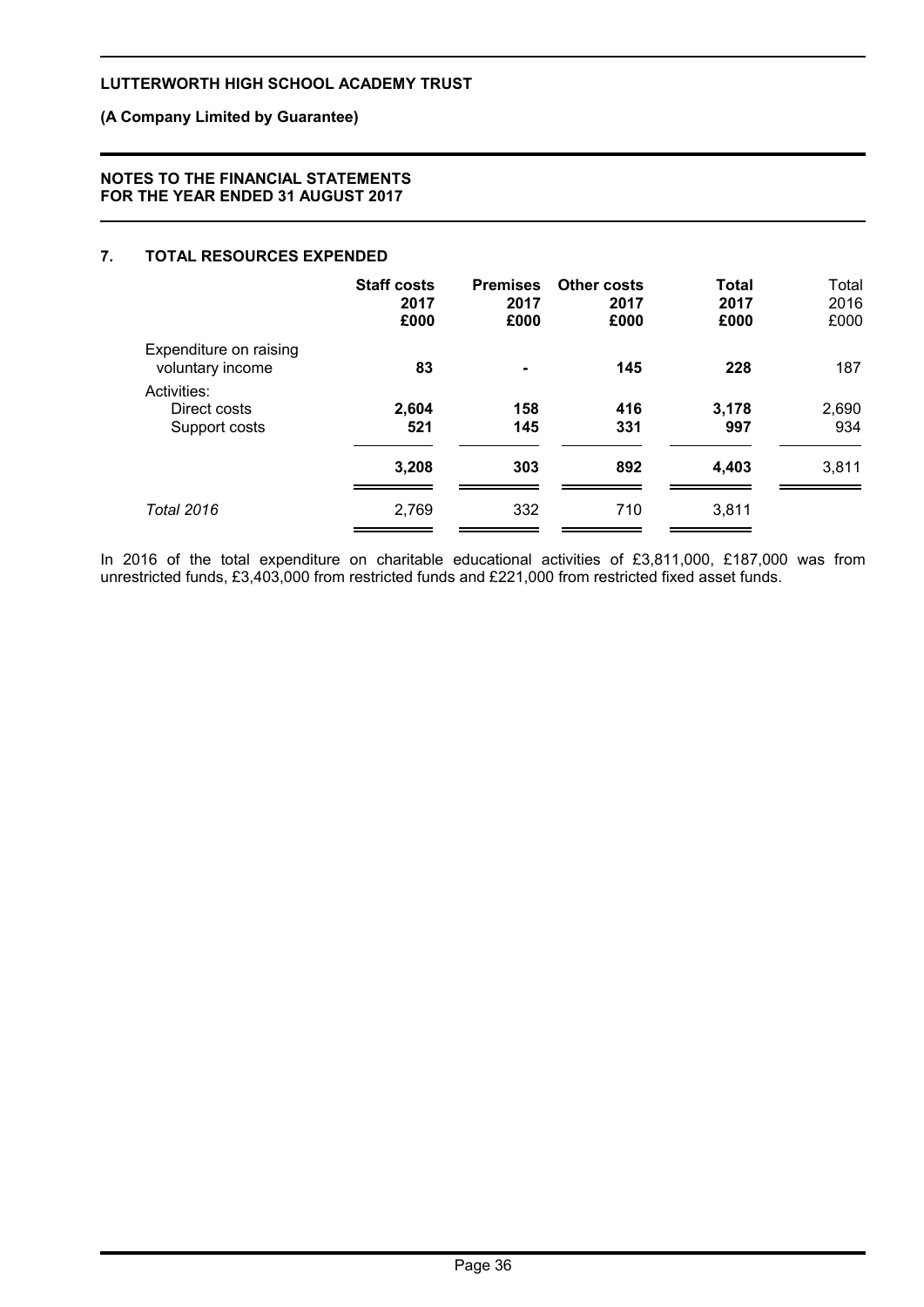# **(A Company Limited by Guarantee)**

#### **NOTES TO THE FINANCIAL STATEMENTS FOR THE YEAR ENDED 31 AUGUST 2017**

# **8. CHARITABLE ACTIVITIES**

|                                                                                                                                                                                                                                                                                                                                      | <b>Total</b><br>funds<br>2017<br>£000                                                   | Total<br>funds<br>2016<br>£000                                                                       |
|--------------------------------------------------------------------------------------------------------------------------------------------------------------------------------------------------------------------------------------------------------------------------------------------------------------------------------------|-----------------------------------------------------------------------------------------|------------------------------------------------------------------------------------------------------|
| DIRECT COSTS - EDUCATIONAL OPERATIONS                                                                                                                                                                                                                                                                                                |                                                                                         |                                                                                                      |
| Wages and salaries<br>National insurance<br>Pension cost<br>Depreciation<br><b>Educational supplies</b><br>Other direct costs                                                                                                                                                                                                        | 1,998<br>195<br>412<br>194<br>113<br>266                                                | 1,742<br>148<br>307<br>221<br>66<br>206                                                              |
|                                                                                                                                                                                                                                                                                                                                      | 3,178                                                                                   | 2,690                                                                                                |
| SUPPORT COSTS - EDUCATIONAL OPERATIONS                                                                                                                                                                                                                                                                                               |                                                                                         |                                                                                                      |
| Wages and salaries<br>National insurance<br>Pension cost<br>Pension finance costs (note 13)<br>Staff training<br>Recruitment and support<br>Maintenance of premises and equipment<br>Cleaning<br>Rates and water<br>Energy costs<br>Insurance<br>Security and transport<br>Catering<br>Legal and professional<br>Other support costs | 404<br>28<br>69<br>20<br>12<br>10<br>124<br>4<br>19<br>42<br>34<br>9<br>15<br>35<br>152 | 376<br>22<br>71<br>25<br>14<br>12<br>98<br>$\overline{4}$<br>22<br>43<br>31<br>14<br>20<br>32<br>130 |
| Bank charges and interest<br>Governance costs                                                                                                                                                                                                                                                                                        | 4<br>16                                                                                 | 4<br>16                                                                                              |
|                                                                                                                                                                                                                                                                                                                                      | 997                                                                                     | 934                                                                                                  |
|                                                                                                                                                                                                                                                                                                                                      | 4,175                                                                                   | 3,624                                                                                                |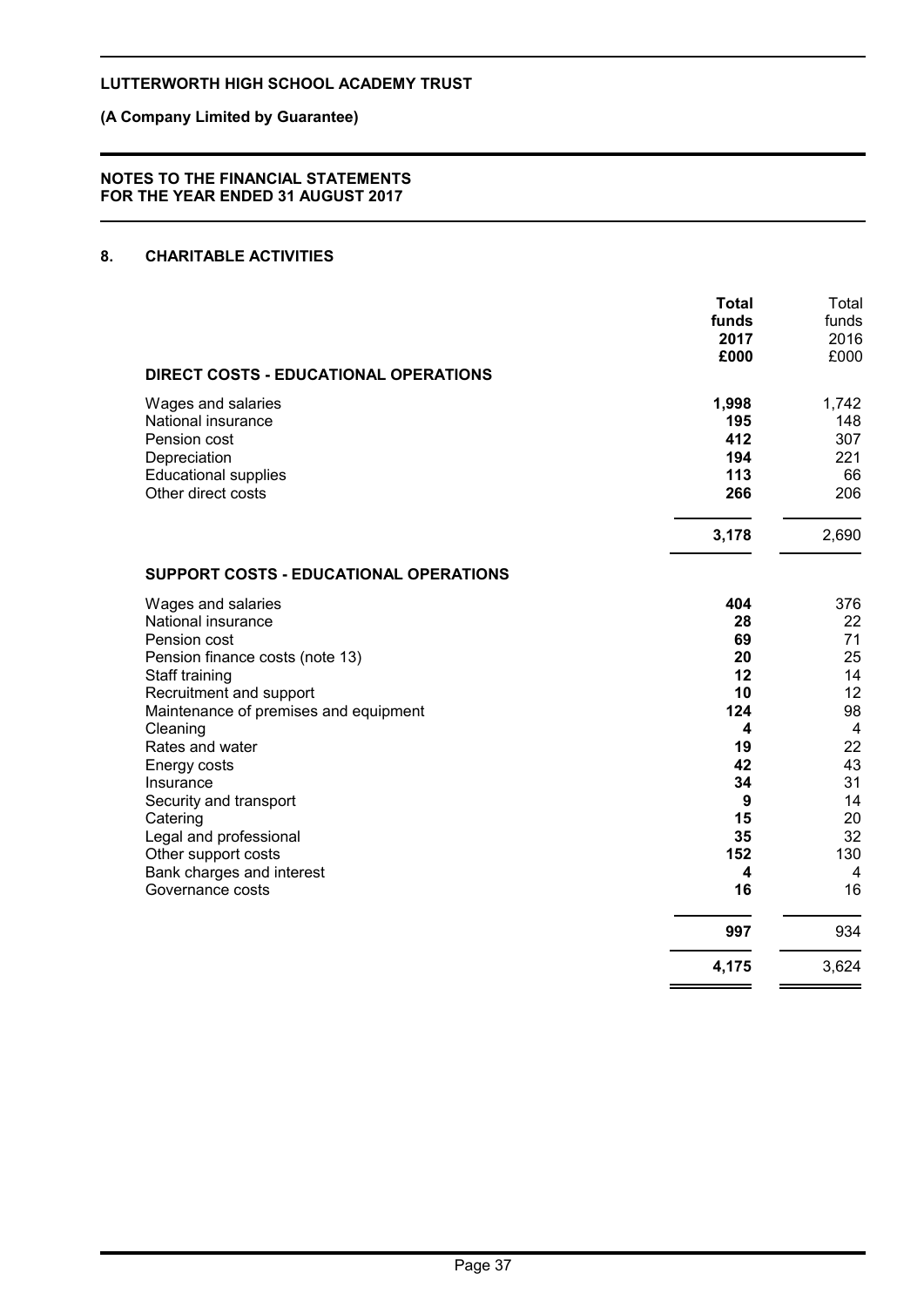# **(A Company Limited by Guarantee)**

#### **NOTES TO THE FINANCIAL STATEMENTS FOR THE YEAR ENDED 31 AUGUST 2017**

# **9. NET INCOME/(EXPENDITURE)**

This is stated after charging:

|                                       | 2017<br>£000 | 2016<br>£000 |
|---------------------------------------|--------------|--------------|
| Depreciation of tangible fixed assets | 194          | 221          |
| Auditors remuneration - audit fee     | 10           | 10           |
| Auditors remuneration - non audit fee | 4            | 4            |
| Operating lease rentals               |              |              |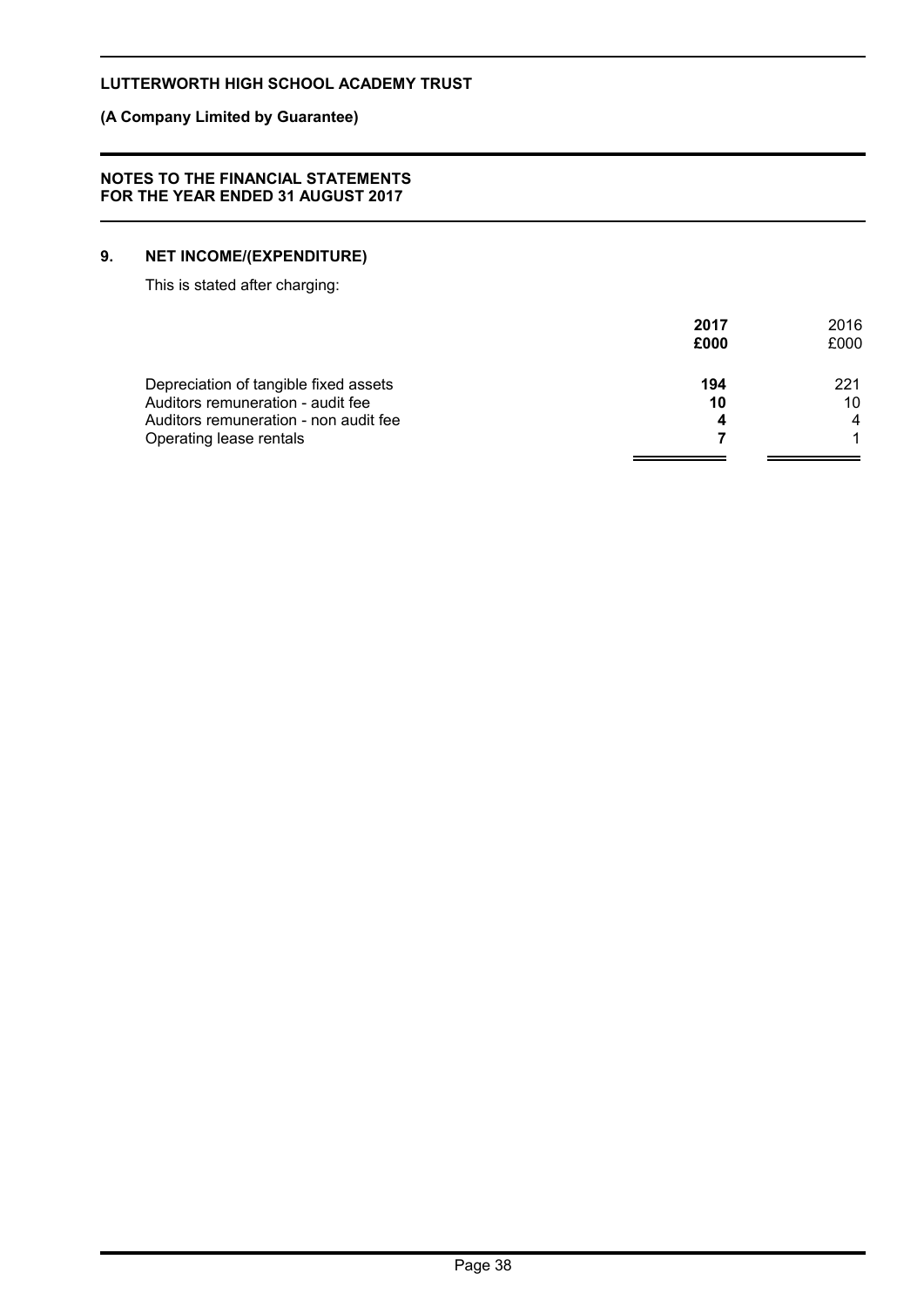### **(A Company Limited by Guarantee)**

#### **NOTES TO THE FINANCIAL STATEMENTS FOR THE YEAR ENDED 31 AUGUST 2017**

### **10. STAFF COSTS**

Staff costs were as follows:

|                                                    | 2017<br>£000 | 2016<br>£000 |
|----------------------------------------------------|--------------|--------------|
| Wages and salaries                                 | 2,451        | 2,178        |
| Social security costs                              | 226          | 173          |
| Operating costs of defined benefit pension schemes | 492          | 389          |
|                                                    | 3,169        | 2,740        |
| Supply teacher costs                               | 19           | -4           |
| Pension finance costs (note 13)                    | 20           | 25           |
|                                                    | 3,208        | 2,769        |
|                                                    |              |              |

The average number of persons employed by the Academy during the year was as follows:

|                            | 2017<br>No. | 2016<br>No. |
|----------------------------|-------------|-------------|
| <b>Teachers</b>            | 40          | 40          |
| Administration and support | 42          | 42          |
| Management                 | 6           | 6           |
|                            | 88          | 88          |

Average headcount expressed as a full time equivalent:

|                            | 2017<br>No. | 2016<br>No. |
|----------------------------|-------------|-------------|
| <b>Teachers</b>            | 41          | 33          |
| Administration and support | 34          | 31          |
| Management                 | 5           | 6           |
|                            | 80          | 70          |

The number of employees whose employee benefits (excluding employer pension costs) exceeded £60,000 was:

|                                 | 2017<br>No. | 2016<br>No. |
|---------------------------------|-------------|-------------|
| In the band £60,001 - £70,000   |             |             |
| In the band £70,001 - £80,000   |             |             |
| In the band £100,001 - £110,000 |             |             |

The above employees participated in the Teachers' Pension Scheme. During the year ended 31 August 2017, pension contributions for these employees amounted to £23,956 (2016 - £42,122).

The Key Management Personnel of the Academy Trust comprise the Staff Trustees and the Senior Management Team. The total amount of employee benefits (including employer pension contributions)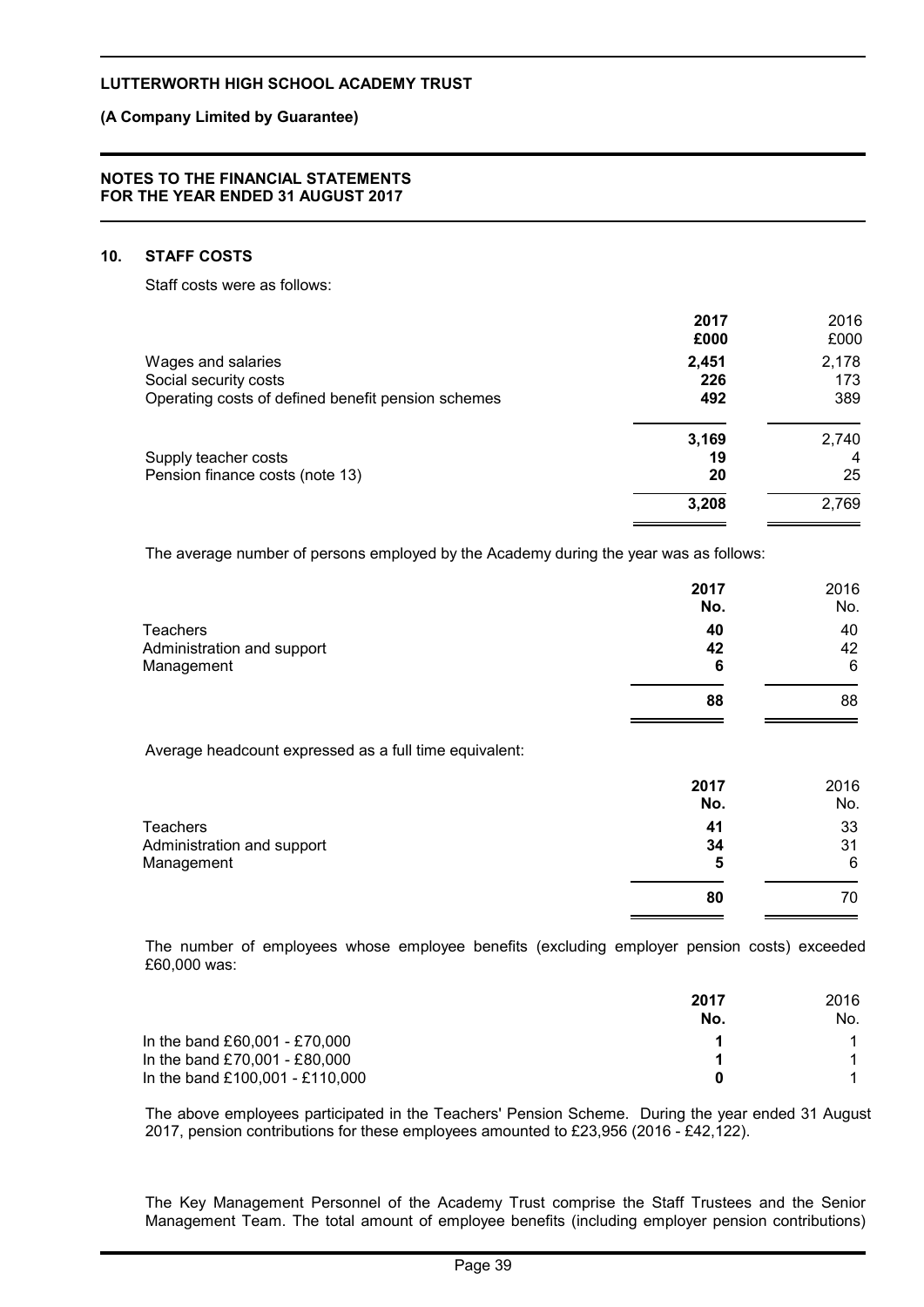### **(A Company Limited by Guarantee)**

#### **NOTES TO THE FINANCIAL STATEMENTS FOR THE YEAR ENDED 31 AUGUST 2017**

#### **10. STAFF COSTS (continued)**

received by Key Management Personnel for their services to the Academy Trust was £240,950 (2016: £237,958).

# **11. TRUSTEES' REMUNERATION AND EXPENSES**

One or more Trustees has been paid remuneration or has received other benefits from an employment with the Academy Trust. Headteacher and other staff Trustees only receive remuneration in respect of services they provide undertaking the roles of Headteacher and other staff members under their contracts of employment, and not in respect of their role as Trustees, The value of Trustees' remuneration and other benefits was as follows:

|                            |                            | 2017<br>£000   | 2016<br>£000 |
|----------------------------|----------------------------|----------------|--------------|
| Nora Parker (Headteacher)  | Remuneration               | $\blacksquare$ | 65-70        |
|                            | Pension contributions paid | $\blacksquare$ | $10 - 15$    |
| Julian Kirby (Headteacher) | Remuneration               | 75-80          | $30 - 35$    |
|                            | Pension contributions paid | $10 - 15$      | $5 - 10$     |
| <b>Staff Trustee 1</b>     | Remuneration               | $15 - 20$      | $15 - 20$    |
|                            | Pension contributions paid | $0 - 5$        | $0 - 5$      |
| <b>Staff Trustee 2</b>     | Remuneration               | $25 - 30$      | $25 - 30$    |
|                            | Pension contributions paid | $5 - 10$       | $5 - 10$     |

During the year ended 31 August 2017, expenses totalling £41 were reimbursed to 1 Trustee (2016 - nil).

Yearly comparisons are not comparable due to the term served by individual Trustees during each academic year.

Other related party transactions involving the Trustees are set out in note 25.

#### **12. TRUSTEES' AND OFFICERS' INSURANCE**

In accordance with normal commercial practice the Academy has purchased insurance to protect Trustees and officers from claims arising from negligent acts, errors or omissions occurring whilst on Academy business. The insurance provides cover up to £3,000,000 on any one claim and the cost for the year ended 31 August 2017 was £1,097 (2016 - £*879*).

#### **13. PENSION FINANCE COSTS**

|                                                                                    | 2017       | 2016       |
|------------------------------------------------------------------------------------|------------|------------|
|                                                                                    | £000       | £000       |
| Interest income on pension scheme assets<br>Interest on pension scheme liabilities | 25<br>(45) | 35<br>(60) |
|                                                                                    | (20)       | (25)       |
|                                                                                    |            |            |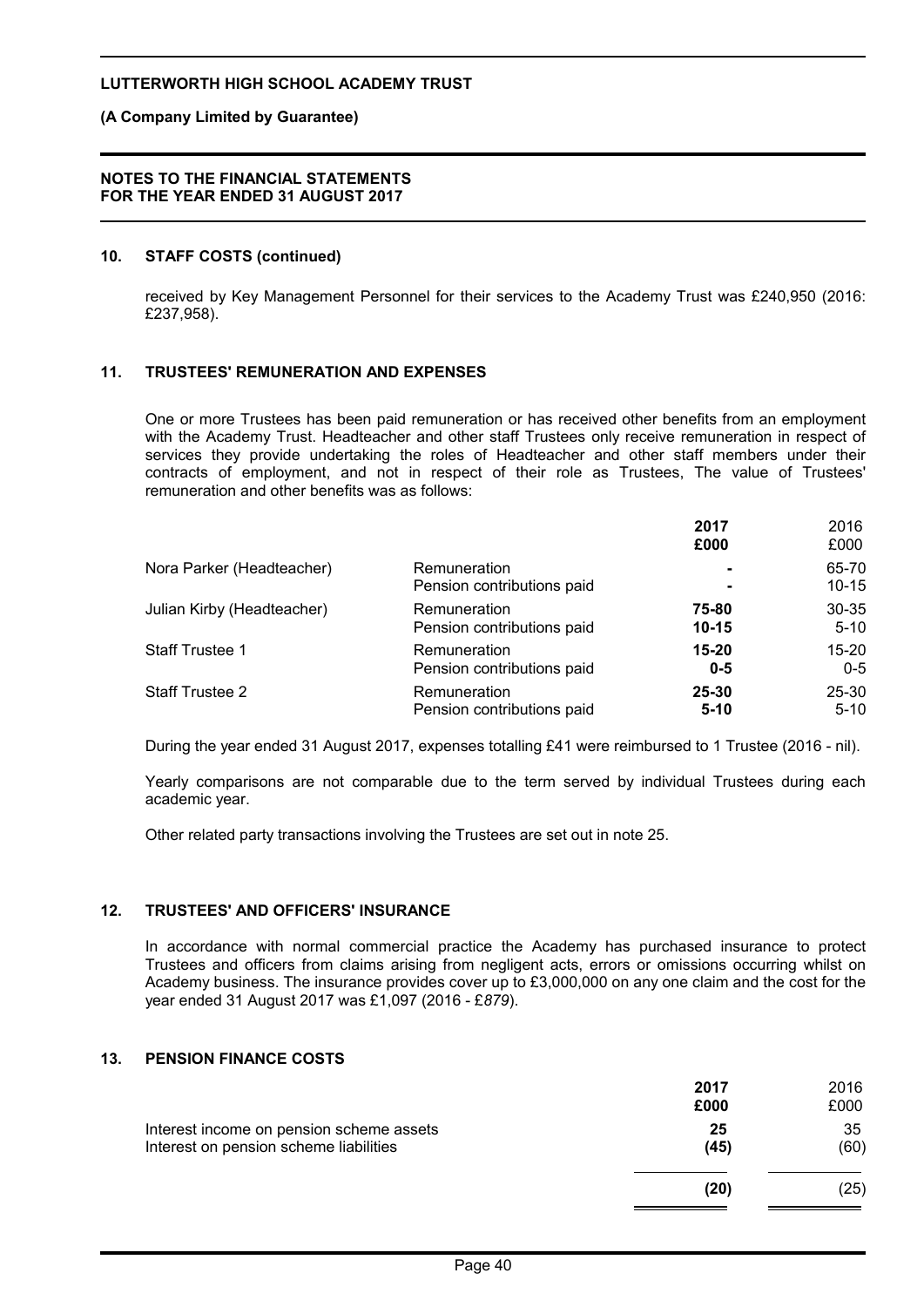# **(A Company Limited by Guarantee)**

#### **NOTES TO THE FINANCIAL STATEMENTS FOR THE YEAR ENDED 31 AUGUST 2017**

# **14. TANGIBLE FIXED ASSETS**

|                                            | Long<br>leasehold<br>property<br>£000 | Long<br>leasehold<br>property<br>improvements machinery equipment construction<br>£000 | <b>Plant and</b><br>£000 | Computer<br>£000 | <b>Assets</b><br>under<br>£000 | Total<br>£000 |
|--------------------------------------------|---------------------------------------|----------------------------------------------------------------------------------------|--------------------------|------------------|--------------------------------|---------------|
| Cost                                       |                                       |                                                                                        |                          |                  |                                |               |
| At 1 September 2016<br>Additions           | 5,849                                 | 1,605<br>41                                                                            | 229<br>9                 | 287<br>53        | 20                             | 7,970<br>123  |
| At 31 August 2017                          | 5,849                                 | 1,646                                                                                  | 238                      | 340              | 20                             | 8,093         |
| <b>Depreciation</b>                        |                                       |                                                                                        |                          |                  |                                |               |
| At 1 September 2016<br>Charge for the year | 519<br>100                            | 81<br>33                                                                               | 76<br>25                 | 241<br>36        |                                | 917<br>194    |
| At 31 August 2017                          | 619                                   | 114                                                                                    | 101                      | 277              |                                | 1,111         |
| Net book value                             |                                       |                                                                                        |                          |                  |                                |               |
| At 31 August 2017                          | 5,230                                 | 1,532                                                                                  | 137                      | 63               | 20                             | 6,982         |
| At 31 August 2016                          | 5,330                                 | 1,524                                                                                  | 153                      | 46               |                                | 7,053         |
|                                            |                                       |                                                                                        |                          |                  |                                |               |

Included in Long leasehold property is long leasehold land valued at £1,349,539 (2016 - £1,349,539) on conversion in 2012 by Drivers Jonas Deloitte using the depreciation replacement cost method. The Trustees consider that the valuation remains appropriate for the purpose of these financial statements.

The freehold of the land and buildings is owned by Leicestershire County Council. The Academy holds a 125 year lease on a peppercorn rent from 2011.

### **15. STOCKS**

**16. DEBTORS**

|                | 2017<br>£000            | 2016<br>£000                 |
|----------------|-------------------------|------------------------------|
| Catering stock | $6\phantom{1}6$         | $\qquad \qquad \blacksquare$ |
| <b>DEBTORS</b> |                         |                              |
|                | 2017<br>£000            | 2016<br>£000                 |
| Trade debtors  | $\overline{\mathbf{4}}$ | 3                            |
| Other debtors  | 25                      | 43                           |
| Prepayments    | 119                     | 83                           |
|                | 148                     | 129                          |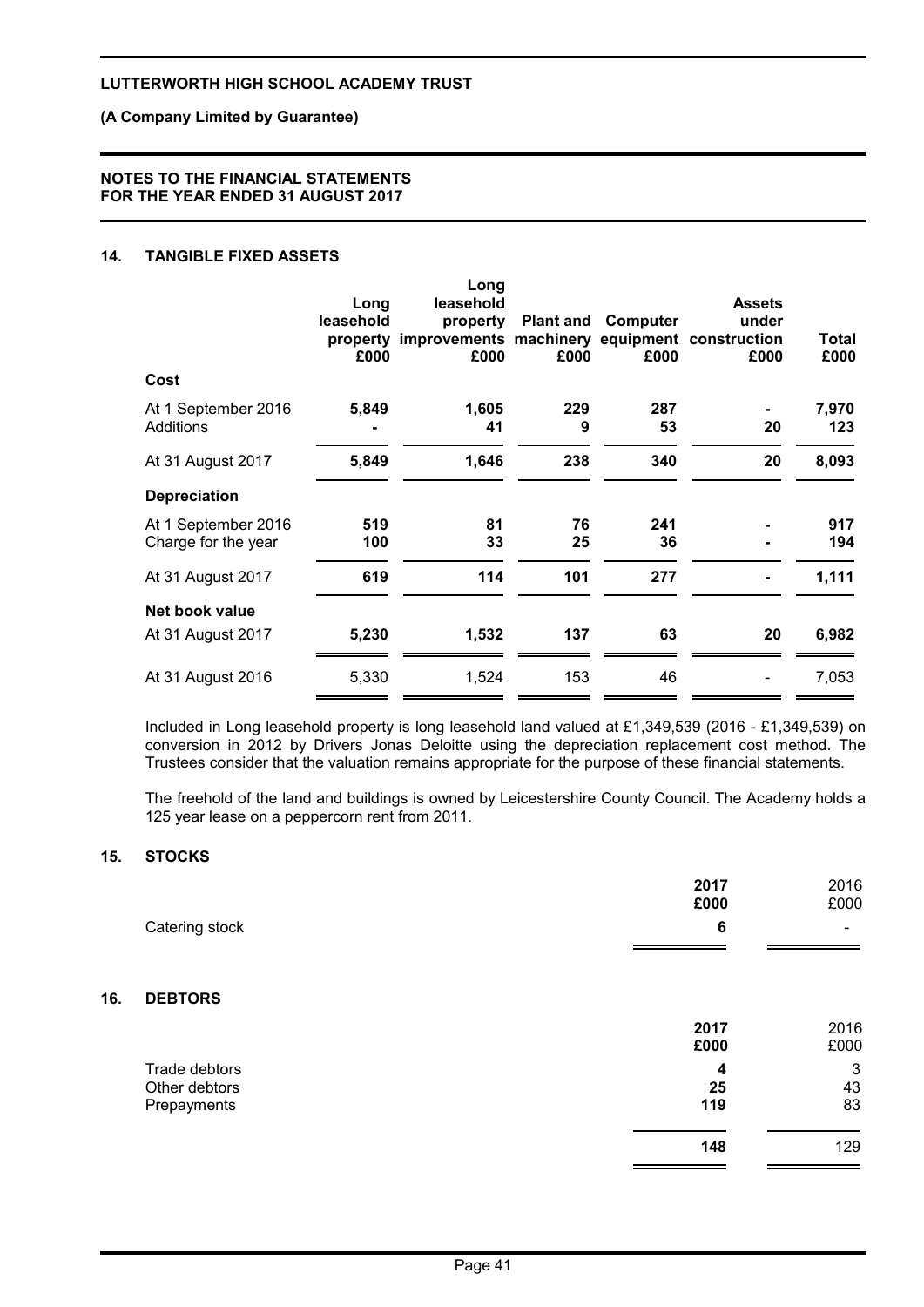# **(A Company Limited by Guarantee)**

### **NOTES TO THE FINANCIAL STATEMENTS FOR THE YEAR ENDED 31 AUGUST 2017**

# **17. CREDITORS: Amounts falling due within one year**

|                                      | 2017<br>£000 | 2016<br>£000 |
|--------------------------------------|--------------|--------------|
| Trade creditors                      | 140          | 18           |
| Taxation and social security         | 56           | 56           |
| Other creditors                      | 54           | 43           |
| Accruals and deferred income         | 67           | 119          |
|                                      | 317          | 236          |
|                                      | 2017         | 2016         |
|                                      | £000         | £000         |
| <b>Deferred income</b>               |              |              |
| Deferred income at 1 September 2016  | 97           | 32           |
| Resources deferred during the year   | 41           | 97           |
| Amounts released from previous years | (97)         | (32)         |
| Deferred income at 31 August 2017    | 41           | 97           |

At the balance sheet date the Academy Trust was holding funds received in advance for trips and various income in relation to the next academic year.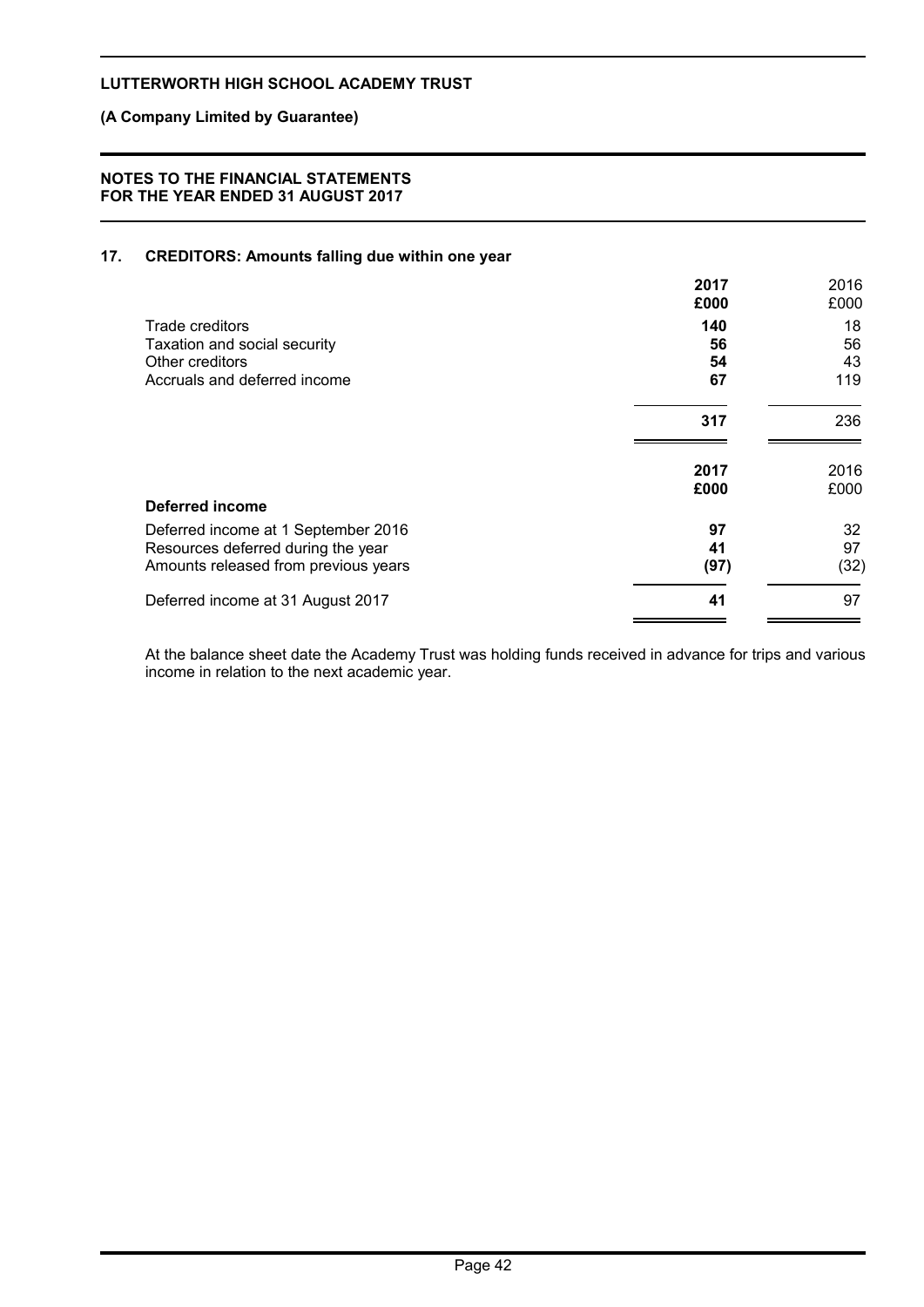# **(A Company Limited by Guarantee)**

### **NOTES TO THE FINANCIAL STATEMENTS FOR THE YEAR ENDED 31 AUGUST 2017**

# **18. STATEMENT OF FUNDS**

|                                        | <b>Balance at</b><br>1                          |          |                            |                                    |                            |                                                |
|----------------------------------------|-------------------------------------------------|----------|----------------------------|------------------------------------|----------------------------|------------------------------------------------|
|                                        | <b>September</b><br>2016<br>as restated<br>£000 | £000     | Income Expenditure<br>£000 | <b>Transfers</b><br>in/out<br>£000 | Gains/<br>(losses)<br>£000 | <b>Balance at</b><br>31 August<br>2017<br>£000 |
| <b>Unrestricted funds</b>              |                                                 |          |                            |                                    |                            |                                                |
| General funds                          | 146                                             | 267      | (228)                      |                                    |                            | 185                                            |
| <b>Restricted funds</b>                |                                                 |          |                            |                                    |                            |                                                |
| <b>General Annual Grant</b>            |                                                 |          |                            |                                    |                            |                                                |
| (GAG)                                  | 136                                             | 3,667    | (3, 407)                   | (74)                               |                            | 322                                            |
| Other Dfe/EFA grants                   | 12                                              | 35<br>81 | (35)                       |                                    |                            |                                                |
| <b>Pupil Premium</b><br>Capital grants |                                                 | 44       | (80)<br>(44)               | (13)                               |                            |                                                |
| Other grants                           |                                                 | 303      | (303)                      |                                    |                            |                                                |
| <b>LGPS Defined Benefit</b>            |                                                 |          |                            |                                    |                            |                                                |
| <b>Pension Scheme</b>                  | (943)                                           |          | (112)                      |                                    | 191                        | (864)                                          |
|                                        | (795)                                           | 4,130    | (3,981)                    | (87)                               | 191                        | (542)                                          |
| <b>Restricted fixed asset funds</b>    |                                                 |          |                            |                                    |                            |                                                |
| Net book value of fixed                |                                                 |          |                            |                                    |                            |                                                |
| assets                                 | 7,053                                           |          | (194)                      | 124                                |                            | 6,983                                          |
| CIF grant                              |                                                 | 280      |                            | (20)                               |                            | 260                                            |
| Devolved formula capital               |                                                 | 17       |                            | (17)                               |                            |                                                |
|                                        | 7,053                                           | 297      | (194)                      | 87                                 |                            | 7,243                                          |
| <b>Total restricted funds</b>          | 6,258                                           | 4,427    | (4, 175)                   |                                    | 191                        | 6,701                                          |
| <b>Total of funds</b>                  | 6,404                                           | 4,694    | (4, 403)                   |                                    | 191                        | 6,886                                          |
|                                        |                                                 |          |                            |                                    |                            |                                                |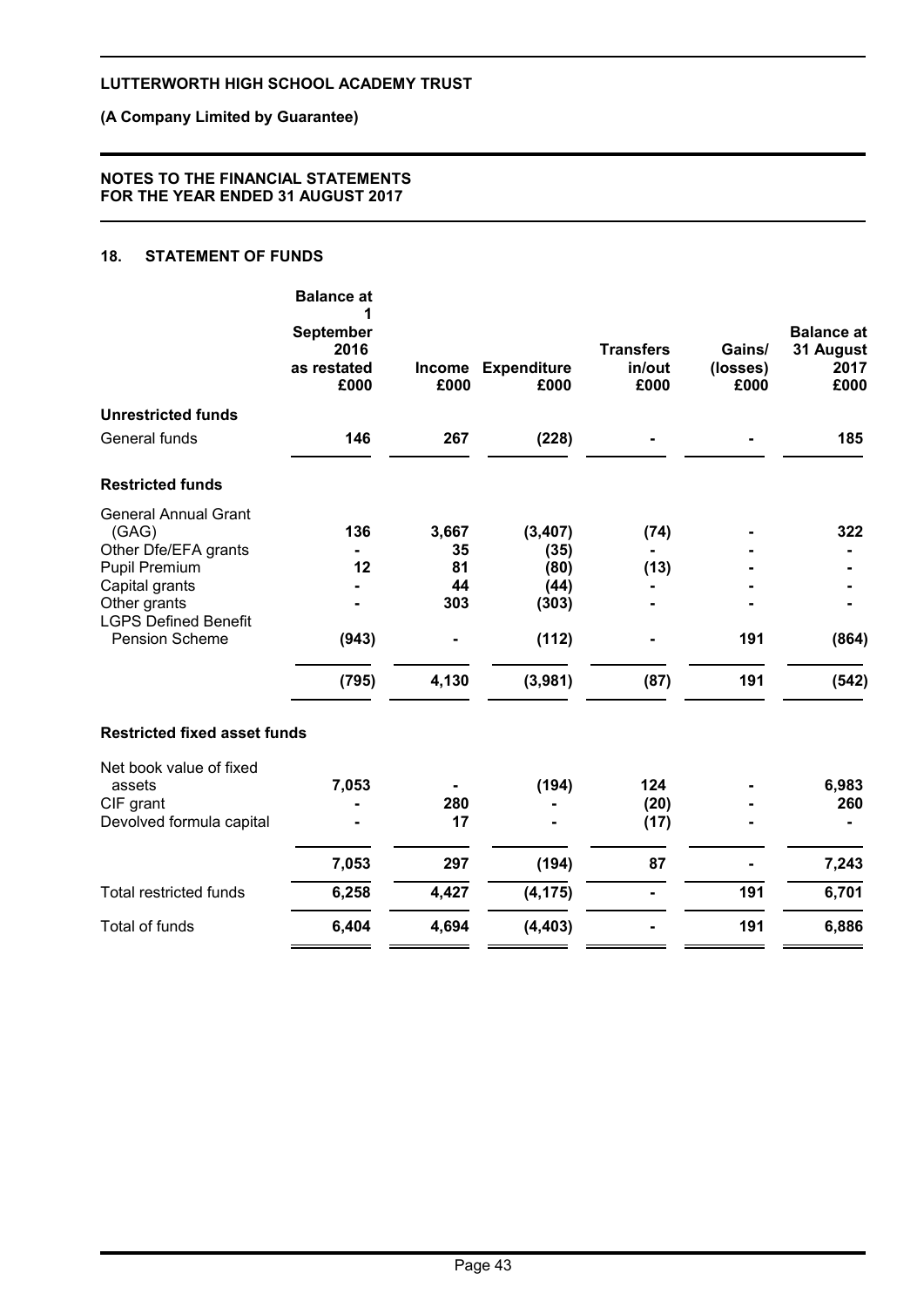### **(A Company Limited by Guarantee)**

#### **NOTES TO THE FINANCIAL STATEMENTS FOR THE YEAR ENDED 31 AUGUST 2017**

# **18. STATEMENT OF FUNDS (continued)**

### **STATEMENT OF FUNDS - PRIOR YEAR**

|                                     | Balance at 1<br>September<br>2016<br>as restated<br>£000 | Income<br>£000 | Expenditure<br>£000 | <b>Transfers</b><br>in/out<br>£000 | Gains/<br>(losses)<br>£000 | Balance at<br>31 August<br>2016<br>£000 |
|-------------------------------------|----------------------------------------------------------|----------------|---------------------|------------------------------------|----------------------------|-----------------------------------------|
| <b>Unrestricted funds</b>           |                                                          |                |                     |                                    |                            |                                         |
| General funds                       | 115                                                      | 218            | (187)               |                                    |                            | 146                                     |
|                                     | 115                                                      | 218            | (187)               |                                    |                            | 146                                     |
| <b>Restricted funds</b>             |                                                          |                |                     |                                    |                            |                                         |
| <b>General Annual Grant</b>         |                                                          |                |                     |                                    |                            |                                         |
| (GAG)<br>Other DfE/ESFA grants      | 354                                                      | 2,944<br>25    | (2,954)<br>(25)     | (208)                              |                            | 136                                     |
| Pupil Premium                       | 13                                                       | 77             | (78)                |                                    |                            | 12                                      |
| Other grants                        |                                                          | 46             | (46)                |                                    |                            |                                         |
| Other income                        |                                                          | 243            | (243)               |                                    |                            |                                         |
| <b>LGPS Defined Benefit</b>         |                                                          |                |                     |                                    |                            |                                         |
| <b>Pension Scheme</b>               | (663)                                                    |                | (57)                |                                    | (223)                      | (943)                                   |
|                                     | (296)                                                    | 3,335          | (3, 403)            | (208)                              | (223)                      | (795)                                   |
| <b>Restricted fixed asset funds</b> |                                                          |                |                     |                                    |                            |                                         |
| Net book value of fixed             |                                                          |                |                     |                                    |                            |                                         |
| assets                              | 7,051                                                    | 15             | (221)               | 208                                |                            | 7,053                                   |
|                                     | 7,051                                                    | 15             | (221)               | 208                                |                            | 7,053                                   |
| <b>Total restricted funds</b>       | 6,755                                                    | 3,350          | (3,624)             |                                    | (223)                      | 6,258                                   |
| <b>Total of funds</b>               | 6,870                                                    | 3,568          | (3,811)             |                                    | (223)                      | 6,404                                   |
|                                     |                                                          |                |                     |                                    |                            |                                         |

The specific purposes for which the funds are to be applied are as follows:

#### **General Annual Grant (GAG)**

Funds from the Education and Skills Funding Agency for the provision of education, in line with the funding agreement.

Under the funding agreement with the Secretary of State, the Academy was not subject to a limit on the amount of GAG that it could carry forward at 31 August 2017. Transfers of £87,000 from GAG funding to restricted fixed asset fund represents allocations from GAG towards IT equipment, plant and machinery and buildings improvements.

#### **Other DfE/ESFA Grants**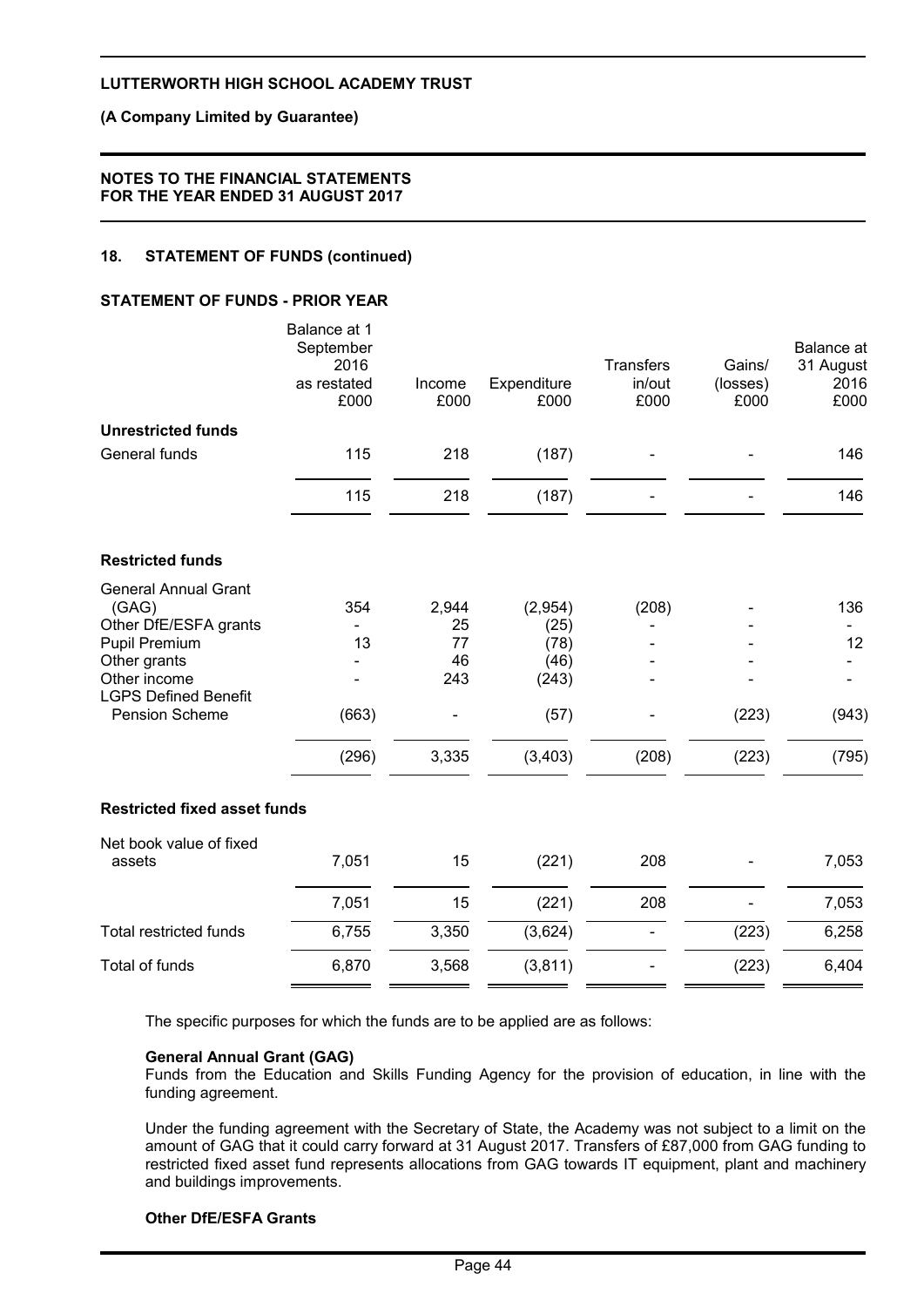#### **(A Company Limited by Guarantee)**

#### **NOTES TO THE FINANCIAL STATEMENTS FOR THE YEAR ENDED 31 AUGUST 2017**

#### **18. STATEMENT OF FUNDS (continued)**

Other funds provided by the DfE/ESFA for particular purposes within the Academy's educational operations.

#### **Pupil Premium**

Additional funds from the Education and Skills Funding Agency to support their disadvantaged pupils and close the attainment gap between them and their peers. This is allocated for every pupil who receives free school meals.

#### **Other grants**

These are funds and grants received from the Local Authority and other institutions for use on specific educational projects.

#### **Other income**

These consist of income from all other sources to be used primarily for the Academy's educational operations.

#### **Pension reserve**

Being the fund in relation to the defined benefit pension scheme liability included in the balance sheet. The fund is in deficit given the nature of the liability, however, this is not payable immediately. Plans are in place to address the deficit.

#### **Restricted fixed asset fund**

The restricted fixed asset fund was funded predominately by the funds inherited on conversion to an Academy Trust from the Local Authority following the transfer of assets. It includes further amounts invested in fixed assets.

#### **Capital grants**

This consists of Devolved Formula Capital (DFC) and other capital funding from the Education and Skills Funding Agency. The DFC is to be used for ICT items, improvements to building and other facilities or capital repairs and refurbishments and minor works. Other capital grants are to be used as per the individual term of the agreement and for the specific capital projects applied for.

Unspent CIF capital grant fund has been created to recognise unspent capital grants received for the purpose of the acquisition of tangible fixed assets. As tangible fixed assets are purchased, a transfer is made to the restricted fixed asset fund.

#### **19. ANALYSIS OF NET ASSETS BETWEEN FUNDS**

|                               |                     |                   | <b>Restricted</b> |       |
|-------------------------------|---------------------|-------------------|-------------------|-------|
|                               | <b>Unrestricted</b> | <b>Restricted</b> | fixed asset       | Total |
|                               | funds               | funds             | funds             | funds |
|                               | 2017                | 2017              | 2017              | 2017  |
|                               | £000                | £000              | £000              | £000  |
| Tangible fixed assets         | $\blacksquare$      | $\blacksquare$    | 6,982             | 6,982 |
| <b>Current assets</b>         | 185                 | 639               | 261               | 1,085 |
| Creditors due within one year | $\blacksquare$      | (317)             |                   | (317) |
| Pension reserve               | $\blacksquare$      | (864)             | $\blacksquare$    | (864) |
|                               |                     |                   |                   |       |
|                               | 185                 | (542)             | 7,243             | 6,886 |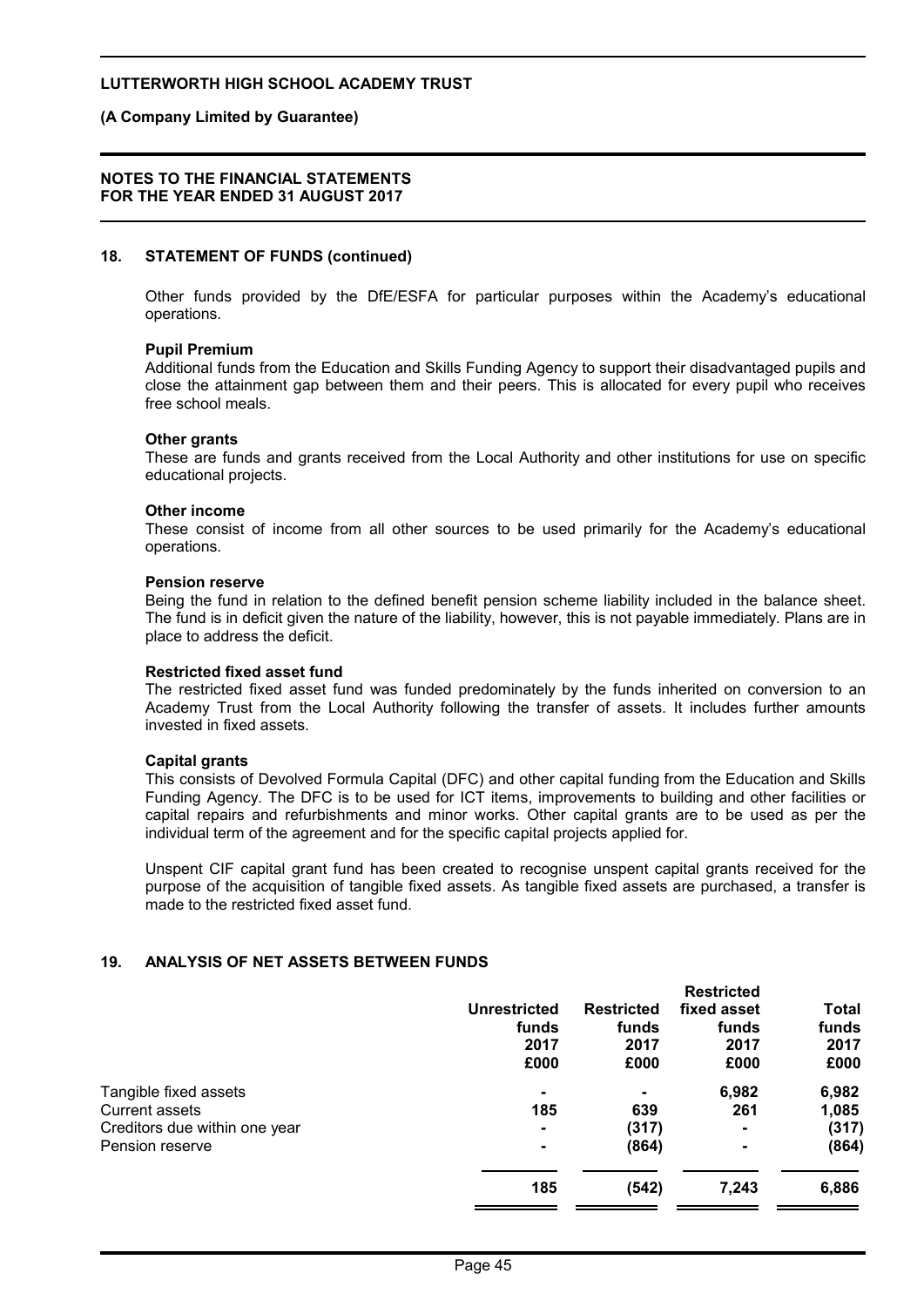# **(A Company Limited by Guarantee)**

### **NOTES TO THE FINANCIAL STATEMENTS FOR THE YEAR ENDED 31 AUGUST 2017**

# **19. ANALYSIS OF NET ASSETS BETWEEN FUNDS (continued)**

# **ANALYSIS OF NET ASSETS BETWEEN FUNDS - PRIOR YEAR**

|                                                        | Unrestricted<br>funds | Restricted<br>funds | Restricted<br>fixed asset<br>funds | Total<br>funds |
|--------------------------------------------------------|-----------------------|---------------------|------------------------------------|----------------|
|                                                        | 2016<br>£000          | 2016<br>£000        | 2016<br>£000                       | 2016<br>£000   |
| Tangible fixed assets                                  |                       |                     | 7,053                              | 7,053          |
| <b>Current assets</b><br>Creditors due within one year | 146                   | 384<br>(236)        | -                                  | 530<br>(236)   |
| Pension reserve                                        |                       | (943)               |                                    | (943)          |
|                                                        | 146                   | (795)               | 7,053                              | 6,404          |

#### **20. RECONCILIATION OF NET MOVEMENT IN FUNDS TO NET CASH FLOW FROM OPERATING ACTIVITIES**

|     |                                                                                                                    | 2017<br>£000 | 2016<br>£000 |
|-----|--------------------------------------------------------------------------------------------------------------------|--------------|--------------|
|     | Net income/(expenditure) for the year                                                                              | 291          | (243)        |
|     | <b>Adjustment for:</b>                                                                                             |              |              |
|     | Depreciation charges                                                                                               | 194          | 221          |
|     | Interest receivable                                                                                                | (2)          | (3)          |
|     | (Increase)/decrease in stocks                                                                                      | (6)          | 7            |
|     | Increase in debtors                                                                                                | (19)         | (32)         |
|     | Increase in creditors                                                                                              | 81           |              |
|     | Capital grants from DfE and other capital income<br>Defined benefit pension scheme cost less contributions payable | (297)<br>92  | 32           |
|     | Defined benefit pension scheme finance cost                                                                        | 20           | 25           |
|     |                                                                                                                    |              |              |
|     | Net cash provided by operating activities                                                                          | 354          | 8            |
| 21. | ANALYSIS OF CASH AND CASH EQUIVALENTS                                                                              |              |              |
|     |                                                                                                                    | 2017         | 2016         |
|     |                                                                                                                    | £000         | £000         |
|     | Cash in hand                                                                                                       | 931          | 401          |
|     | Total                                                                                                              | 931          | 401          |
|     |                                                                                                                    |              |              |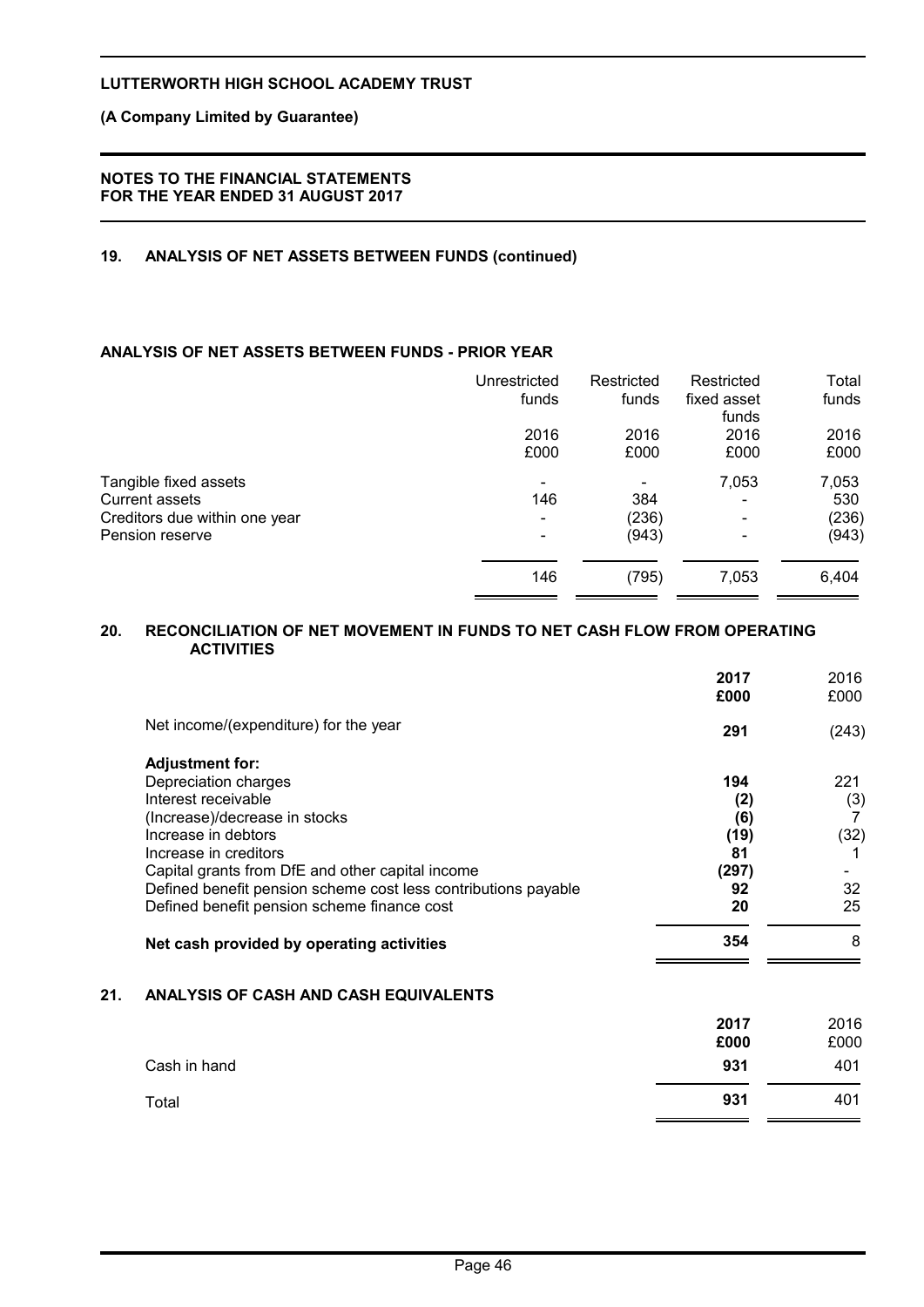# **(A Company Limited by Guarantee)**

#### **NOTES TO THE FINANCIAL STATEMENTS FOR THE YEAR ENDED 31 AUGUST 2017**

### **22. CAPITAL COMMITMENTS**

At 31 August 2017 the Academy had capital commitments as follows:

|                                                               | 2017 | 2016 |
|---------------------------------------------------------------|------|------|
|                                                               | £000 | £000 |
| Contracted for but not provided in these financial statements | 248  | 25   |

#### **23. PENSION COMMITMENTS**

The Academy's employees belong to two principal pension schemes: the Teacher's Pension Scheme for England and Wales (TPS) for academic and related staff; and the Local Government Pension Scheme (LGPS) for non-teaching staff, which is managed by Leicestershire County Council. Both are Multi-Employer Defined Benefit Pension Schemes.

The latest actuarial valuation of the TPS related to the period ended 31 March 2012 and of the LGPS 31 March 2016.

Contributions amounting to £52,000 were payable to the schemes at 31 August 2017 *(2016 - £46,000)* and are included within creditors.

#### **Teachers' Pension Scheme**

#### **Introduction**

The Teachers' Pension Scheme (TPS) is a statutory, unfunded, defined benefit scheme, governed by the Teachers' Pensions Regulations 2010, and the Teachers' Pension Scheme Regulations 2014. These regulations apply to teachers in schools and other educational establishments, including academies, in England and Wales that are maintained by local authorities. In addition, teachers in many independent and voluntary-aided schools and teachers and lecturers in some establishments of further and higher education may be eligible for membership. Membership is automatic for full-time teachers and lecturers and, from 1 January 2007, automatic too for teachers and lecturers in part-time employment following appointment or a change of contract. Teachers and lecturers are able to opt out of the TPS.

#### **The Teachers' Pension Budgeting and Valuation Account**

Although members may be employed by various bodies, their retirement and other pension benefits are set out in regulations made under the Superannuation Act (1972) and Public Service Pensions Act (2013) and are paid by public funds provided by Parliament. The TPS is an unfunded scheme and members contribute on a 'pay as you go' basis – these contributions, along with those made by employers, are credited to the Exchequer under arrangements governed by the above Act.

The Teachers' Pensions Regulations 2010 require an annual account, the Teachers' Pension Budgeting and Valuation Account, to be kept of receipts and expenditure (including the cost of pension increases). From 1 April 2001, the Account has been credited with a real rate of return, which is equivalent to assuming that the balance in the Account is invested in notional investments that produce that real rate of return.

#### **Valuation of the Teachers' Pension Scheme**

The latest actuarial review of the TPS was carried out as at 31 March 2012 and in accordance with The Public Service Pensions (Valuations and Employer Cost Cap) Directions 2014.

The valuation report was published by the Department on 9 June 2014. The key results of the valuation are: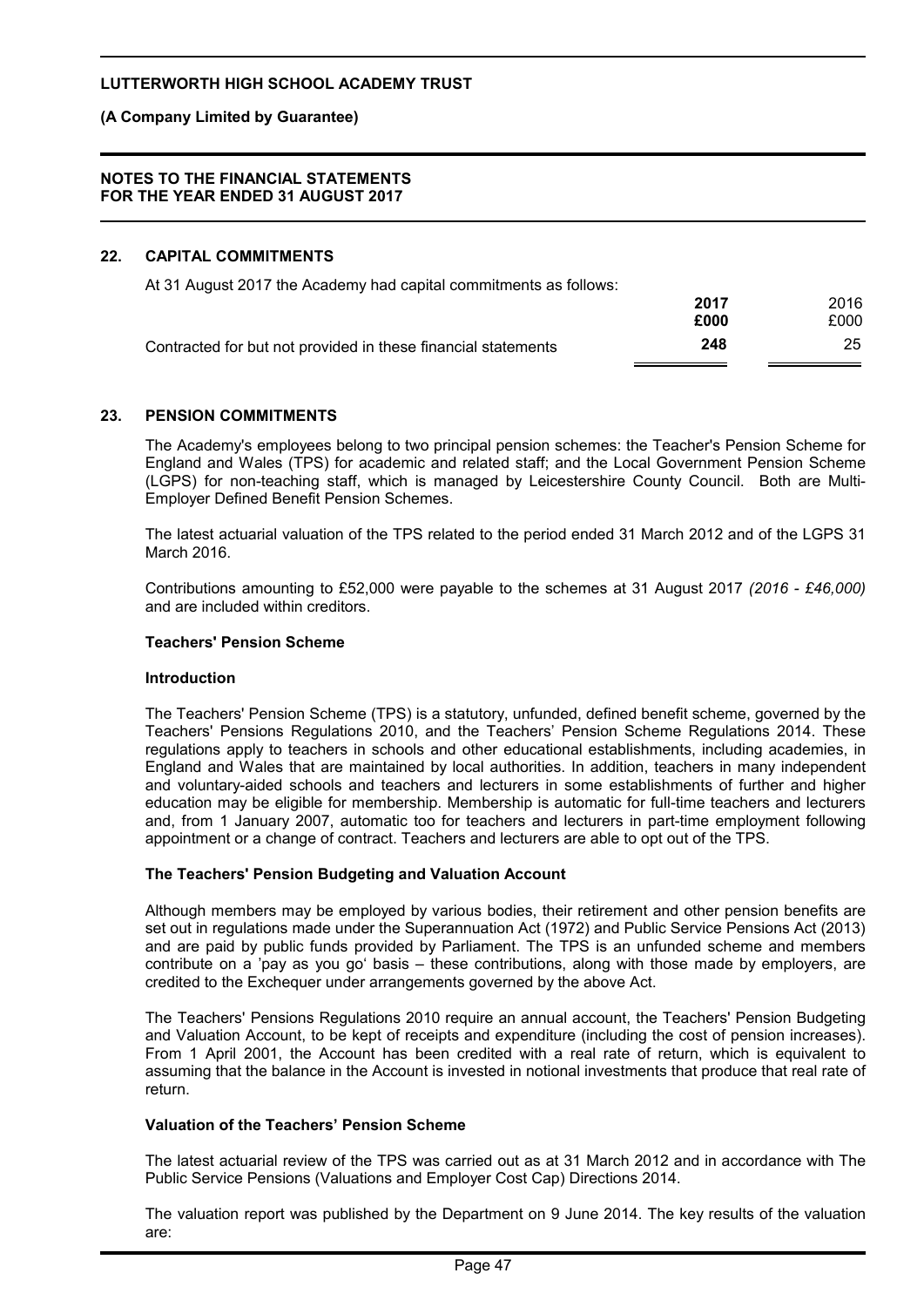### **(A Company Limited by Guarantee)**

#### **NOTES TO THE FINANCIAL STATEMENTS FOR THE YEAR ENDED 31 AUGUST 2017**

# **23. PENSION COMMITMENTS (continued)**

- employer contribution rates were set at 16.48% of pensionable pay; in line with current regulations, not including the additional 0.08% employers pay for the cost of Scheme administration;
- total scheme liabilities for service to the effective date of £191.5 billion, and notional assets of £176.6 billion, giving a notional past service deficit of £15.0 billion;
- an employer cost cap of 10.9% of pensionable pay;
- Actuarial assessments are undertaken in intervening years between formal valuations for financial reporting purposes, using updated membership data.

The new employer contribution rate and administration levy for the TPS were implemented in September 2015.

A full copy of the valuation report and supporting documentation can be found on the Teachers' Pension Scheme website at the following location:

https://www.teacherspensions.co.uk/news/employers/2014/06/publication-of-the-valuationreport.aspx

The employer's pension costs paid to TPS in the period amounted to £282,000 (2016 - £246,000).

#### **Scheme Changes**

Lord Hutton, who chaired the Independent Public Service Pensions Commission, published his final report in March 2011 and made recommendations about how pensions can be made sustainable and affordable, whilst remaining fair to the workforce and the taxpayer. The Government accepted Lord Hutton's recommendations as the basis for consultation and Ministers engaged in extensive discussions with trade unions and other representative bodies on reform of the TPS. Those discussions concluded on 9 March 2012, and the Department published a Proposed Final Agreement, setting out the design for a reformed TPS to be implemented from 1 April 2015.

The key provisions of the reformed scheme include: a pension based on career average earnings; an accrual rate of 1/57th; and a Normal Pension Age equal to State Pension Age, but with options to enable members to retire earlier or later than their Normal Pension Age. Importantly, pension benefits built up before 1 April 2015 will be fully protected.

In addition, the Proposed Final Agreement includes a Government commitment that those within 10 years of Normal Pension Age on 1 April 2012 will see no change to the age at which they can retire, and no decrease in the amount of pension they receive when they retire. There will also be further transitional protection, tapered over a three and a half year period, for people who would fall up to three and a half years outside of the 10 year protection.

In his interim report of October 2010, Lord Hutton recommended that short-term savings were also required, and that the only realistic way of achieving these was to increase member contributions. At the Spending Review 2010 the Government announced an average increase of 3.2 percentage points on the contribution rates by 2014-15. The increases have been phased in since April 2012.

The arrangements for a reformed Teachers' Pension Scheme, in line with the remainder of the recommendations made by Lord Hutton, have now been implemented. The Career Average Revalued Earnings (CARE) scheme was implemented from 1 April 2015, whereby benefits will accrue on a career average basis and there is a normal pension age aligned to the state pension age.

#### **Local Government Pension Scheme**

The LGPS is a funded defined benefit scheme, with assets held in separate trustee-administered funds.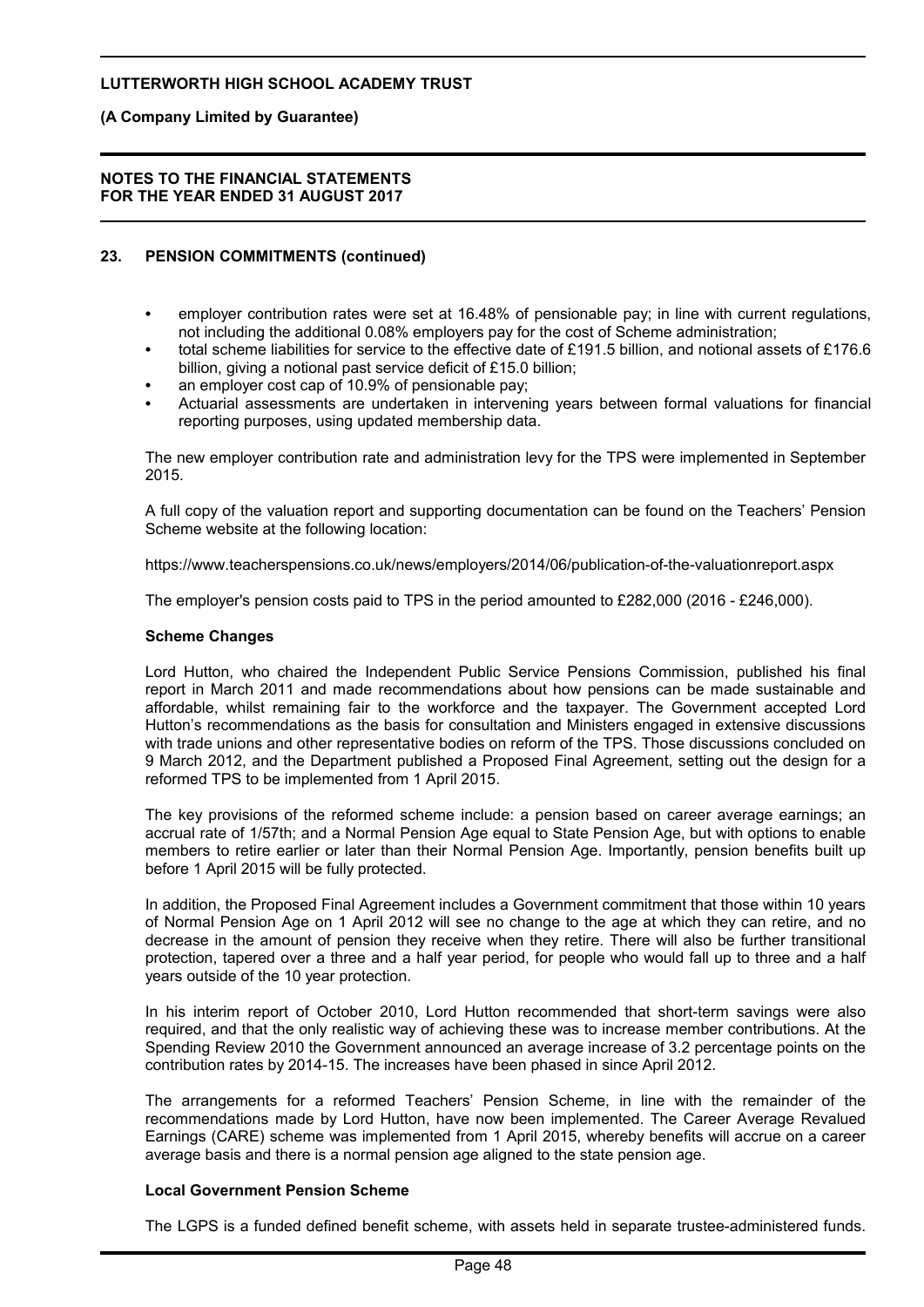### **(A Company Limited by Guarantee)**

#### **NOTES TO THE FINANCIAL STATEMENTS FOR THE YEAR ENDED 31 AUGUST 2017**

### **23. PENSION COMMITMENTS (continued)**

The total contribution made for the year ended 31 August 2017 was £152,000 (2016 - £*146,000*), of which employer's contributions totalled £120,000 (2016 - £*115,000*) and employees' contributions totalled £32,000 (2016 - £*31,000*). The agreed contribution rates for future years are 23.6% for employers and 5.5% and 12.5% for employees.

Parliament has agreed, at the request of the Secretary of State for Education, to a guarantee that, in the event of Academy closure, outstanding Local Government Pension Scheme liabilities would be met by the Department for Education. The guarantee came into force on 18 July 2013. Principal actuarial assumptions:

|                                                      | 2017   | 2016      |
|------------------------------------------------------|--------|-----------|
| Discount rate for scheme liabilities                 | 2.50%  | 2.00%     |
| Rate of increase in salaries                         | 3.40%  | $3.10 \%$ |
| Rate of increase for pensions in payment / inflation | 2.40%  | 2.10%     |
| Inflation assumption (CPI)                           | 2.40%  | 2.10%     |
| Commutation of pensions to lump sums                 | 50.00% | 50.00 %   |

The current mortality assumptions include sufficient allowance for future improvements in mortality rates. The assumed life expectations on retirement age 65 are:

|                                          | 2017         | 2016         |
|------------------------------------------|--------------|--------------|
| Retiring today<br>Males<br>Females       | 22.1<br>24.3 | 22.2<br>24.3 |
| Retiring in 20 years<br>Males<br>Females | 23.8<br>26.2 | 24.2<br>26.6 |

| <b>Sensitivity analysis</b>                                                      | At 31 August<br>2017<br>£000 | At 31 August<br>2016<br>£000 |
|----------------------------------------------------------------------------------|------------------------------|------------------------------|
| Discount rate $+0.1\%$                                                           | (57)                         | (54)                         |
| Discount rate -0.1%                                                              | 57                           | 54                           |
| Mortality assumption - 1 year increase<br>Mortality assumption - 1 year decrease | 93<br>(93)                   | 64<br>(64)                   |
| CPI rate $+0.1\%$                                                                | 46                           | 34                           |
| CPI rate $-0.1\%$                                                                | (46)                         | (34)                         |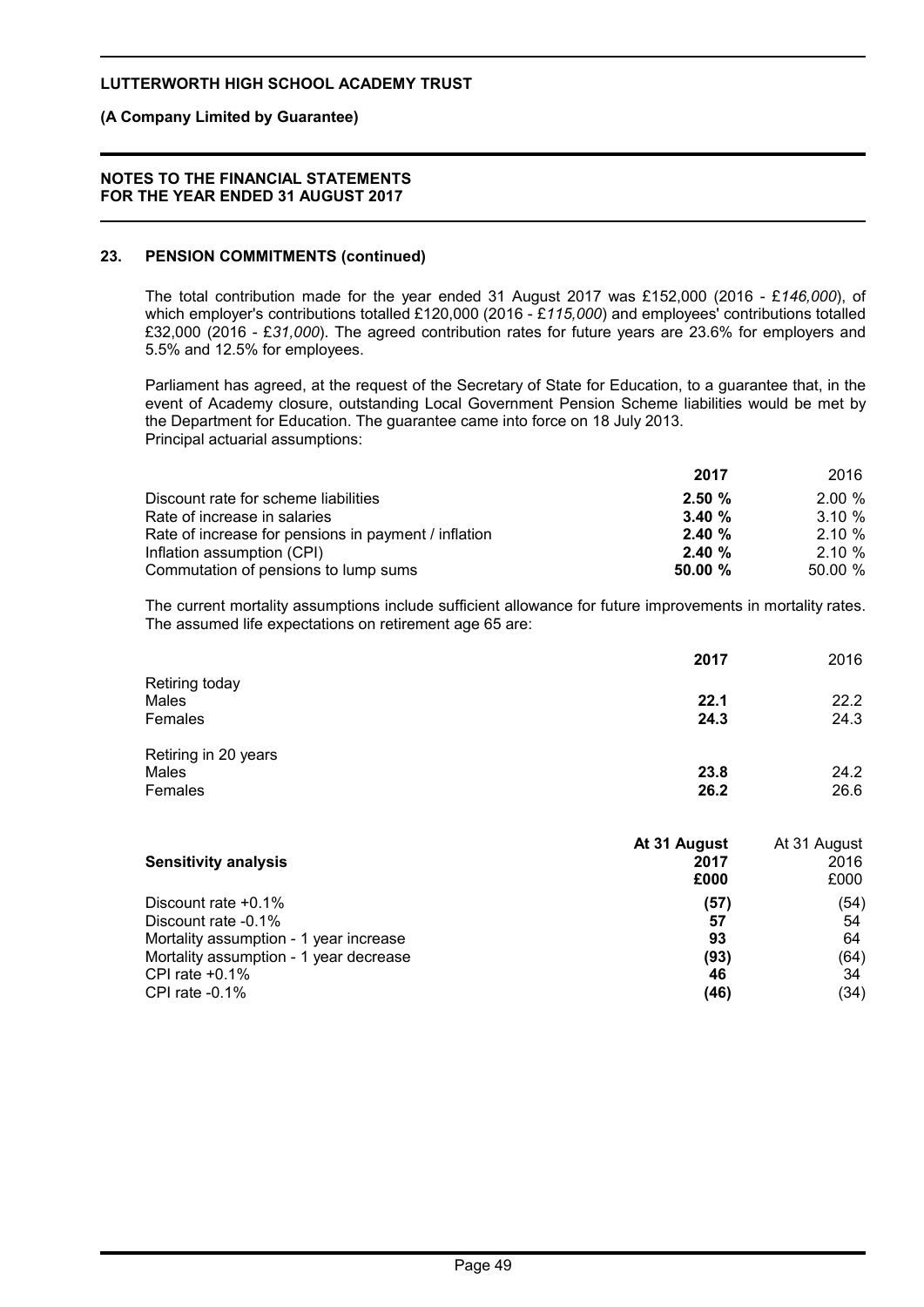### **(A Company Limited by Guarantee)**

## **NOTES TO THE FINANCIAL STATEMENTS FOR THE YEAR ENDED 31 AUGUST 2017**

# **23. PENSION COMMITMENTS (continued)**

The Academy's share of the assets in the scheme was:

|                              | Fair value at<br>31 August<br>2017<br>£000 | Fair value at<br>31 August<br>2016<br>£000 |
|------------------------------|--------------------------------------------|--------------------------------------------|
| Equities                     | 974                                        | 866                                        |
| Debt instruments             | 291                                        | 216                                        |
| Property                     | 116                                        | 108                                        |
| Cash and other liquid assets | 73                                         | 12                                         |
| Total market value of assets | 1,454                                      | 1,202                                      |

The amounts recognised in the Statement of Financial Activities are as follows:

|                                                          | 2017<br>£000        | 2016<br>£000        |
|----------------------------------------------------------|---------------------|---------------------|
| Current service cost<br>Interest income<br>Interest cost | (212)<br>25<br>(45) | (147)<br>35<br>(60) |
| Total                                                    | (232)               | (172)               |
| Actual return on scheme assets                           | 126                 | 201                 |

The Academy expects to contribute £130,000 to its defined benefit pension scheme in 2018.

Movements in the present value of the defined benefit obligation were as follows:

|                                                            | 2017<br>£000 | 2016<br>£000 |
|------------------------------------------------------------|--------------|--------------|
| Opening defined benefit obligation<br>Current service cost | 2,145<br>212 | 1,543<br>147 |
| Interest cost                                              | 45           | 60           |
| Employee contributions<br>Actuarial (gains)/losses         | 32<br>(90)   | 31<br>389    |
| Benefits paid                                              | (26)         | (25)         |
| Closing defined benefit obligation                         | 2,318        | 2,145        |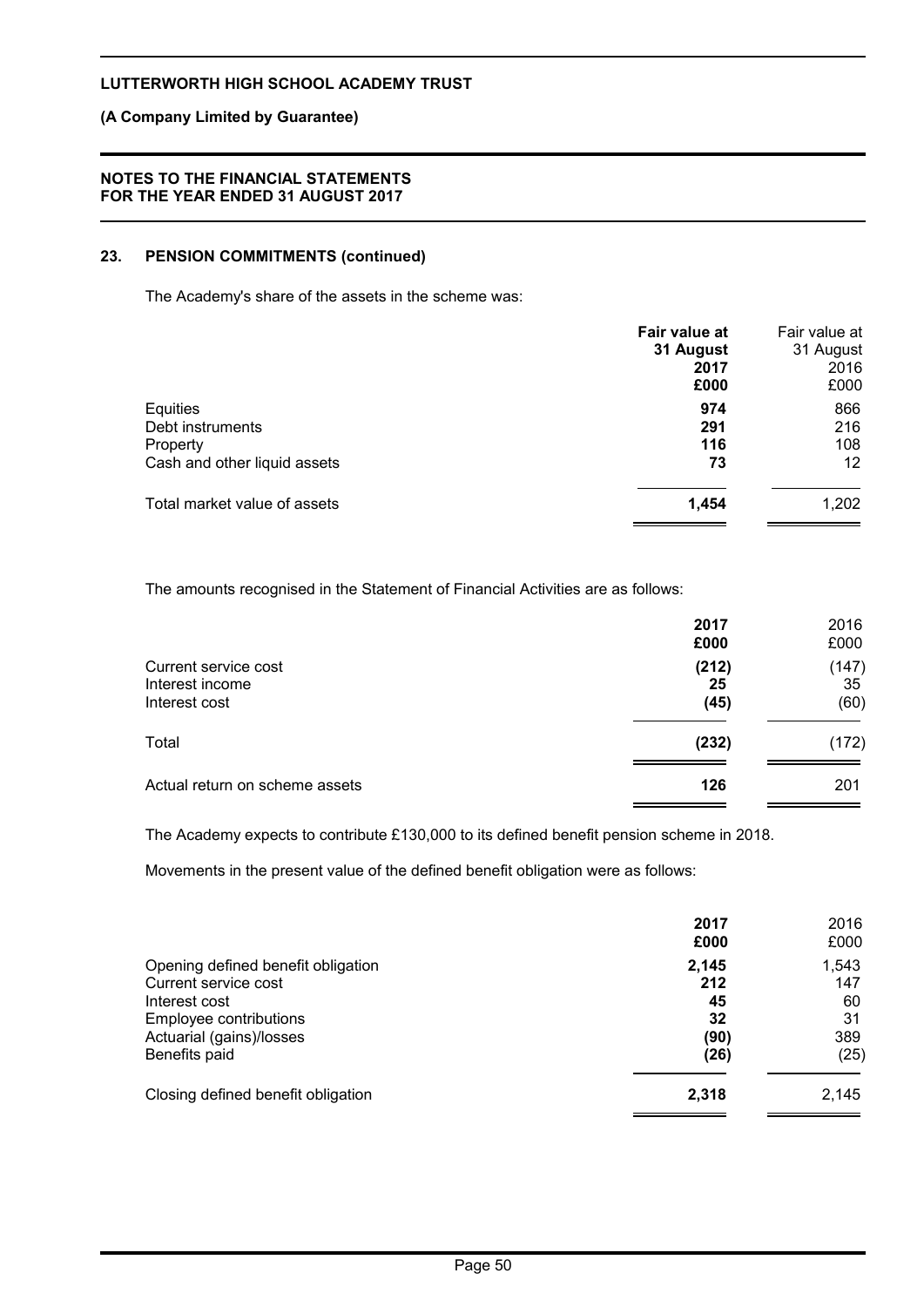### **(A Company Limited by Guarantee)**

#### **NOTES TO THE FINANCIAL STATEMENTS FOR THE YEAR ENDED 31 AUGUST 2017**

### **23. PENSION COMMITMENTS (continued)**

Movements in the fair value of the Academy's share of scheme assets:

|                                     | 2017<br>£000 | 2016<br>£000 |
|-------------------------------------|--------------|--------------|
| Opening fair value of scheme assets | 1,202        | 880          |
| Interest income                     | 25           | 35           |
| Actuarial gains                     | 101          | 166          |
| <b>Employer contributions</b>       | 120          | 115          |
| Employee contributions              | 32           | 31           |
| Benefits paid                       | (26)         | (25)         |
| Closing fair value of scheme assets | 1,454        | 1,202        |

# **24. OPERATING LEASE COMMITMENTS**

At 31 August 2017 the total of the Academy Trust's future minimum lease payments under noncancellable operating leases was:

|                                        | 2017<br>£000 | 2016<br>£000 |
|----------------------------------------|--------------|--------------|
| <b>Amounts payable:</b>                |              |              |
| Within 1 year<br>Between 2 and 5 years | 6            | 13           |
| Total                                  | 13           | 20           |

### **25. RELATED PARTY TRANSACTIONS**

No related party transactions took place in the period of account, other than certain Trustees' remuneration and expenses already disclosed in note 11.

# **26. CONTROLLING PARTY**

The Academy is ultimately controlled by the Board of Trustees, which includes the Headteacher.

# **27. COMPANY LIMITED BY GUARANTEE**

The Academy Trust is a company limited by guarantee and does not have share capital.